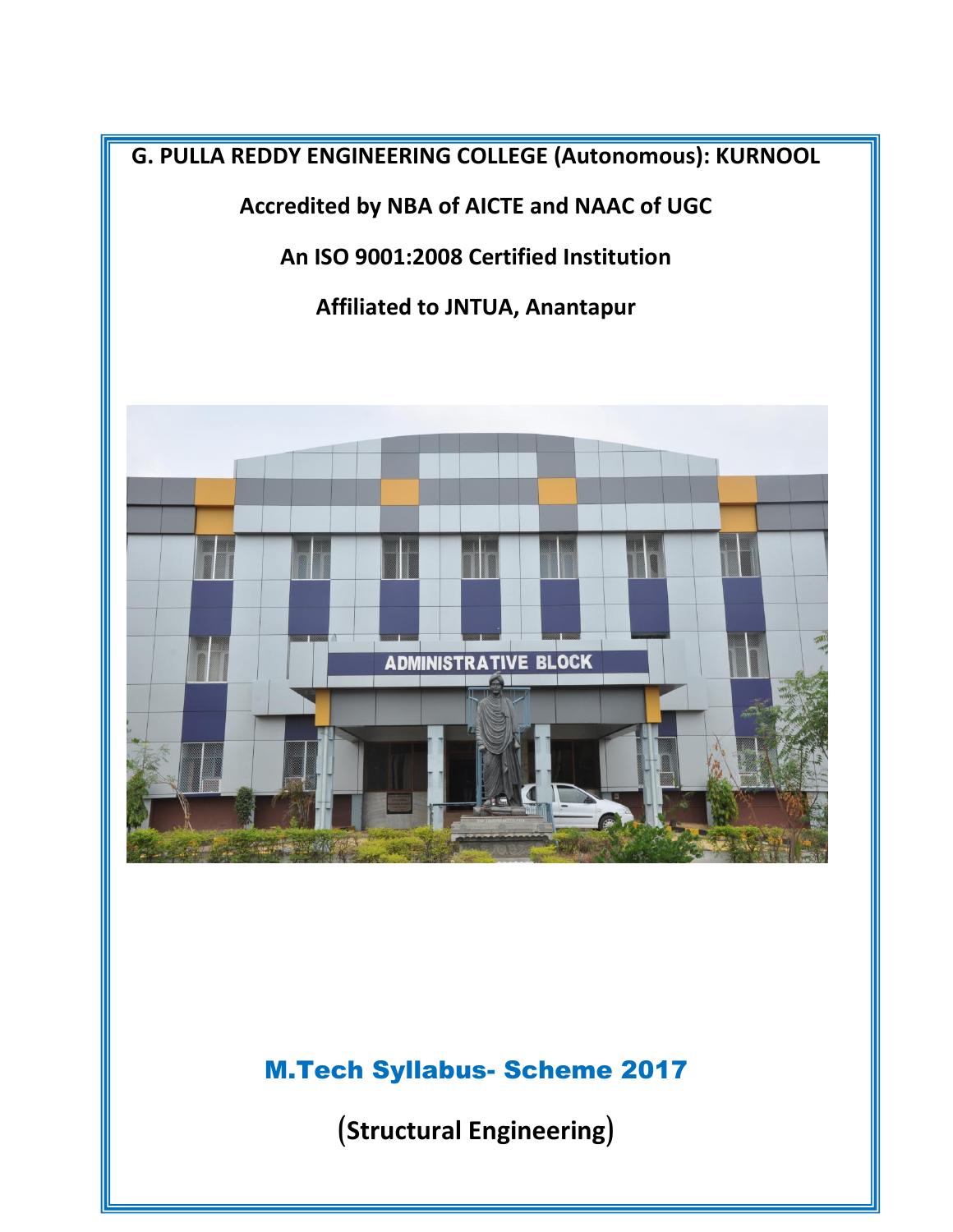## **Two Year M.Tech Programme (Scheme – 2017)**

Scheme of Instruction and Examination

(Effective from 2017-18)

## **M.Tech I Semester STRUCTURAL ENGINEERING**

| S.             | Course                                      | <b>Course Title</b>                               | <b>Credits</b> | <b>Scheme of</b><br><b>Instruction</b><br>periods / week |   |        | <b>Scheme of Examination</b> |                                                      |                              |  |
|----------------|---------------------------------------------|---------------------------------------------------|----------------|----------------------------------------------------------|---|--------|------------------------------|------------------------------------------------------|------------------------------|--|
| No.<br>Code    |                                             |                                                   |                | L                                                        | T | P      | End<br>Exam<br><b>Marks</b>  | <b>Internal</b><br><b>Assessment</b><br><b>Marks</b> | <b>Total</b><br><b>Marks</b> |  |
| 1              | <b>BS</b> 801                               | <b>Advanced Engineering</b><br><b>Mathematics</b> | 3              | 3                                                        |   | $\sim$ | 60                           | 40                                                   | 100                          |  |
| $\overline{2}$ | <b>CE 801</b>                               | Theory of Elasticity                              | 3              | 3                                                        |   | -      | 60                           | 40                                                   | 100                          |  |
| 3              | <b>CE 802</b>                               | <b>Advanced Structural Analysis</b>               | 3              | 3                                                        |   | -      | 60                           | 40                                                   | 100                          |  |
| 4              | <b>CE 803</b>                               | Theory and Analysis of Plates                     | 3              | 3                                                        |   | -      | 60                           | 40                                                   | 100                          |  |
| 5              |                                             | Elective $-I$                                     | 3              | 3                                                        |   | -      | 60                           | 40                                                   | 100                          |  |
| 6              |                                             | $Elective - II$                                   | 3              | 3                                                        |   | -      | 60                           | 40                                                   | 100                          |  |
| 7              | <b>AU 101</b>                               | <b>Technical English</b>                          |                | 2                                                        |   |        | ۰                            |                                                      |                              |  |
| 8              | <b>CE 808</b><br>Structural Engineering Lab |                                                   | $\overline{2}$ |                                                          |   | 3      | 50                           | 50                                                   | 100                          |  |
|                |                                             | <b>TOTAL</b>                                      | 20             | 20                                                       |   | 3      | 410                          | 290                                                  | 700                          |  |

## **M.Tech II Semester** STRUCTURAL ENGINEERING

| S.             | <b>Course</b> | <b>Course Title</b>                       | <b>Credits</b> |                          | <b>Scheme of</b><br><b>Instruction</b><br>periods / week |                          | <b>Scheme of Examination</b> |                                                      |                              |  |
|----------------|---------------|-------------------------------------------|----------------|--------------------------|----------------------------------------------------------|--------------------------|------------------------------|------------------------------------------------------|------------------------------|--|
| No.            | Code          |                                           |                | L                        | T                                                        | P                        | End<br>Exam<br><b>Marks</b>  | <b>Internal</b><br><b>Assessment</b><br><b>Marks</b> | <b>Total</b><br><b>Marks</b> |  |
| 1              | <b>CE 804</b> | Advanced Reinforced Concrete<br>Design    | 3              | 3                        |                                                          | $\overline{\phantom{m}}$ | 60                           | 40                                                   | 100                          |  |
| $\overline{2}$ | <b>CE 805</b> | <b>Advanced Structural Steel Design</b>   | 3              | 3                        |                                                          | ۰                        | 60                           | 40                                                   | 100                          |  |
| 3              | <b>CE 806</b> | Stability of structures                   | 3              | 3                        |                                                          | $\equiv$                 | 60                           | 40                                                   | 100                          |  |
| 4              | <b>CE 807</b> | <b>Structural Dynamics</b>                | 3              | 3                        | ۳                                                        | $\overline{\phantom{a}}$ | 60                           | 40                                                   | 100                          |  |
| 5              |               | Elective-III                              | 3              | 3                        | ۳                                                        | $\sim$                   | 60                           | 40                                                   | 100                          |  |
| 6              |               | Elective-IV                               | 3              | 3                        |                                                          | $\overline{\phantom{a}}$ | 60                           | 40                                                   | 100                          |  |
| $\tau$         | AU 102        | <b>Research Methodology</b>               |                | 2                        |                                                          |                          | ۰                            |                                                      | ۰.                           |  |
| 8              | <b>CE 809</b> | Computer Aided Analysis and<br>Design Lab |                | $\overline{\phantom{a}}$ |                                                          | 3                        | 50                           | 50                                                   | 100                          |  |
|                |               | <b>TOTAL</b>                              | 20             | 20                       |                                                          | 3                        | 410                          | 290                                                  | 700                          |  |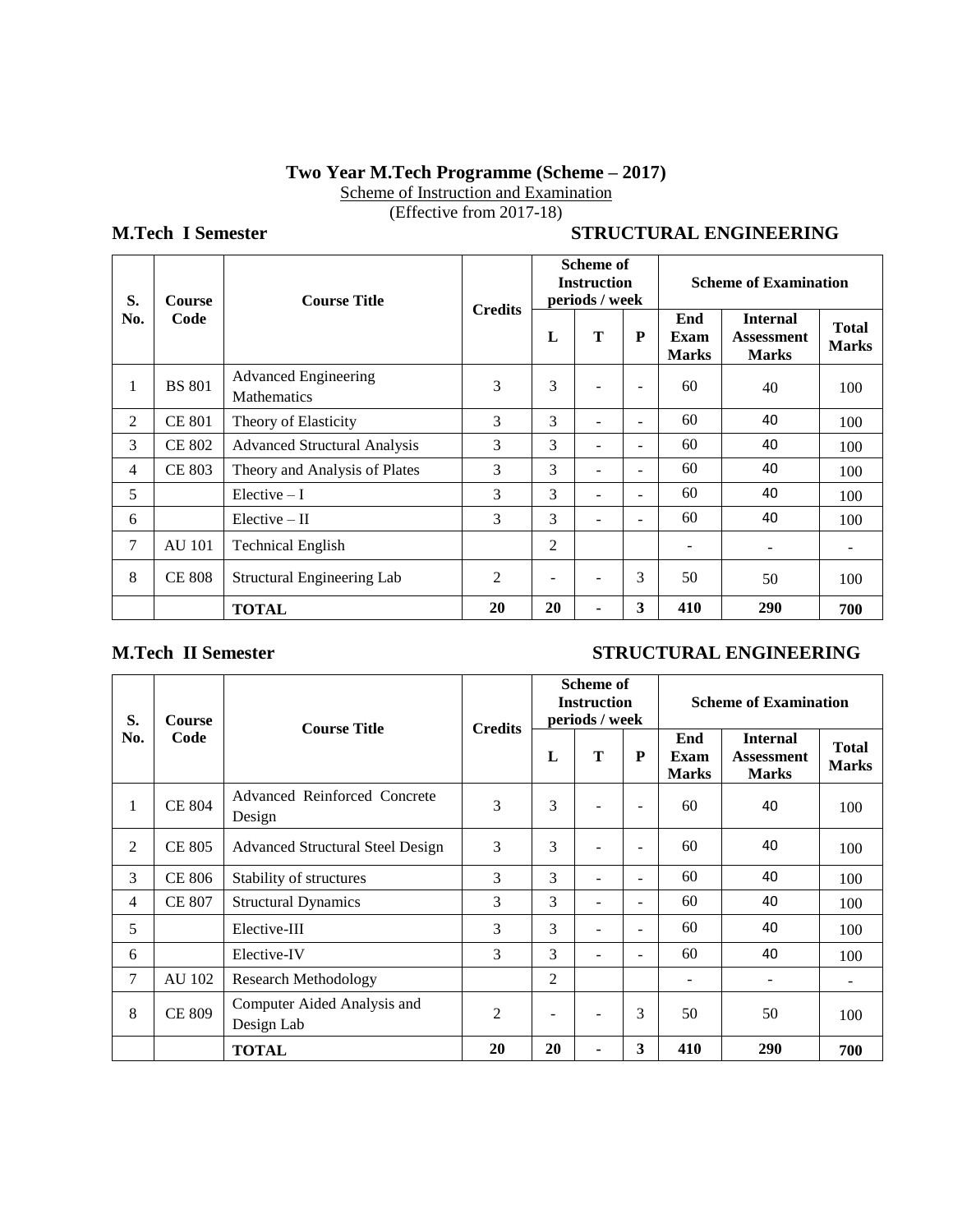## **M.Tech III and IV Semester STRUCTURAL ENGINEERING**

| S.  | Course                                        | <b>Course Title</b> |                | <b>Scheme of</b><br><b>Instruction</b><br>periods / week |   |                              | <b>Scheme of Examination</b> |                                                          |                              |  |
|-----|-----------------------------------------------|---------------------|----------------|----------------------------------------------------------|---|------------------------------|------------------------------|----------------------------------------------------------|------------------------------|--|
| No. | Code                                          |                     | <b>Credits</b> | L                                                        | Т | P                            | End<br>Exam<br><b>Marks</b>  | <b>Internal</b><br><b>Assessm</b><br>ent<br><b>Marks</b> | <b>Total</b><br><b>Marks</b> |  |
|     | <b>CE 901</b><br>Dissertation<br><b>TOTAL</b> |                     | 12             | -                                                        |   | $\qquad \qquad \blacksquare$ | 50                           | 50                                                       | 100                          |  |
|     |                                               |                     | 12             | ۰                                                        | ۰ | -                            | 50                           | 50                                                       | <b>100</b>                   |  |

# **List of Electives**

| <b>Description</b> | <b>Course Title</b>                              | <b>Course Code</b> |
|--------------------|--------------------------------------------------|--------------------|
|                    | <b>Structural Optimization</b>                   | <b>CE 810</b>      |
| $Electric - I$     | <b>Bridge Engineering</b>                        | <b>CE 811</b>      |
|                    | Low Cost Housing Techniques                      | <b>CE 812</b>      |
|                    | <b>Advanced Concrete Technology</b>              | CE 813             |
| $Elective - II$    | <b>Prestressed Concrete</b>                      | <b>CE 814</b>      |
|                    | Prefabricated concrete structures                | <b>CE 815</b>      |
|                    | <b>Finite Element Methods</b>                    | <b>CE 816</b>      |
| $Elective - III$   | <b>Experimental Stress analysis</b>              | <b>CE 817</b>      |
|                    | <b>Advanced Foundation Engineering</b>           | <b>CE 818</b>      |
|                    | <b>Earthquake Resistant Design of Structures</b> | <b>CE 819</b>      |
| Elective –IV       | Analysis and Design of Shells and Folded Plates  | <b>CE 820</b>      |
|                    | Theory and Applications of Cement Composites     | <b>CE 821</b>      |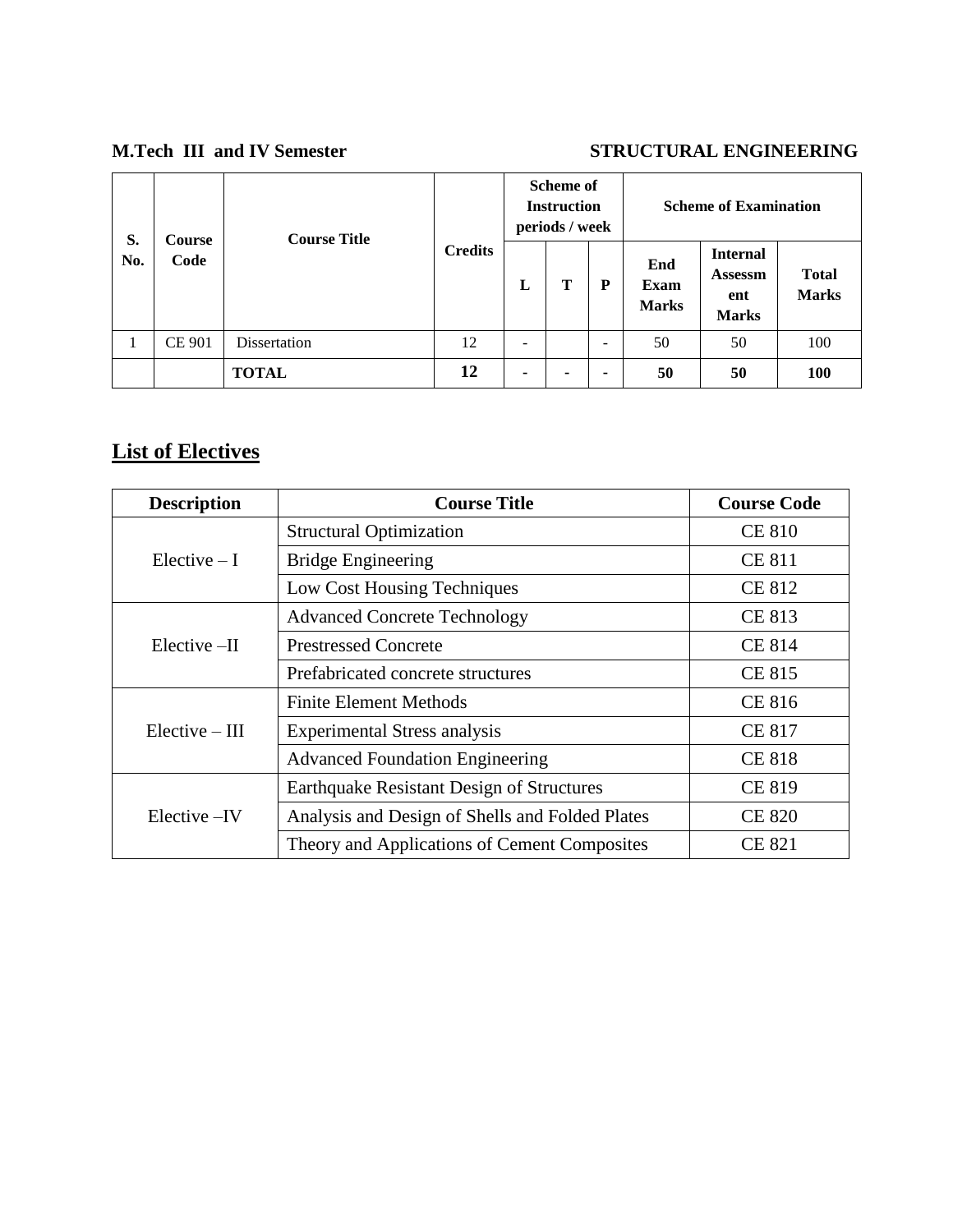## **ADVANCED ENGINEERING MATHEMATICS (AEM)**

| <b>I</b> Semester : SE                                                                                                                  |                                                                                                                                                |   |   |                                |                                                           | <b>Scheme: 2017</b>             |              |  |  |  |
|-----------------------------------------------------------------------------------------------------------------------------------------|------------------------------------------------------------------------------------------------------------------------------------------------|---|---|--------------------------------|-----------------------------------------------------------|---------------------------------|--------------|--|--|--|
| <b>Course Code</b>                                                                                                                      | <b>Hours/Week</b>                                                                                                                              |   |   | <b>Credits</b>                 |                                                           | <b>Maximum Marks</b>            |              |  |  |  |
| <b>BS 801</b>                                                                                                                           | L                                                                                                                                              | T | P | $\mathbf C$                    | <b>Continuous</b><br><b>Internal</b><br><b>Assessment</b> | <b>End Exam</b>                 | <b>TOTAL</b> |  |  |  |
|                                                                                                                                         | $\overline{\mathbf{3}}$                                                                                                                        |   |   | $\overline{\mathbf{3}}$        | 40<br>60<br><b>100</b>                                    |                                 |              |  |  |  |
| <b>Sessional Exam Duration : 2 Hrs</b>                                                                                                  |                                                                                                                                                |   |   |                                |                                                           | <b>End Exam Duration: 3 Hrs</b> |              |  |  |  |
|                                                                                                                                         |                                                                                                                                                |   |   |                                |                                                           |                                 |              |  |  |  |
| <b>Course Outcomes :</b> At the end of the course the student will be able to                                                           |                                                                                                                                                |   |   |                                |                                                           |                                 |              |  |  |  |
| CO1: Understand and apply partial differential equations in solving hydrodynamics and fluid<br>mechanics problems.                      |                                                                                                                                                |   |   |                                |                                                           |                                 |              |  |  |  |
| CO2:Apply numerical solutions in engineering, science and also in many branches of applied                                              |                                                                                                                                                |   |   |                                |                                                           |                                 |              |  |  |  |
| mathematics, e.g in fluid dynamics, boundary layer theory and heat transfer quantum mechanics.                                          |                                                                                                                                                |   |   |                                |                                                           |                                 |              |  |  |  |
| CO3: Understand and apply Laplace Transforms and Fourier Transforms in many fields of learning                                          |                                                                                                                                                |   |   |                                |                                                           |                                 |              |  |  |  |
| such as mathematics, physical sciences and engineering                                                                                  |                                                                                                                                                |   |   |                                |                                                           |                                 |              |  |  |  |
|                                                                                                                                         |                                                                                                                                                |   |   |                                |                                                           |                                 |              |  |  |  |
|                                                                                                                                         |                                                                                                                                                |   |   |                                |                                                           |                                 |              |  |  |  |
|                                                                                                                                         |                                                                                                                                                |   |   |                                | <b>Matrices and Linear System of Equations:</b>           |                                 |              |  |  |  |
| Basic definitions and notations in matrix theory - Solutions of linear system - Direct methods - Gauss                                  |                                                                                                                                                |   |   |                                |                                                           |                                 |              |  |  |  |
| Jordan elimination method - Triangularisation method - Choleskey method - Jacobi iteration method -                                     |                                                                                                                                                |   |   |                                |                                                           |                                 |              |  |  |  |
| Gauss Siedel iteration method - Eigen value problem to determine Eigen values of symmetric tri-diagonal                                 |                                                                                                                                                |   |   |                                |                                                           |                                 |              |  |  |  |
| matrix                                                                                                                                  |                                                                                                                                                |   |   |                                |                                                           |                                 |              |  |  |  |
|                                                                                                                                         |                                                                                                                                                |   |   |                                | <b>Partial Differential Equations</b>                     |                                 |              |  |  |  |
| Formation by elimination of arbitrary constants and arbitrary functions - Solutions of equations by the                                 |                                                                                                                                                |   |   |                                |                                                           |                                 |              |  |  |  |
| methods of separation of variables in case of simple boundary conditions pertaining to (i) One                                          |                                                                                                                                                |   |   |                                |                                                           |                                 |              |  |  |  |
| dimensional wave equation and (ii) Two dimensional wave equation satisfied by vibrating membrane                                        |                                                                                                                                                |   |   |                                |                                                           |                                 |              |  |  |  |
| Gamma and Beta functions Bessel function - Legendre polynomials - Recurrence relations for $J_n(x)$ and                                 |                                                                                                                                                |   |   | <b>Special Functions</b>       |                                                           |                                 |              |  |  |  |
|                                                                                                                                         |                                                                                                                                                |   |   |                                |                                                           |                                 |              |  |  |  |
| $P_n(X)$ - Orthogonality of legendre polynomials-Green's theorem - Spline function                                                      |                                                                                                                                                |   |   |                                |                                                           |                                 |              |  |  |  |
|                                                                                                                                         |                                                                                                                                                |   |   |                                | <b>Complex Variables and Laplace Transforms</b>           |                                 |              |  |  |  |
| Complex variables - Cauchy-Riemann equations - Laplace equation - Conformal transformations                                             |                                                                                                                                                |   |   |                                |                                                           |                                 |              |  |  |  |
| including Joukowski's and Schwarz and Christoffel transformations                                                                       |                                                                                                                                                |   |   |                                |                                                           |                                 |              |  |  |  |
|                                                                                                                                         |                                                                                                                                                |   |   |                                |                                                           |                                 |              |  |  |  |
| Laplace Transforms: Laplace transformation of impulse function (Dirac-Delta function) and its<br>applications to differential equation. |                                                                                                                                                |   |   |                                |                                                           |                                 |              |  |  |  |
|                                                                                                                                         |                                                                                                                                                |   |   | <b>Numerical Methods</b>       |                                                           |                                 |              |  |  |  |
|                                                                                                                                         |                                                                                                                                                |   |   |                                |                                                           |                                 |              |  |  |  |
|                                                                                                                                         | Numerical solutions of partial differential equations - Laplace and Poisson equations by iteration<br>method, heat equation by Schmidt method. |   |   |                                |                                                           |                                 |              |  |  |  |
|                                                                                                                                         |                                                                                                                                                |   |   | <b>Fast Fourier Transforms</b> |                                                           |                                 |              |  |  |  |
| Theory and Applications.                                                                                                                |                                                                                                                                                |   |   |                                |                                                           |                                 |              |  |  |  |
|                                                                                                                                         |                                                                                                                                                |   |   |                                |                                                           |                                 |              |  |  |  |
|                                                                                                                                         |                                                                                                                                                |   |   |                                |                                                           |                                 |              |  |  |  |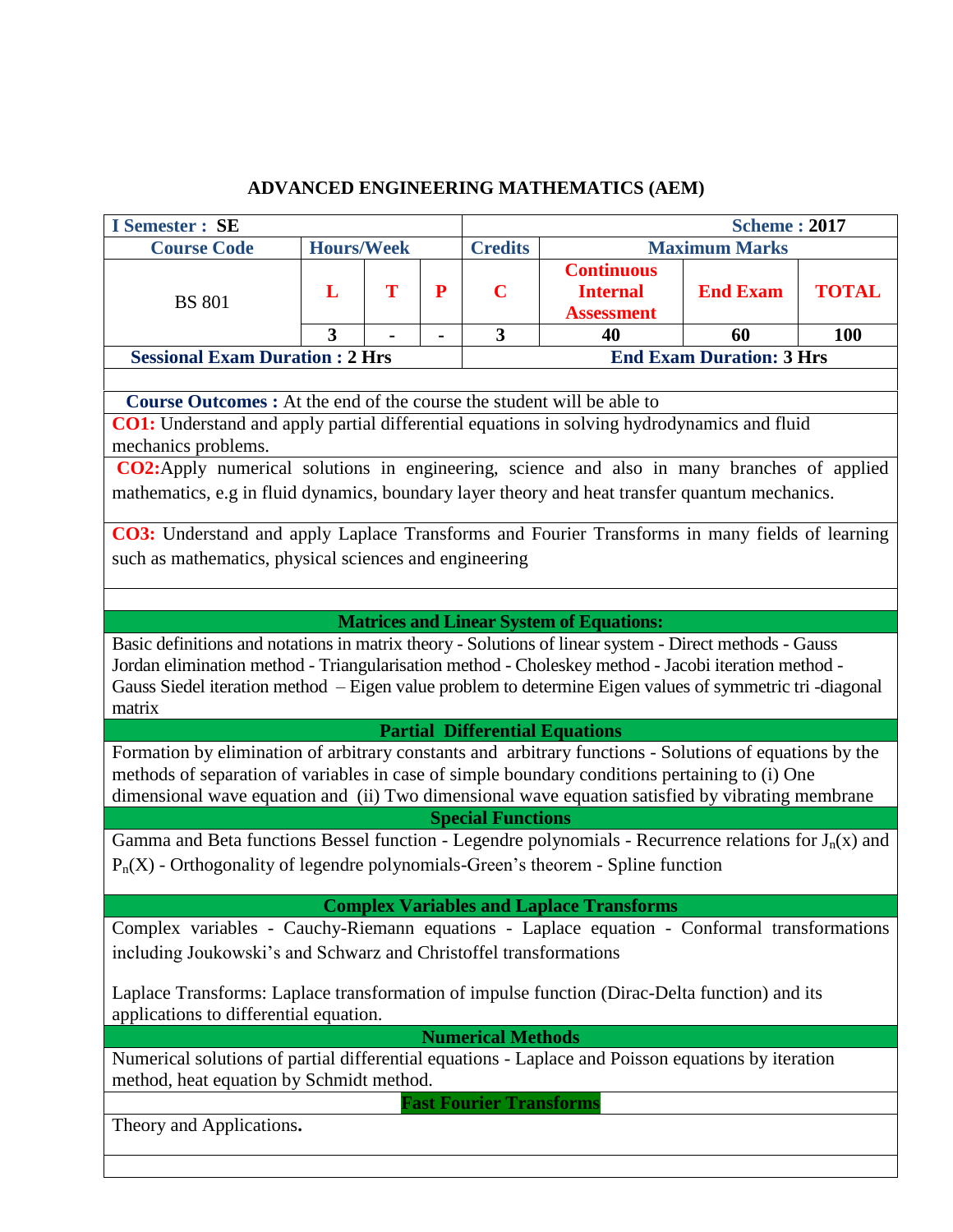#### **Text Books :**

1. Dr.B.S. Grewal, "*Higher Engineering Mathematics",* Khanna Publishers, New Delhi.

2. N.P. Bali and M. Goyal, *"Engineering Mathematics",* Laxmi Publishers, New Delhi.

#### **Reference Books :**

1. Erwin Kreyszig, "*Advanced Engineering Mathematics"*, Wiley Estern.

### **Web References:**

1.

 2. 3.

## **Question Paper Pattern:**

**Internal Exam:** The question paper shall consist of **Six** questions out of which the student shall answer any **Four** questions.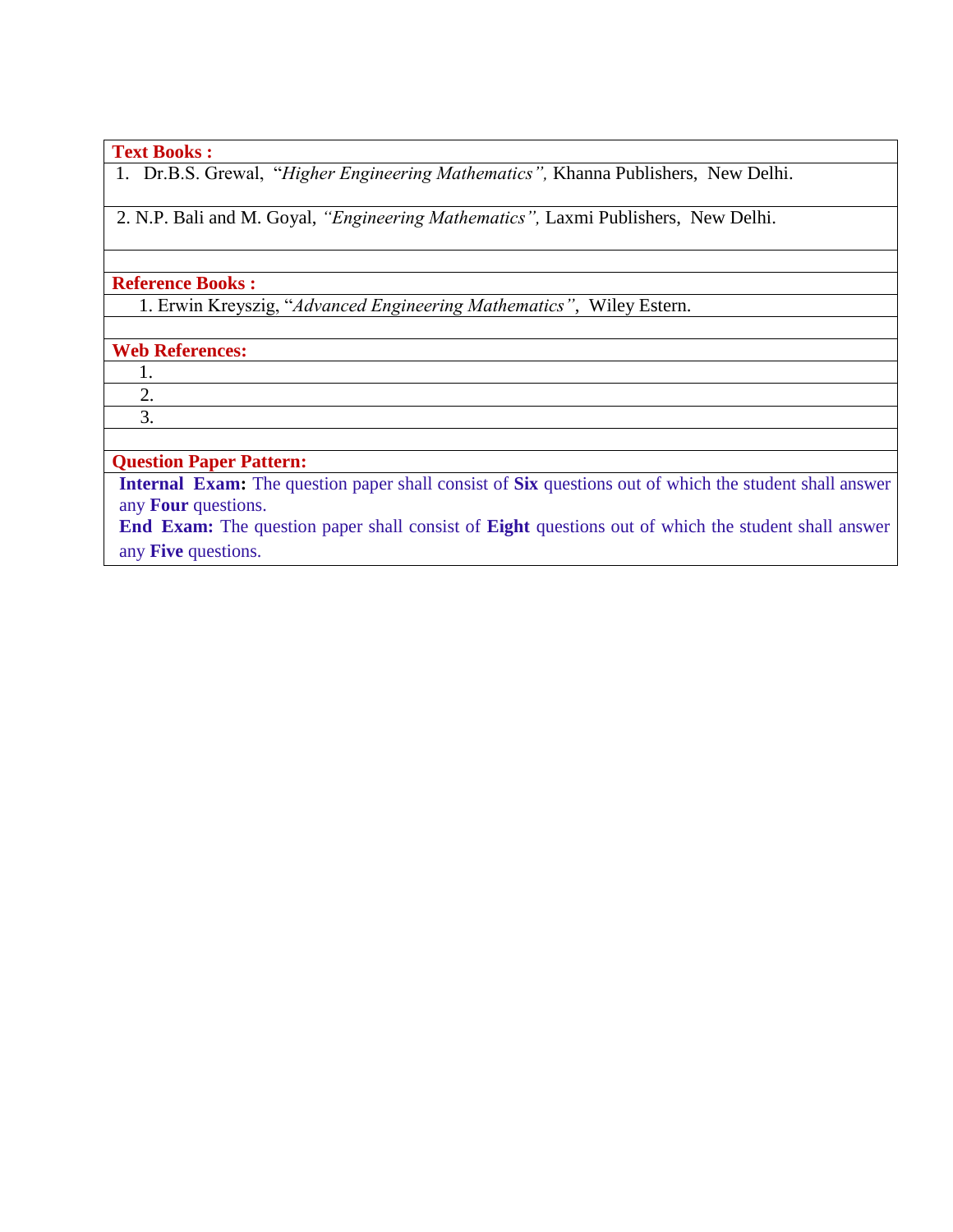## **THEORY OF ELASTICITY (TE)**

| <b>I</b> Semester : SE                                                                                                                  |                                                                                                     |   |   |                      |                                                            | <b>Scheme: 2017</b>                   |              |  |  |
|-----------------------------------------------------------------------------------------------------------------------------------------|-----------------------------------------------------------------------------------------------------|---|---|----------------------|------------------------------------------------------------|---------------------------------------|--------------|--|--|
| <b>Course Code</b>                                                                                                                      | <b>Hours/Week</b>                                                                                   |   |   | <b>Credits</b>       |                                                            | <b>Maximum Marks</b>                  |              |  |  |
| <b>CE 801</b>                                                                                                                           | L<br>3                                                                                              | T | P | $\mathbf C$<br>3     | <b>Continuous</b><br><b>Internal</b><br><b>Assessment</b>  | <b>End Exam</b>                       | <b>TOTAL</b> |  |  |
| <b>Sessional Exam Duration : 2 Hrs</b>                                                                                                  |                                                                                                     |   |   |                      | 40                                                         | 60<br><b>End Exam Duration: 3 Hrs</b> | 100          |  |  |
|                                                                                                                                         |                                                                                                     |   |   |                      |                                                            |                                       |              |  |  |
| <b>Course Outcomes :</b> At the end of the course the student will be able to                                                           |                                                                                                     |   |   |                      |                                                            |                                       |              |  |  |
| <b>CO1:</b> Analyse Plane stress problem.                                                                                               |                                                                                                     |   |   |                      |                                                            |                                       |              |  |  |
| CO2: Analyse Plane strain problem.                                                                                                      |                                                                                                     |   |   |                      |                                                            |                                       |              |  |  |
| <b>CO3:</b> Analyse three dimensional stress problem                                                                                    |                                                                                                     |   |   |                      |                                                            |                                       |              |  |  |
| <b>CO4:</b> Analyse three dimensional strain problem                                                                                    |                                                                                                     |   |   |                      |                                                            |                                       |              |  |  |
| <b>CO5:</b> Analyse Prismatic bar subjected Torsion                                                                                     |                                                                                                     |   |   |                      |                                                            |                                       |              |  |  |
|                                                                                                                                         |                                                                                                     |   |   |                      |                                                            |                                       |              |  |  |
|                                                                                                                                         |                                                                                                     |   |   | <b>Introduction:</b> |                                                            |                                       |              |  |  |
| Elasticity – Notation for forces and stresses – Components of stress – Components of strain – Hooke's                                   |                                                                                                     |   |   |                      |                                                            |                                       |              |  |  |
| law.                                                                                                                                    |                                                                                                     |   |   |                      |                                                            |                                       |              |  |  |
|                                                                                                                                         |                                                                                                     |   |   |                      | <b>Plane Stress and Plane Strain Analysis:</b>             |                                       |              |  |  |
| Plane stress-plane strain-Differential equations of equilibrium $-$ Boundary conditions $-$ Compatibility                               |                                                                                                     |   |   |                      |                                                            |                                       |              |  |  |
| equations – Stress function.                                                                                                            |                                                                                                     |   |   |                      |                                                            |                                       |              |  |  |
|                                                                                                                                         |                                                                                                     |   |   |                      | <b>Two Dimensional Problems in Rectangular Coordinates</b> |                                       |              |  |  |
| Solution by polynomials-Saint Venant's principle - Determination of displacements - Bending of                                          |                                                                                                     |   |   |                      |                                                            |                                       |              |  |  |
| simple beams - Application of Fourier series for two dimensional problems - Gravity loading                                             |                                                                                                     |   |   |                      |                                                            |                                       |              |  |  |
|                                                                                                                                         |                                                                                                     |   |   |                      | <b>Two Dimensional Problems in Polar Coordinates</b>       |                                       |              |  |  |
| General Equation in polar co-ordinates – Stress distribution symmetrical about an axis – Pure bending                                   |                                                                                                     |   |   |                      |                                                            |                                       |              |  |  |
| of curved bars - Strain components in polar coordinates - Displacements for symmetrical stress                                          |                                                                                                     |   |   |                      |                                                            |                                       |              |  |  |
| distributions – Simple problems.                                                                                                        |                                                                                                     |   |   |                      |                                                            |                                       |              |  |  |
|                                                                                                                                         |                                                                                                     |   |   |                      | <b>Analysis of Stress and Strain in Three Dimensions</b>   |                                       |              |  |  |
| Introduction – Principal stresses – Stress ellipsoid and stress-director surface – Determination of the                                 |                                                                                                     |   |   |                      |                                                            |                                       |              |  |  |
| principal stresses – Determination of the maximum shearing stress – Homogeneous deformation –                                           |                                                                                                     |   |   |                      |                                                            |                                       |              |  |  |
| Principal axes of strain - Rotation - Differential equations of equilibrium - Conditions of                                             |                                                                                                     |   |   |                      |                                                            |                                       |              |  |  |
|                                                                                                                                         |                                                                                                     |   |   |                      |                                                            |                                       |              |  |  |
| compatibility – Determination of displacements – Equations of equilibrium in terms of displacements<br><b>Torsion of Prismatic Bars</b> |                                                                                                     |   |   |                      |                                                            |                                       |              |  |  |
|                                                                                                                                         |                                                                                                     |   |   |                      |                                                            |                                       |              |  |  |
| Torsion of prismatic bars – Elliptical cross section – Other elementary solutions – Membrane analogy –                                  |                                                                                                     |   |   |                      |                                                            |                                       |              |  |  |
| Torsion of rectangular bars.                                                                                                            |                                                                                                     |   |   |                      |                                                            |                                       |              |  |  |
|                                                                                                                                         |                                                                                                     |   |   |                      |                                                            |                                       |              |  |  |
|                                                                                                                                         | <b>Text Books:</b><br>1. Timoshenko, S & Goodier "Theory of Elasticity", Mc Graw Hill Book Company. |   |   |                      |                                                            |                                       |              |  |  |
|                                                                                                                                         |                                                                                                     |   |   |                      |                                                            |                                       |              |  |  |
| 2. Sadhu Singh "Theory of Elasticity and Plasticity", Khanna Publishers.                                                                |                                                                                                     |   |   |                      |                                                            |                                       |              |  |  |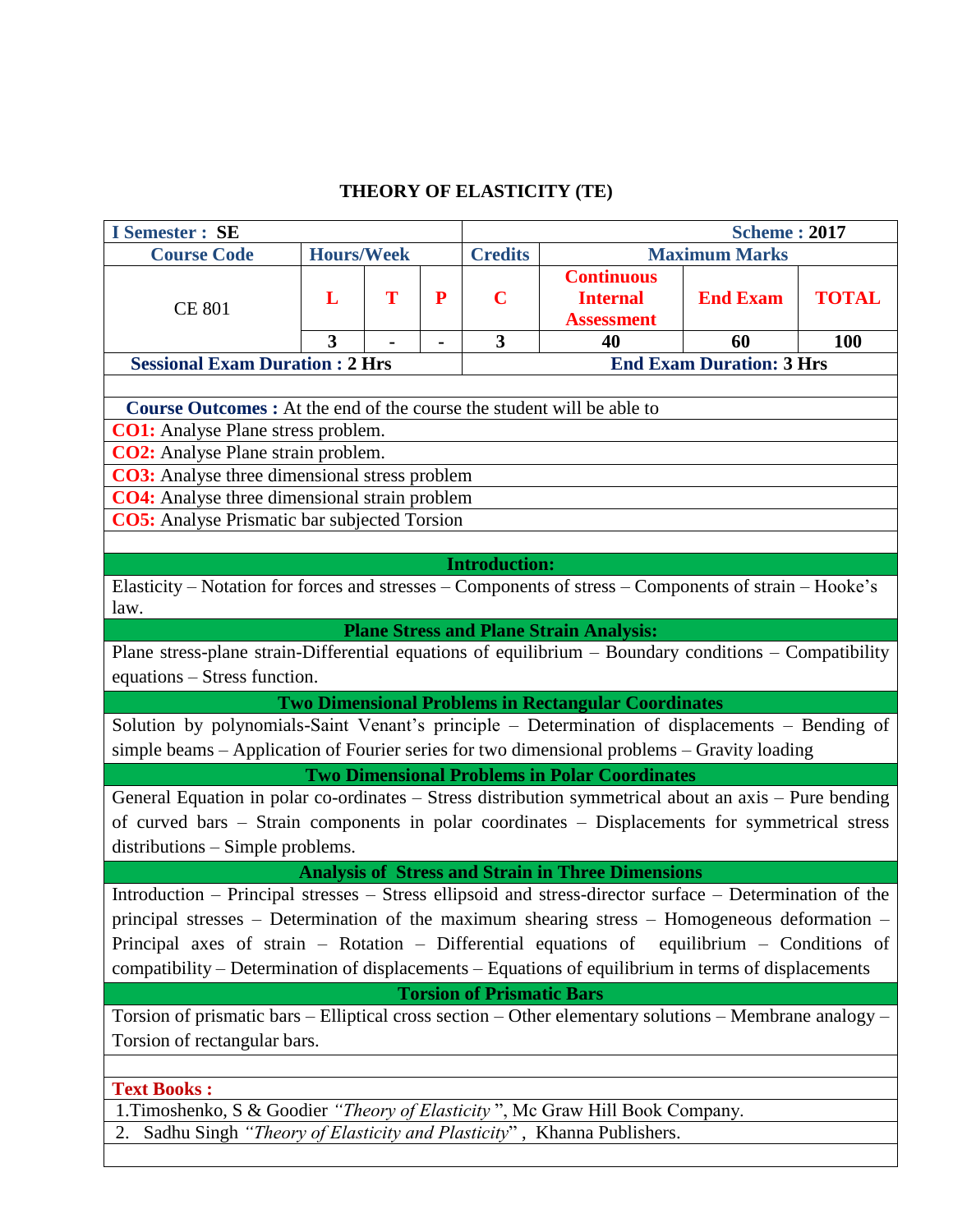## **Reference Books :**

1.Papov *"Advanced Strength of materials*" , Mc Graw Hill Book Company.

2.Martin H. Sadd *"Elasticity Theory, Applications and Numerics"* Elsevier India Pvt. Ltd. Academic Press, New Delhi.

## **Web References:**

1. 2.

3.

## **Question Paper Pattern:**

**Internal Exam:** The question paper shall consist of **Six** questions out of which the student shall answer any **Four** questions.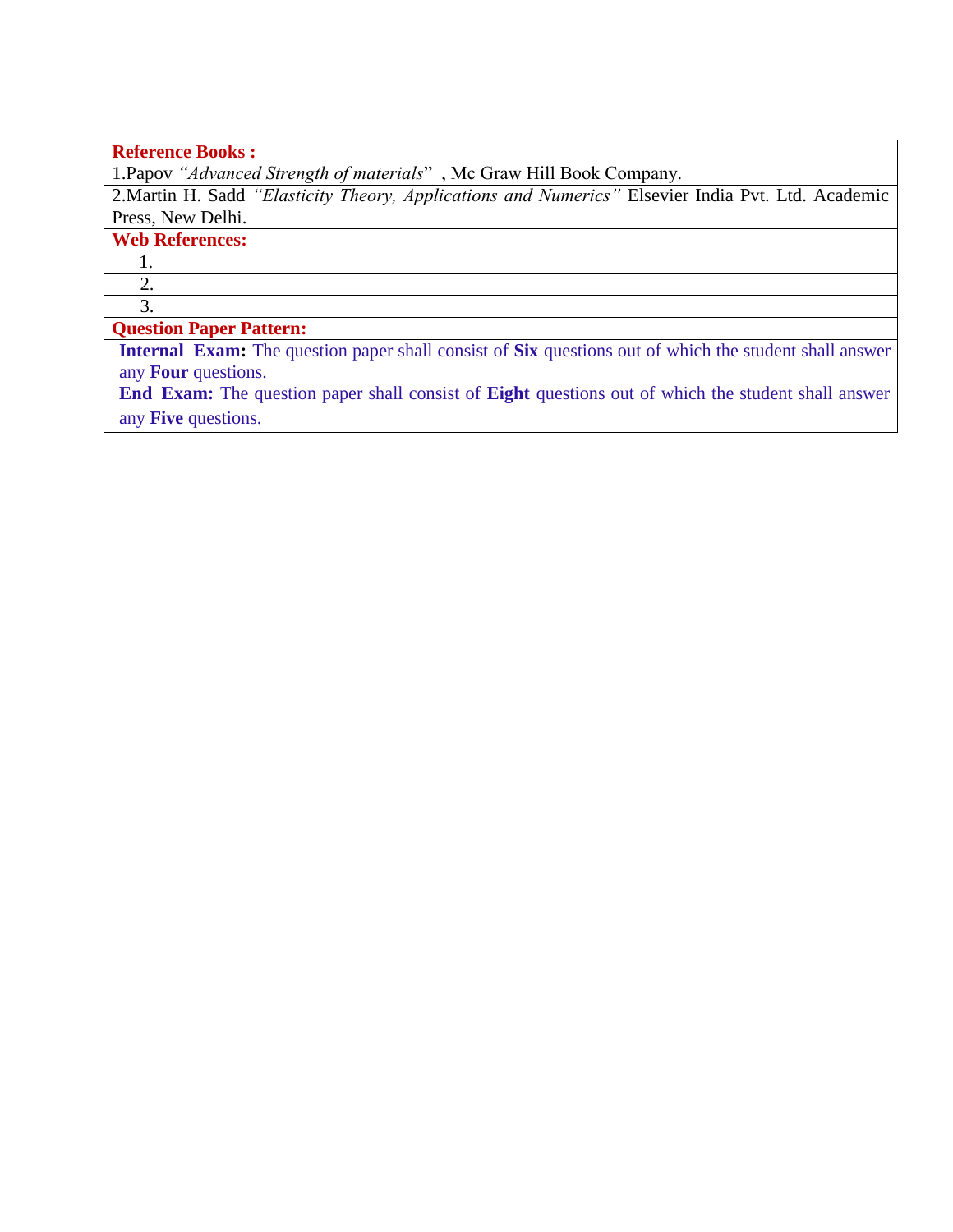## **ADVANCED STRUCTURAL ANALYSIS (ASA)**

| <b>I</b> Semester : SE                                                                                                                                     |                         |   |                |                         |                                                        | <b>Scheme: 2017</b>             |              |  |  |  |
|------------------------------------------------------------------------------------------------------------------------------------------------------------|-------------------------|---|----------------|-------------------------|--------------------------------------------------------|---------------------------------|--------------|--|--|--|
| <b>Course Code</b>                                                                                                                                         | <b>Hours/Week</b>       |   |                | <b>Credits</b>          |                                                        | <b>Maximum Marks</b>            |              |  |  |  |
|                                                                                                                                                            |                         |   |                |                         | <b>Continuous</b>                                      |                                 |              |  |  |  |
| <b>CE 802</b>                                                                                                                                              | L                       | T | P              | $\mathbf C$             | <b>Internal</b>                                        | <b>End Exam</b>                 | <b>TOTAL</b> |  |  |  |
|                                                                                                                                                            |                         |   |                |                         | <b>Assessment</b>                                      |                                 |              |  |  |  |
|                                                                                                                                                            | $\overline{\mathbf{3}}$ |   | $\blacksquare$ | $\overline{\mathbf{3}}$ | 40                                                     | 60                              | 100          |  |  |  |
| <b>Sessional Exam Duration : 2 Hrs</b>                                                                                                                     |                         |   |                |                         |                                                        | <b>End Exam Duration: 3 Hrs</b> |              |  |  |  |
|                                                                                                                                                            |                         |   |                |                         |                                                        |                                 |              |  |  |  |
| <b>Course Outcomes:</b> At the end of the course the student will be able to                                                                               |                         |   |                |                         |                                                        |                                 |              |  |  |  |
| CO1: Analyse continuous beam by stiffness & flexibility matrix methods                                                                                     |                         |   |                |                         |                                                        |                                 |              |  |  |  |
| <b>CO2:</b> Analyse Rigid Jointed frames by Stiffness & flexibility matrix methods                                                                         |                         |   |                |                         |                                                        |                                 |              |  |  |  |
| <b>CO3:</b> Analyse Pin Jointed Structures by Stiffness & Flexibility matrix method                                                                        |                         |   |                |                         |                                                        |                                 |              |  |  |  |
| CO4: Formulate element and gloabal stiffness matrix by using direct stiffness method                                                                       |                         |   |                |                         |                                                        |                                 |              |  |  |  |
| <b>CO5:</b> Apply Equation solution Technique for Engineering problem                                                                                      |                         |   |                |                         |                                                        |                                 |              |  |  |  |
|                                                                                                                                                            |                         |   |                |                         |                                                        |                                 |              |  |  |  |
|                                                                                                                                                            |                         |   |                | <b>Indeterminacy</b>    |                                                        |                                 |              |  |  |  |
| Determination of static and kinematic indeterminacies of two – dimensional and three dimensional                                                           |                         |   |                |                         |                                                        |                                 |              |  |  |  |
| portal frames - Pin-jointed trusses and hybrid frames - Coordinate systems - Structural idealization.<br><b>Introduction to Matrix Methods of Analysis</b> |                         |   |                |                         |                                                        |                                 |              |  |  |  |
|                                                                                                                                                            |                         |   |                |                         |                                                        |                                 |              |  |  |  |
| Flexibility and stiffness matrices – Force displacement relationships for axial force, couple, 8orsional                                                   |                         |   |                |                         |                                                        |                                 |              |  |  |  |
| moments - Stiffness method of analysis and flexibility method of analysis.                                                                                 |                         |   |                |                         |                                                        |                                 |              |  |  |  |
|                                                                                                                                                            |                         |   |                |                         | <b>Analysis of Continuous Beams</b>                    |                                 |              |  |  |  |
| Stiffness method and flexibility method of analysis - Continuous beams of two and three spans with                                                         |                         |   |                |                         |                                                        |                                 |              |  |  |  |
| different end conditions                                                                                                                                   |                         |   |                |                         |                                                        |                                 |              |  |  |  |
|                                                                                                                                                            |                         |   |                |                         | <b>Analysis of Two-Dimensional Pin Jointed Trusses</b> |                                 |              |  |  |  |
| Stiffness and flexibility methods - Computation of joint displacement and member forces.                                                                   |                         |   |                |                         |                                                        |                                 |              |  |  |  |
|                                                                                                                                                            |                         |   |                |                         | <b>Analysis of Two - Dimensional Portal Frames</b>     |                                 |              |  |  |  |
| Stiffness and flexibility method of analysis of 2-D portal frames with different end conditions -                                                          |                         |   |                |                         |                                                        |                                 |              |  |  |  |
| Plotting of bending moment diagrams.                                                                                                                       |                         |   |                |                         |                                                        |                                 |              |  |  |  |
|                                                                                                                                                            |                         |   |                |                         | <b>Transformation of Co-ordinates</b>                  |                                 |              |  |  |  |
| Local and Global co-ordinate systems - Transformation of matrices from local to global coordinates of                                                      |                         |   |                |                         |                                                        |                                 |              |  |  |  |
| element stiffness matrix - Direct stiffness method of analysis - Assembly of global stiffness matrix                                                       |                         |   |                |                         |                                                        |                                 |              |  |  |  |
| from element stiffness matrices - Static condensation - Sub-structuring.                                                                                   |                         |   |                |                         |                                                        |                                 |              |  |  |  |
|                                                                                                                                                            |                         |   |                |                         | <b>Equation Solution Techniques</b>                    |                                 |              |  |  |  |
| Solution of system of linear algebraic equations – Direct inversion method – Gauss elimination method                                                      |                         |   |                |                         |                                                        |                                 |              |  |  |  |
| - Cholesky method - Banded equation solvers - Frontal solution technique.                                                                                  |                         |   |                |                         |                                                        |                                 |              |  |  |  |
|                                                                                                                                                            |                         |   |                |                         |                                                        |                                 |              |  |  |  |
| <b>Text Books:</b>                                                                                                                                         |                         |   |                |                         |                                                        |                                 |              |  |  |  |
| 1.C.S.Reddy, "Structural Analysis", Tata Mc Graw Hill Book Company                                                                                         |                         |   |                |                         |                                                        |                                 |              |  |  |  |
|                                                                                                                                                            |                         |   |                |                         |                                                        |                                 |              |  |  |  |

2.Pandit and Gupta, " *Structural Analysis*", Tata Mc Graw Hill Book Company.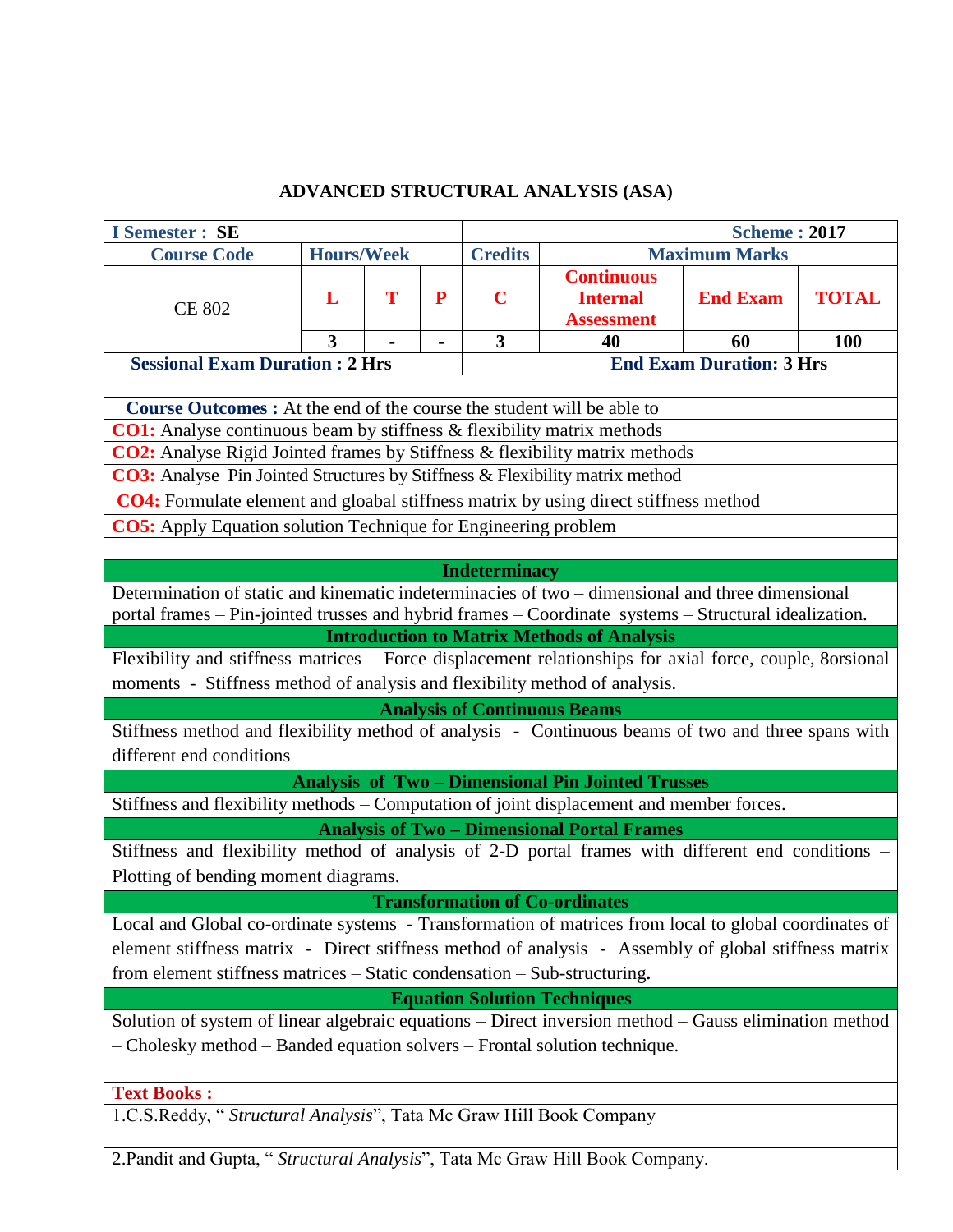#### **Reference Books :**

- 1. Coates, R.C., Couties,M.G., and Kong, F.K., "*Structural Analysis*", ELBS.
- 2. Mc Guire,W and Gallagher, R.H., "*Matrix Structural Analysis*", John Wiley and sons.

3. John L.Mek., "*Matrix Structural Analysis",* Mc Graw Hill Book Company

4. R.C.Hibbeler, "*Structural Analysis*", Shroff Publishers.

- 5. C.K. Wang, "*Intermediate Structural Analysis*", Standard Publications.
- 6. Madhu B. Kanchi, *"Matrix Methods of Structural Analysis",* New Age International Publishers
	- 7. V.K. Manicka Selvam, "*Elements of Matrix and Stability Analysis of Structures*", Khanna Publishers

## **Question Paper Pattern:**

**Internal Exam:** The question paper shall consist of **Six** questions out of which the student shall answer any **Four** questions.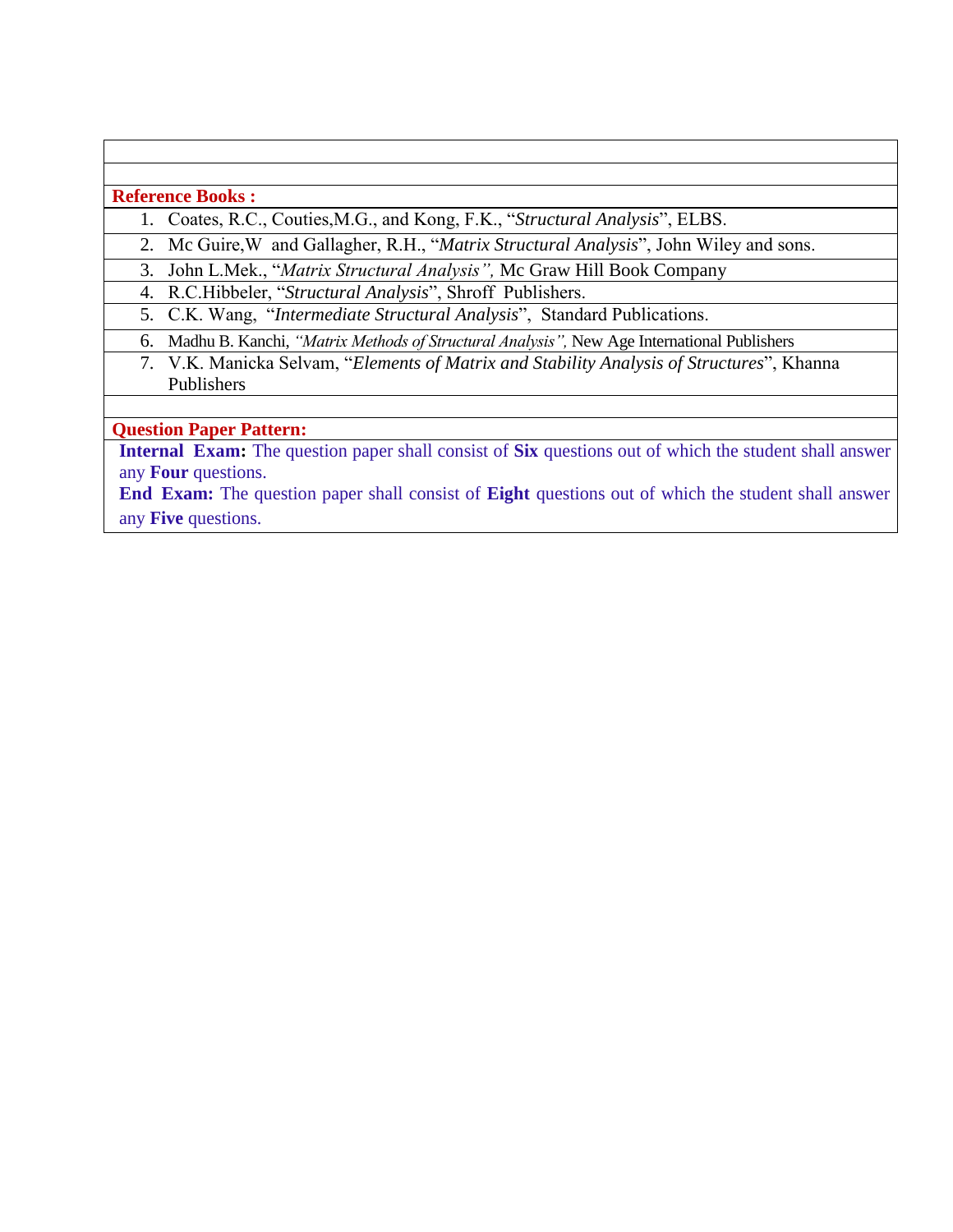## **THEORY AND ANALYSIS OF PLATES (TAP)**

| <b>I</b> Semester : SE                                                                                                                                                                                                                                                                                                                                                                                                                                    |                   |   |   |                                      |                                                           | <b>Scheme: 2017</b>             |              |  |  |  |  |
|-----------------------------------------------------------------------------------------------------------------------------------------------------------------------------------------------------------------------------------------------------------------------------------------------------------------------------------------------------------------------------------------------------------------------------------------------------------|-------------------|---|---|--------------------------------------|-----------------------------------------------------------|---------------------------------|--------------|--|--|--|--|
| <b>Course Code</b>                                                                                                                                                                                                                                                                                                                                                                                                                                        | <b>Hours/Week</b> |   |   | <b>Credits</b>                       |                                                           | <b>Maximum Marks</b>            |              |  |  |  |  |
| <b>CE 803</b>                                                                                                                                                                                                                                                                                                                                                                                                                                             | L                 | T | P | $\mathbf C$                          | <b>Continuous</b><br><b>Internal</b><br><b>Assessment</b> | <b>End Exam</b>                 | <b>TOTAL</b> |  |  |  |  |
|                                                                                                                                                                                                                                                                                                                                                                                                                                                           | 3                 |   |   | 3                                    | 40                                                        | 60                              | <b>100</b>   |  |  |  |  |
| <b>Sessional Exam Duration : 2 Hrs</b>                                                                                                                                                                                                                                                                                                                                                                                                                    |                   |   |   |                                      |                                                           | <b>End Exam Duration: 3 Hrs</b> |              |  |  |  |  |
|                                                                                                                                                                                                                                                                                                                                                                                                                                                           |                   |   |   |                                      |                                                           |                                 |              |  |  |  |  |
| <b>Course Outcomes :</b> At the end of the course the student will be able to                                                                                                                                                                                                                                                                                                                                                                             |                   |   |   |                                      |                                                           |                                 |              |  |  |  |  |
| <b>CO1:</b> Analyse Rectangular plates subjected to concentrated, UDL and Hydro static Pressure                                                                                                                                                                                                                                                                                                                                                           |                   |   |   |                                      |                                                           |                                 |              |  |  |  |  |
| CO2: Analyse Orthotropic plates subjected to simultaneous bending and stretching using differential<br>equations                                                                                                                                                                                                                                                                                                                                          |                   |   |   |                                      |                                                           |                                 |              |  |  |  |  |
| CO3: Analyse Circular plates subjected to concentrated, UDL and Hydro static Pressure                                                                                                                                                                                                                                                                                                                                                                     |                   |   |   |                                      |                                                           |                                 |              |  |  |  |  |
| <b>CO4:</b> Analyse Plate Problem using Numerical and approximate methods                                                                                                                                                                                                                                                                                                                                                                                 |                   |   |   |                                      |                                                           |                                 |              |  |  |  |  |
|                                                                                                                                                                                                                                                                                                                                                                                                                                                           |                   |   |   |                                      |                                                           |                                 |              |  |  |  |  |
|                                                                                                                                                                                                                                                                                                                                                                                                                                                           |                   |   |   | <b>Cylindrical Bending of Plates</b> |                                                           |                                 |              |  |  |  |  |
| Different kinds of plates - Assumptions - Derivation of differential equation for cylindrical bending of<br>long rectangular plates – Analysis of uniformly loaded rectangular plates with edges simply supported<br>and fixed subjected to uniform load. Pure Bending of Plates: Slope and curvature of slightly bent plates<br>- Relations between moments and curvature- particular cases of pure bending -Strain energy in pure<br>bending of plates. |                   |   |   |                                      |                                                           |                                 |              |  |  |  |  |
|                                                                                                                                                                                                                                                                                                                                                                                                                                                           |                   |   |   |                                      | <b>Small Deflection Theory of Thin Rectangular Plates</b> |                                 |              |  |  |  |  |
| Assumptions - Derivation of governing differential equation for thin plates - Boundary conditions -<br>solution of simply supported rectangular plates under various loading conditions viz. Sinusoidal load,<br>U.D.L. and hydro static pressure - Navier and Levy's type of solutions for various boundary conditions.                                                                                                                                  |                   |   |   |                                      |                                                           |                                 |              |  |  |  |  |
| Symmetrical bending of circular plates - Relation between slope, deflection, moments and curvature -<br>Governing differential equation - plates loaded at the centre, uniformly loaded and concentrically<br>loaded plates, with clamped and simply supported edges – Central hole – bending by moments and<br>shearing forces uniformly distributed.                                                                                                    |                   |   |   | <b>Circular Plates</b>               |                                                           |                                 |              |  |  |  |  |
|                                                                                                                                                                                                                                                                                                                                                                                                                                                           |                   |   |   |                                      | <b>Plates under Simultaneous Bending and Stretching</b>   |                                 |              |  |  |  |  |
| Derivation of the governing differential equation- rectangular plates with simply supported edges<br>subjected to U.D.L.                                                                                                                                                                                                                                                                                                                                  |                   |   |   |                                      |                                                           |                                 |              |  |  |  |  |
|                                                                                                                                                                                                                                                                                                                                                                                                                                                           |                   |   |   | <b>Orthotropic Plates</b>            |                                                           |                                 |              |  |  |  |  |
| Introduction – Bending of anisotropic plates - Derivation of the governing differential equation -<br>applications to the of Grid works.                                                                                                                                                                                                                                                                                                                  |                   |   |   |                                      |                                                           |                                 |              |  |  |  |  |
|                                                                                                                                                                                                                                                                                                                                                                                                                                                           |                   |   |   |                                      | <b>Numerical and Approximate Methods</b>                  |                                 |              |  |  |  |  |
| Energy solutions by Ritz and Galerkin methods. Finite difference and Finite Element methods of<br>analysis for plate problems.                                                                                                                                                                                                                                                                                                                            |                   |   |   |                                      |                                                           |                                 |              |  |  |  |  |
| <b>Text Books:</b><br>1.S.Timoshenko, and S. Woinowsky-Krieger, "Theory of Plates and Shells", Tata Mc Graw Hill<br>Education Pvt.Ltd., New Delhi                                                                                                                                                                                                                                                                                                         |                   |   |   |                                      |                                                           |                                 |              |  |  |  |  |
|                                                                                                                                                                                                                                                                                                                                                                                                                                                           |                   |   |   |                                      |                                                           |                                 |              |  |  |  |  |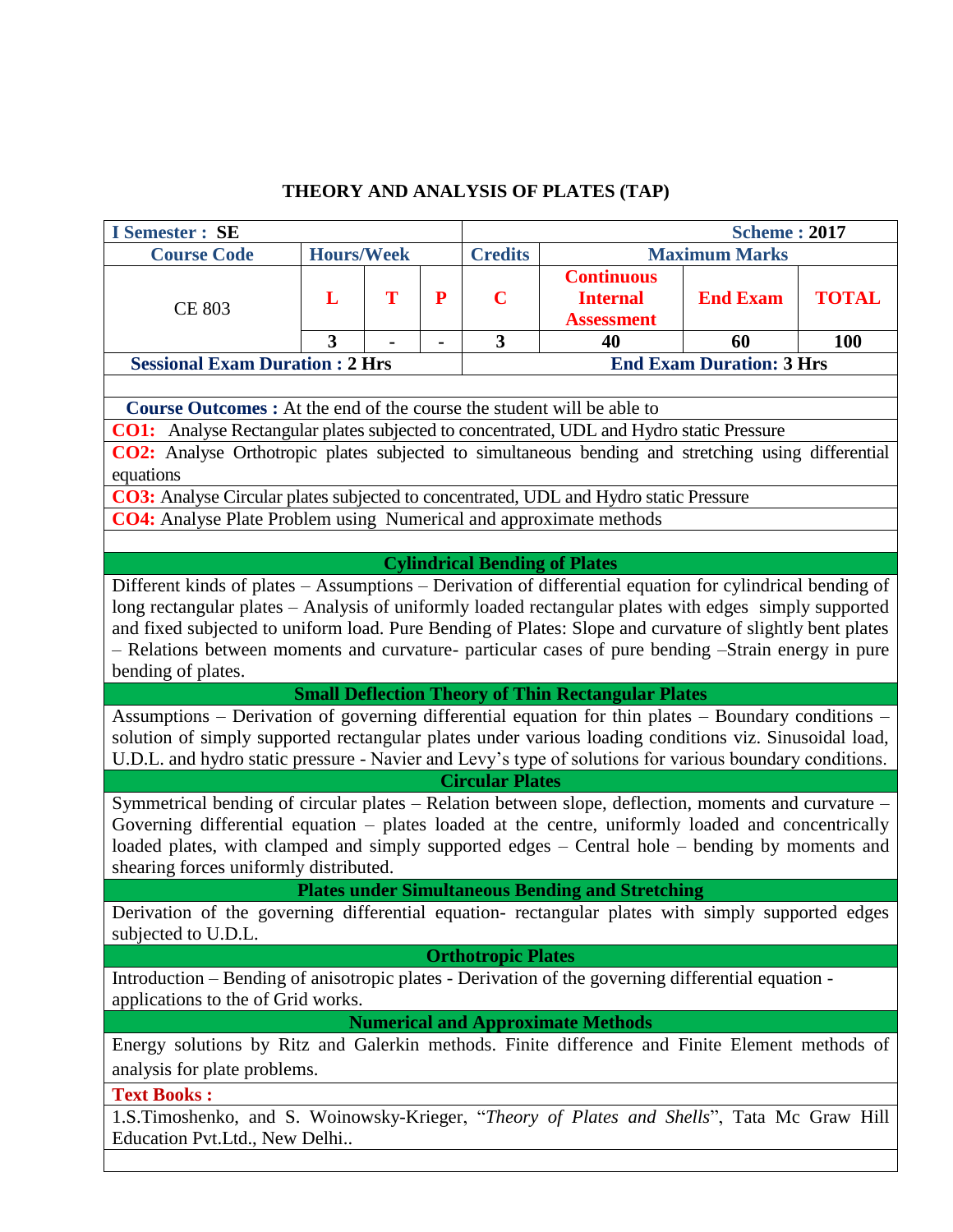## **Reference Books :**

1. K.Chandrasekhara. "*Theory of Plates*", Universities Press (India) Pvt.Ltd.

2.S.S.Bhavikatti, " *Theory of Plates and Shells*", New Age International(P) Ltd, Publication, New Delhi.

#### **Web References:**

1.

 2. 3.

#### **Question Paper Pattern:**

**Internal Exam:** The question paper shall consist of **Six** questions out of which the student shall answer any **Four** questions.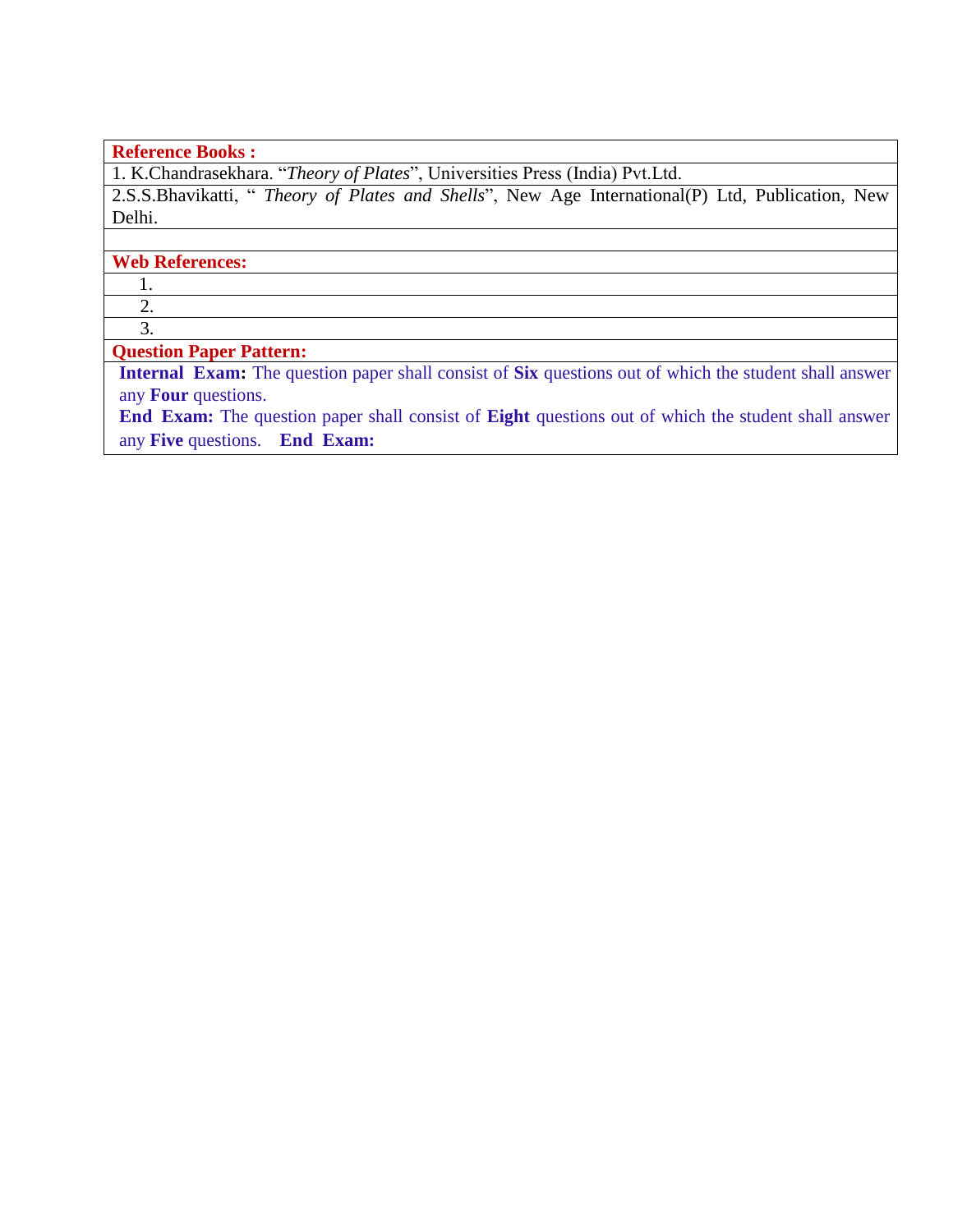## **TECHNICAL ENGLISH (TE)**

| <b>I Semester: Common for All M.Tech</b><br><b>Programmes</b>                                                                                 |                                                                                                           |                |                                                             |           |                             |                                                           |                           | <b>Scheme: 2017</b> |  |  |  |
|-----------------------------------------------------------------------------------------------------------------------------------------------|-----------------------------------------------------------------------------------------------------------|----------------|-------------------------------------------------------------|-----------|-----------------------------|-----------------------------------------------------------|---------------------------|---------------------|--|--|--|
| <b>Course</b>                                                                                                                                 |                                                                                                           |                |                                                             |           |                             |                                                           |                           |                     |  |  |  |
| Code                                                                                                                                          | Category                                                                                                  |                | <b>Hours/Week</b><br><b>Credits</b><br><b>Maximum Marks</b> |           |                             |                                                           |                           |                     |  |  |  |
|                                                                                                                                               | <b>Foundation</b>                                                                                         | L              | T                                                           | ${\bf P}$ | $\mathbf C$                 | <b>Continuous</b><br><b>Internal</b><br><b>Assessment</b> | <b>End</b><br><b>Exam</b> | <b>TOTAL</b>        |  |  |  |
|                                                                                                                                               |                                                                                                           | $\overline{2}$ |                                                             |           |                             |                                                           |                           |                     |  |  |  |
|                                                                                                                                               | <b>Sessional Exam Duration: -</b>                                                                         |                |                                                             |           | <b>End Exam Duration: -</b> |                                                           |                           |                     |  |  |  |
|                                                                                                                                               |                                                                                                           |                |                                                             |           |                             |                                                           |                           |                     |  |  |  |
| <b>Course Outcomes:</b> At the end of the course students will be able to                                                                     |                                                                                                           |                |                                                             |           |                             |                                                           |                           |                     |  |  |  |
| CO 1: write Technical Reports, Journal Papers and Project Reports.<br><b>CO 2:</b> write Job Applications, Resumes and Statements of Purpose. |                                                                                                           |                |                                                             |           |                             |                                                           |                           |                     |  |  |  |
| <b>Course Content</b>                                                                                                                         |                                                                                                           |                |                                                             |           |                             |                                                           |                           |                     |  |  |  |
| 1. Technical Reports - Formats and Styles                                                                                                     |                                                                                                           |                |                                                             |           |                             |                                                           |                           |                     |  |  |  |
|                                                                                                                                               | a) Feasibility Report                                                                                     |                |                                                             |           |                             |                                                           |                           |                     |  |  |  |
|                                                                                                                                               | b) Factual Report                                                                                         |                |                                                             |           |                             |                                                           |                           |                     |  |  |  |
|                                                                                                                                               | c) Project Reports                                                                                        |                |                                                             |           |                             |                                                           |                           |                     |  |  |  |
|                                                                                                                                               | 2. Journal Papers- Formats                                                                                |                |                                                             |           |                             |                                                           |                           |                     |  |  |  |
|                                                                                                                                               | 3. Paper Presentation Strategies                                                                          |                |                                                             |           |                             |                                                           |                           |                     |  |  |  |
|                                                                                                                                               | 4. Statement of Purpose for Internships and Apprenticeships                                               |                |                                                             |           |                             |                                                           |                           |                     |  |  |  |
|                                                                                                                                               | 5. Letter Writing- Job Applications, Resume Preparation                                                   |                |                                                             |           |                             |                                                           |                           |                     |  |  |  |
|                                                                                                                                               | 6. Common Errors in Research Papers                                                                       |                |                                                             |           |                             |                                                           |                           |                     |  |  |  |
| <b>Reference Books:</b>                                                                                                                       |                                                                                                           |                |                                                             |           |                             |                                                           |                           |                     |  |  |  |
|                                                                                                                                               | 1. Sangeeta Sharma & Binod Mishra, Communication Skills for Engineers and Scientists,                     |                |                                                             |           |                             |                                                           |                           |                     |  |  |  |
|                                                                                                                                               | PHI Learning Private Limited.                                                                             |                |                                                             |           |                             |                                                           |                           |                     |  |  |  |
|                                                                                                                                               | 2. M. Ashraf Rizvi, Effective Technical Communication, Tata McGraw-Hill Publishing<br>Company Ltd., 2005. |                |                                                             |           |                             |                                                           |                           |                     |  |  |  |
|                                                                                                                                               | 3. Thomas S. Kane, The Oxford Essential Guide to Writing, OUP, 2010                                       |                |                                                             |           |                             |                                                           |                           |                     |  |  |  |
|                                                                                                                                               | 4. Joan van Emden, A Guide to Technical Report Writing                                                    |                |                                                             |           |                             |                                                           |                           |                     |  |  |  |
|                                                                                                                                               | http://scisweb.ulster.ac.uk/~projects/guide-to-technical-writing-1.pdf                                    |                |                                                             |           |                             |                                                           |                           |                     |  |  |  |
|                                                                                                                                               |                                                                                                           |                |                                                             |           |                             |                                                           |                           |                     |  |  |  |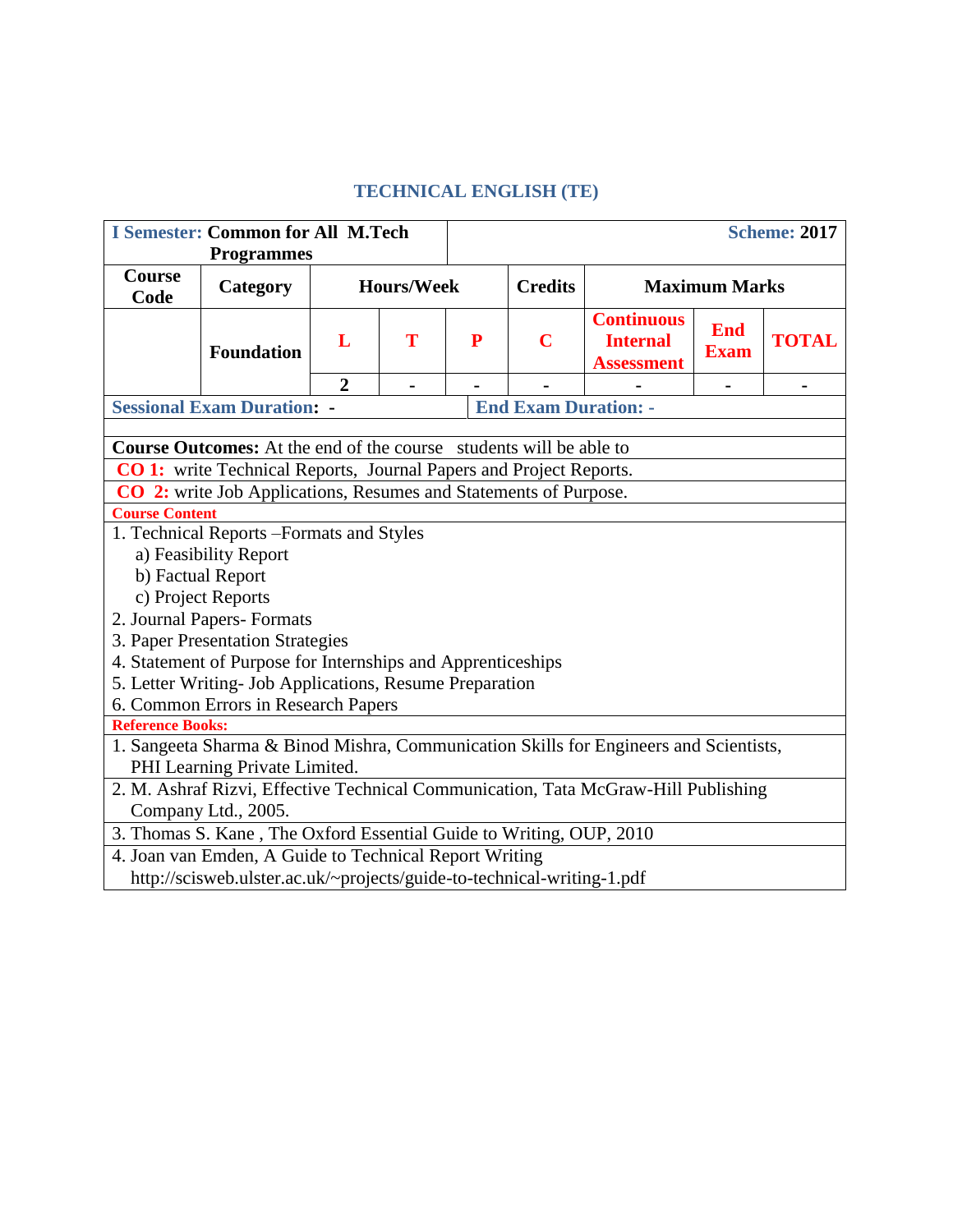## **STRUCTURAL ENGINEERING LABORATORY (SEP)**

| <b>I</b> Semester : SE |                   |  |                |                                                           | <b>Scheme: 2017</b>             |              |
|------------------------|-------------------|--|----------------|-----------------------------------------------------------|---------------------------------|--------------|
| <b>Course Code</b>     | <b>Hours/Week</b> |  | <b>Credits</b> |                                                           | <b>Maximum Marks</b>            |              |
| <b>CE 808</b>          |                   |  | C              | <b>Continuous</b><br><b>Internal</b><br><b>Assessment</b> | <b>End Exam</b>                 | <b>TOTAL</b> |
|                        |                   |  |                | 50                                                        | 50                              | <b>100</b>   |
|                        |                   |  |                |                                                           | <b>End Exam Duration: 3 Hrs</b> |              |

- 1. Study of effect of water/cement ratio on workability and strength of concrete.
- 2. Study of effect of aggregate/cement ratio on strength of concrete.
- 3. Study of effect of fine aggregate/coarse aggregate ratio on strength and permeability of concrete.
- 4. Mix Design methods: (a) I.S. Code method (b) ACI Code method.
- 5. Study of stress-strain curve of concrete for different mixes and different rates of loadings.
- 6. Study of Correlation between cube strength, cylinder strength, split tensile strength and modulus of rupture.
- 7. Study of stress-strain curve for high tensile steel.
- 8. Study of behavior of under reinforced and over-reinforced beam in flexure.
- 9. Study of behavior of steel beam under flexure.
- 10. Demonstration experiments on non-destructive testing of concrete.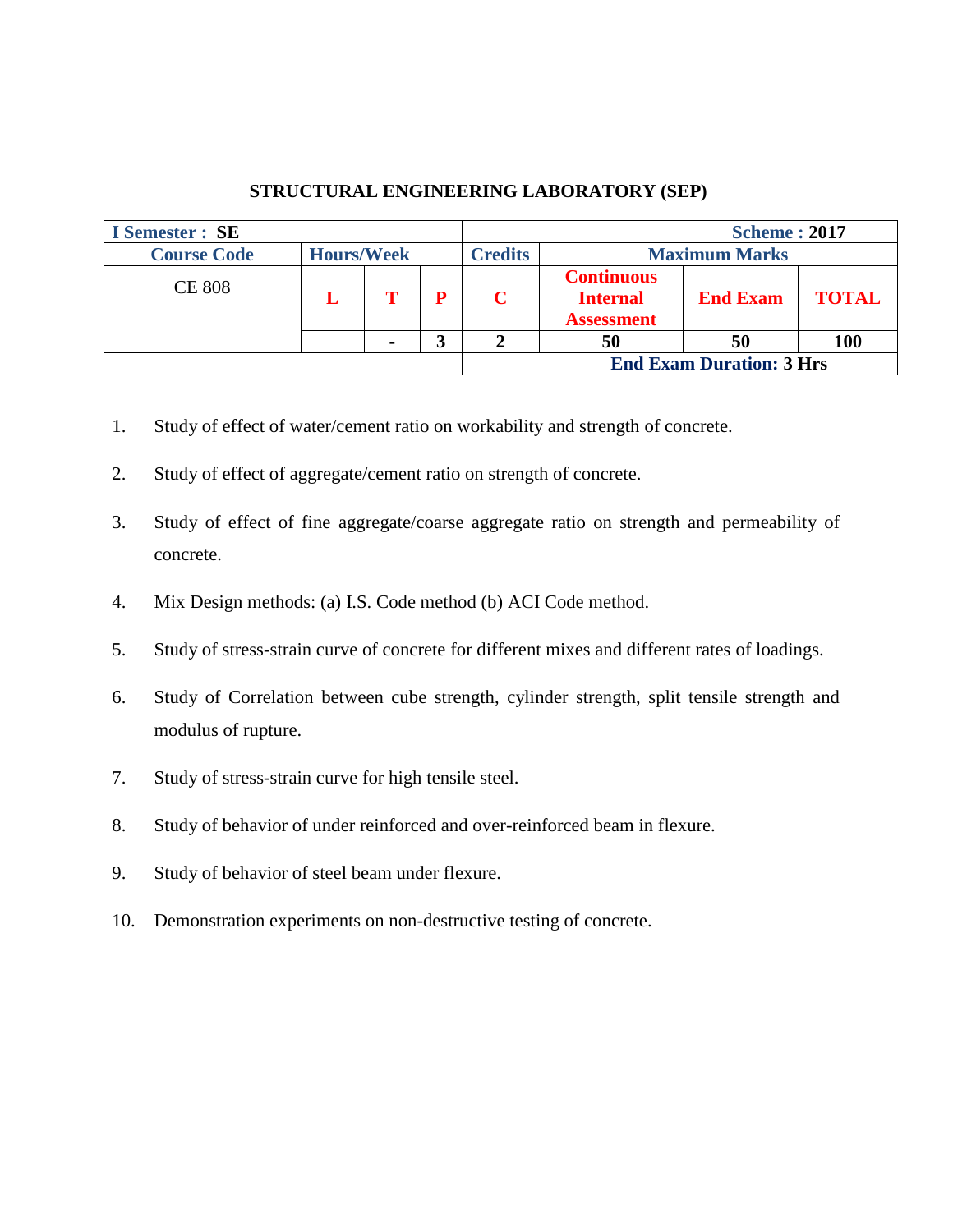# **ADVANCED REINFORCED CONCRETE DESIGN (ARCD)**

| <b>II Semester : SE</b>                                                                                     |                   |   |              |                              |                                                           | <b>Scheme: 2017</b>             |              |  |  |  |
|-------------------------------------------------------------------------------------------------------------|-------------------|---|--------------|------------------------------|-----------------------------------------------------------|---------------------------------|--------------|--|--|--|
| <b>Course Code</b>                                                                                          | <b>Hours/Week</b> |   |              | <b>Credits</b>               |                                                           | <b>Maximum Marks</b>            |              |  |  |  |
| <b>CE 804</b>                                                                                               | L                 | T | $\mathbf{P}$ | $\mathbf C$                  | <b>Continuous</b><br><b>Internal</b><br><b>Assessment</b> | <b>End Exam</b>                 | <b>TOTAL</b> |  |  |  |
|                                                                                                             | 3                 |   |              | 3                            | 40                                                        | 60                              | 100          |  |  |  |
| <b>Sessional Exam Duration : 2 Hrs</b>                                                                      |                   |   |              |                              |                                                           | <b>End Exam Duration: 3 Hrs</b> |              |  |  |  |
|                                                                                                             |                   |   |              |                              |                                                           |                                 |              |  |  |  |
| <b>Course Outcomes:</b> At the end of the course the student will be able to                                |                   |   |              |                              |                                                           |                                 |              |  |  |  |
| <b>CO1:</b> Apply serviceability criteria for R.C. elements                                                 |                   |   |              |                              |                                                           |                                 |              |  |  |  |
| <b>CO2:</b> Design deep beams, ribbed (voided) slabs                                                        |                   |   |              |                              |                                                           |                                 |              |  |  |  |
| <b>CO3:</b> Design Grid floors, flat slabs                                                                  |                   |   |              |                              |                                                           |                                 |              |  |  |  |
| <b>CO4:</b> Design plain concrete walls                                                                     |                   |   |              |                              |                                                           |                                 |              |  |  |  |
| <b>CO5</b> : Design shear walls                                                                             |                   |   |              |                              |                                                           |                                 |              |  |  |  |
|                                                                                                             |                   |   |              |                              |                                                           |                                 |              |  |  |  |
| <b>Estimation of Crack Width and Redistribution of Moments in Reinforced Concrete Beams</b>                 |                   |   |              |                              |                                                           |                                 |              |  |  |  |
| Limit State of cracking - Cracking in R.C. members - Causes, mechanism and effects of cracking -            |                   |   |              |                              |                                                           |                                 |              |  |  |  |
| Classification and effect of cracks - Factors affecting crack width in beams - Calculation of crack         |                   |   |              |                              |                                                           |                                 |              |  |  |  |
| width - Empirical method -Estimation of crack width in beams by IS 456 - Shrinkage and thermal              |                   |   |              |                              |                                                           |                                 |              |  |  |  |
| cracking - Redistribution of moments in a fixed beam and a two-span continuous beam - Advantages            |                   |   |              |                              |                                                           |                                 |              |  |  |  |
| and disadvantages of moment redistribution - Moment-Curvature relation of reinforced concrete               |                   |   |              |                              |                                                           |                                 |              |  |  |  |
| sections.                                                                                                   |                   |   |              |                              |                                                           |                                 |              |  |  |  |
|                                                                                                             |                   |   |              |                              | <b>Design of Deep Beams and Corbels</b>                   |                                 |              |  |  |  |
| Steps of designing deep beams by IS 456 – Detailing of deep beams – Design of corbels.                      |                   |   |              |                              |                                                           |                                 |              |  |  |  |
|                                                                                                             |                   |   |              |                              | <b>Design of Ribbed (voided) Slabs</b>                    |                                 |              |  |  |  |
| Analysis of the ribbed slabs for moment and shears - Design for shear – Deflections - Arrangement of        |                   |   |              |                              |                                                           |                                 |              |  |  |  |
| reinforcements.                                                                                             |                   |   |              |                              |                                                           |                                 |              |  |  |  |
|                                                                                                             |                   |   |              | <b>Design of Grid Floors</b> |                                                           |                                 |              |  |  |  |
| Introduction - Design of grid floors by IS Code method.                                                     |                   |   |              |                              |                                                           |                                 |              |  |  |  |
|                                                                                                             |                   |   |              | <b>Design of Flat Slabs</b>  |                                                           |                                 |              |  |  |  |
| Introduction - Advantages and disadvantages of flat slabs - Design of flat slabs using direct design method |                   |   |              |                              |                                                           |                                 |              |  |  |  |
| and equivalent frame method - Design for interior panel.                                                    |                   |   |              |                              |                                                           |                                 |              |  |  |  |
|                                                                                                             |                   |   |              |                              | <b>Design of Plain Concrete Walls</b>                     |                                 |              |  |  |  |
| Braced and unbraced walls - Eccentricities of vertical loads - Empirical design method (walls carrying      |                   |   |              |                              |                                                           |                                 |              |  |  |  |
| axial load) - Design of wall for In-plane horizontal forces.                                                |                   |   |              |                              |                                                           |                                 |              |  |  |  |
|                                                                                                             |                   |   |              | <b>Design of Shear Walls</b> |                                                           |                                 |              |  |  |  |
| Classification of shear walls - Loads in shear walls - Design of rectangular and flanged shear walls -      |                   |   |              |                              |                                                           |                                 |              |  |  |  |
| Moment of resistance of rectangular shear walls                                                             |                   |   |              |                              |                                                           |                                 |              |  |  |  |
|                                                                                                             |                   |   |              |                              |                                                           |                                 |              |  |  |  |
|                                                                                                             |                   |   |              |                              |                                                           |                                 |              |  |  |  |
| <b>Text Books:</b>                                                                                          |                   |   |              |                              |                                                           |                                 |              |  |  |  |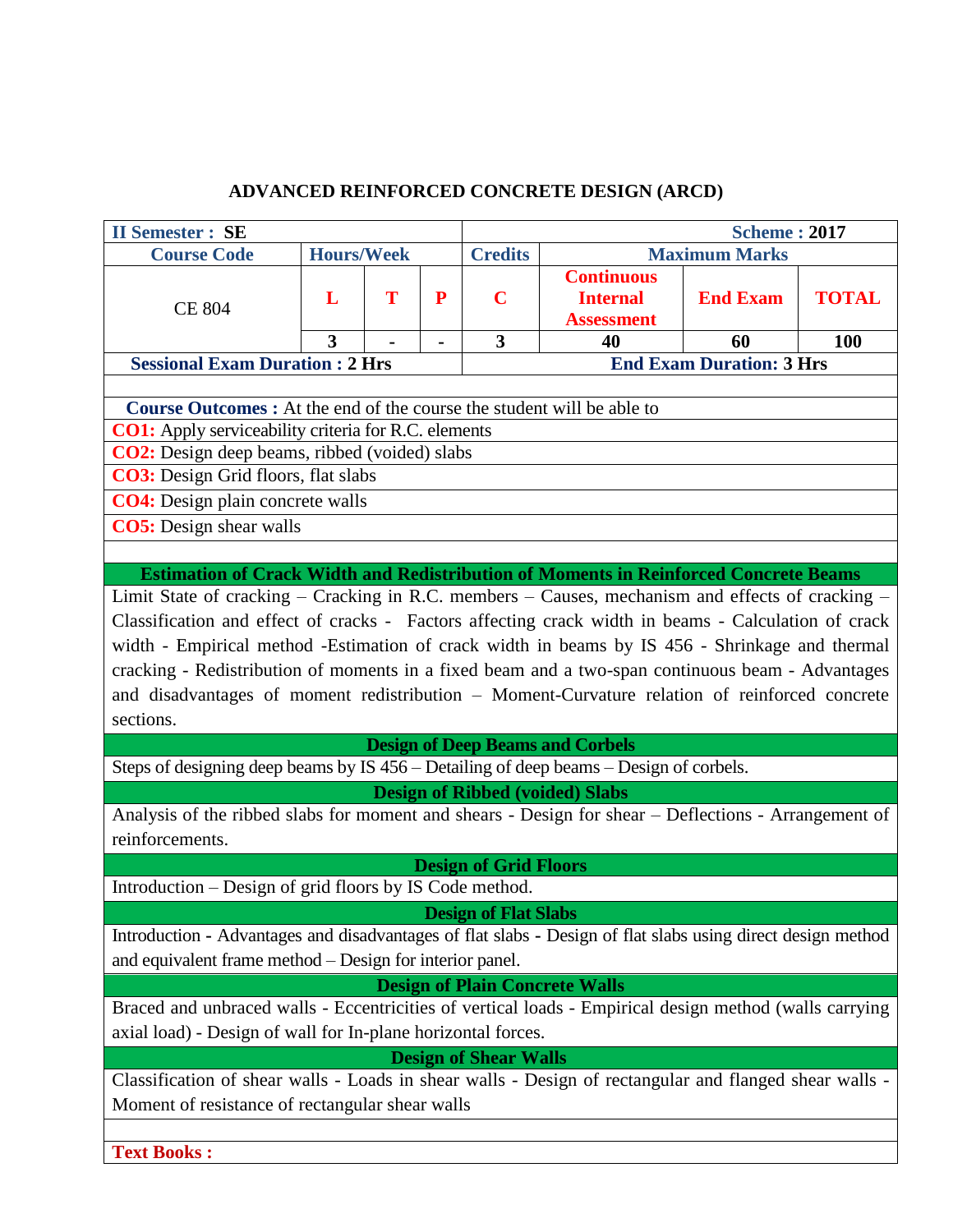1. P.C. Varghese, "*Advanced Reinforced Concrete Design*", Prentice-Hall of India, Private Ltd., New Delhi.

2. N. Krishna Raju, "*Advanced Reinforced Concrete Design-SI Units*" CBS, New Delhi.

3.S.S.Bhavikatti, "A*dvanced R.C.C.Design (R.C.C.,Vol. II)"*, New Age Intl.Publishers Pvt. Ltd., New Delhi.

**Reference Books :**

- 1. V.L.Shah and S.R.Kharve, "*Limit State Theory and Design of Reinforced concrete*", Standard Publishers, New Delhi.
- 2. S. Unnikrishn Pillai and Devdas Menon *" Reinforced Concrete Design"*, Tata Mc.GrawHill
- 3. H.J. Shah, "*Reinforced Concrete.Vol. II (Advanced Reinforced Concrete)*" Charotar Publishing House Pvt. Ltd., Anand
- 4. Blume, J.A., New mark, N.M and Corning, L.M, "*Design of Multi Storey Reinforced Concrete Buildings for Earthquake Motion*", Portland cement Association, Chicago.
- 5. I.S. Codes: *IS 456 & IS 13920*.

## **Web References:**

#### **Question Paper Pattern:**

**Internal Exam:** The question paper shall consist of **Six** questions out of which the student shall answer any **Four** questions.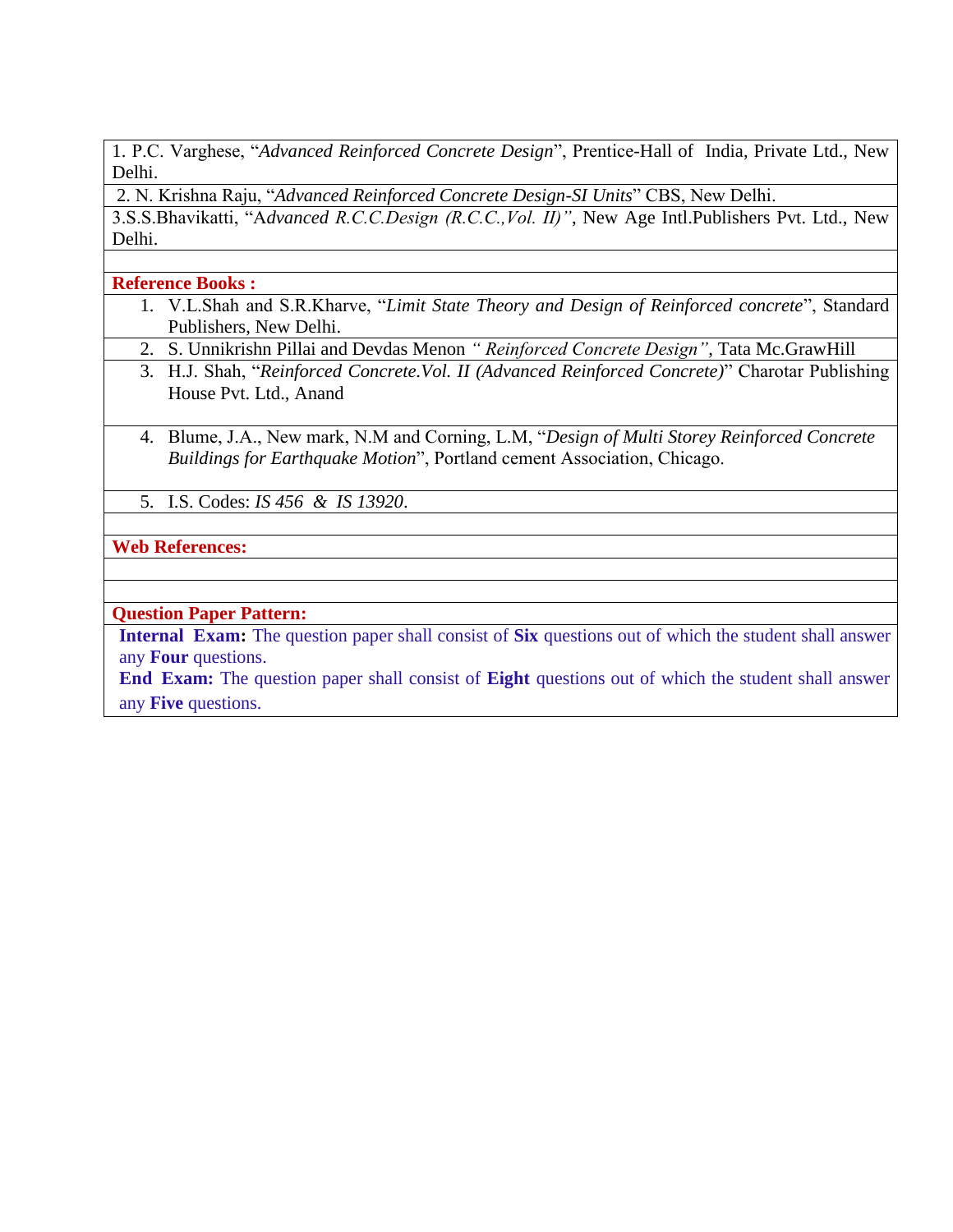## **ADVANCED STRUCTURAL STEEL DESIGN (ASSD)**

| <b>II Semester : SE</b>                                                                                                                                                 |                   |   |   |                                     |                                                           | <b>Scheme: 2017</b>             |              |  |
|-------------------------------------------------------------------------------------------------------------------------------------------------------------------------|-------------------|---|---|-------------------------------------|-----------------------------------------------------------|---------------------------------|--------------|--|
| <b>Course Code</b>                                                                                                                                                      | <b>Hours/Week</b> |   |   | <b>Credits</b>                      |                                                           | <b>Maximum Marks</b>            |              |  |
| <b>CE 805</b>                                                                                                                                                           | L                 | T | P | $\mathbf C$                         | <b>Continuous</b><br><b>Internal</b><br><b>Assessment</b> | <b>End Exam</b>                 | <b>TOTAL</b> |  |
|                                                                                                                                                                         | 3                 |   |   | 3                                   | 40                                                        | 60                              | 100          |  |
| <b>Sessional Exam Duration : 2 Hrs</b>                                                                                                                                  |                   |   |   |                                     |                                                           | <b>End Exam Duration: 3 Hrs</b> |              |  |
|                                                                                                                                                                         |                   |   |   |                                     |                                                           |                                 |              |  |
| <b>Course Outcomes :</b> At the end of the course the student will be able to                                                                                           |                   |   |   |                                     |                                                           |                                 |              |  |
| <b>CO1:</b> Design compression and Flexural members using light gauge steel sections                                                                                    |                   |   |   |                                     |                                                           |                                 |              |  |
| <b>CO2:</b> Analyse and design Transmission towers                                                                                                                      |                   |   |   |                                     |                                                           |                                 |              |  |
| <b>CO3:</b> Analyse and design continuous beams and portal frames using plastic theory                                                                                  |                   |   |   |                                     |                                                           |                                 |              |  |
| <b>CO4:</b> Design Tension members and laterally restrained beams using limit state method.                                                                             |                   |   |   |                                     |                                                           |                                 |              |  |
|                                                                                                                                                                         |                   |   |   |                                     |                                                           |                                 |              |  |
|                                                                                                                                                                         |                   |   |   | <b>Light Gauge Steel Structures</b> |                                                           |                                 |              |  |
| Light gauge steel - Types of sections - Specifications- Permissible stresses.                                                                                           |                   |   |   |                                     |                                                           |                                 |              |  |
| Compression members - Local buckling of elements - Stiffened compression elements - Computation                                                                         |                   |   |   |                                     |                                                           |                                 |              |  |
| of permissible stresses – Design of columns.                                                                                                                            |                   |   |   |                                     |                                                           |                                 |              |  |
| Flexural members - Bending- Deflection - Local buckling of compression elements - Laterally                                                                             |                   |   |   |                                     |                                                           |                                 |              |  |
| supported and unsupported beams - Computation of permissible stresses - Design of beams-                                                                                |                   |   |   |                                     |                                                           |                                 |              |  |
| Connections – Various methods – Welding.                                                                                                                                |                   |   |   |                                     |                                                           |                                 |              |  |
|                                                                                                                                                                         |                   |   |   | <b>Transmission Line Towers</b>     |                                                           |                                 |              |  |
| Introduction - Types of towers - Tower configuration - Loads - Analysis and design of self supporting<br>simple towers.                                                 |                   |   |   |                                     |                                                           |                                 |              |  |
|                                                                                                                                                                         |                   |   |   | <b>Plastic Design</b>               |                                                           |                                 |              |  |
| Analysis and design of continuous beams, Portal frames (up to two bay two storey) and single span                                                                       |                   |   |   |                                     |                                                           |                                 |              |  |
| gable frames.                                                                                                                                                           |                   |   |   |                                     |                                                           |                                 |              |  |
|                                                                                                                                                                         |                   |   |   | <b>Limit State Design</b>           |                                                           |                                 |              |  |
| Introduction - Characteristic strength - Characteristic load - Partial safety factor - Limit state of<br>collapse in flexure and shear - Limit state of serviceability. |                   |   |   |                                     |                                                           |                                 |              |  |
|                                                                                                                                                                         |                   |   |   | <b>Design of Tension Members</b>    |                                                           |                                 |              |  |
| Introduction-Types of tension members-Types of sections-Slenderness ratio-Net area of cross section-<br>Design of tension members-Lug angles.                           |                   |   |   |                                     |                                                           |                                 |              |  |
|                                                                                                                                                                         |                   |   |   | <b>Design of Beams</b>              |                                                           |                                 |              |  |
| Introduction-Effective length of compression flange-Design of laterally restrained beams and                                                                            |                   |   |   |                                     |                                                           |                                 |              |  |
| unrestrained beams.                                                                                                                                                     |                   |   |   |                                     |                                                           |                                 |              |  |
|                                                                                                                                                                         |                   |   |   |                                     | <b>Design of Compression Members</b>                      |                                 |              |  |
| Design of Plain and built up compression members.                                                                                                                       |                   |   |   |                                     |                                                           |                                 |              |  |
|                                                                                                                                                                         |                   |   |   |                                     |                                                           |                                 |              |  |
| <b>Text Books:</b>                                                                                                                                                      |                   |   |   |                                     |                                                           |                                 |              |  |
| 1.N. Subramanian, "Design of Steel Structures", Oxford University press, New Delhi                                                                                      |                   |   |   |                                     |                                                           |                                 |              |  |
|                                                                                                                                                                         |                   |   |   |                                     |                                                           |                                 |              |  |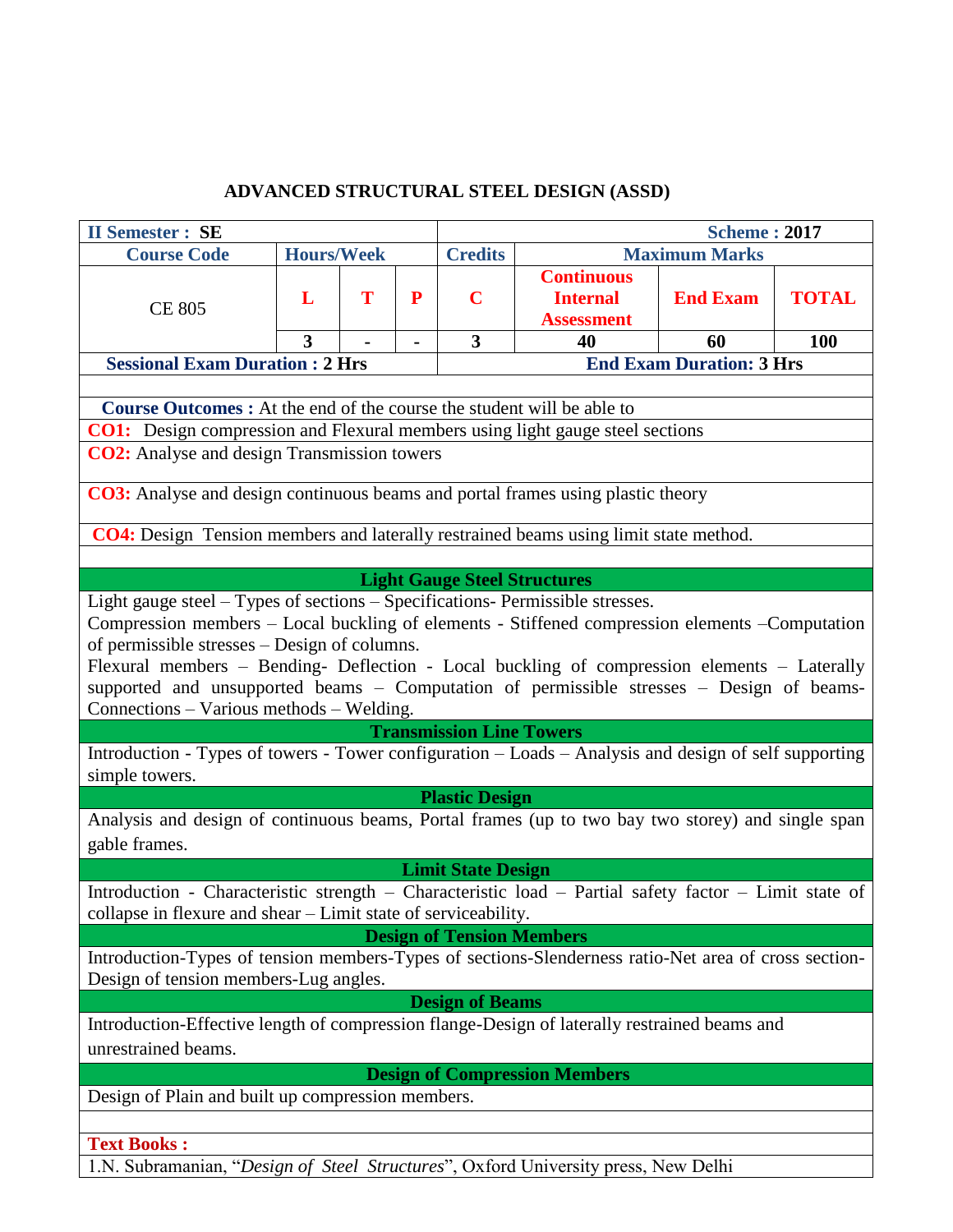2. Ramachandra, "*Design of Steel Structures - Vol.II*", Scientific Publishers.

#### **Reference Books :**

1. S.K.Duggal and L.S.Beedle, "*Limit State Design of Steel Structures",* Tata Mc.Graw Hill.

2. (ISI)-No.6, "*Structural Engineers Handbook*", Bureau of Indian Standard

3. Arya and Ajmani, "*Design of Steel Structures*", Nem Chand Publishers.

4. S.R. Satish and A.R. Santha Kumar, "*Design of Steel Structures I & II"*.

5. Wei-wen YU , "*Cold – Formed Steel Structures*", Mc. Graw hill book co.

*6. Structural Steel Design INSDAG Vol.I,* Institute for Steel Development & Growth, Calcutta

7. IS Codes: *IS 800, IS 802, IS 875 (Part1), IS 801& IS 811*

8. Handbook of Transmission Tower Design, Central Power Research Institute.

## **Question Paper Pattern:**

**Internal Exam:** The question paper shall consist of **Six** questions out of which the student shall answer any **Four** questions.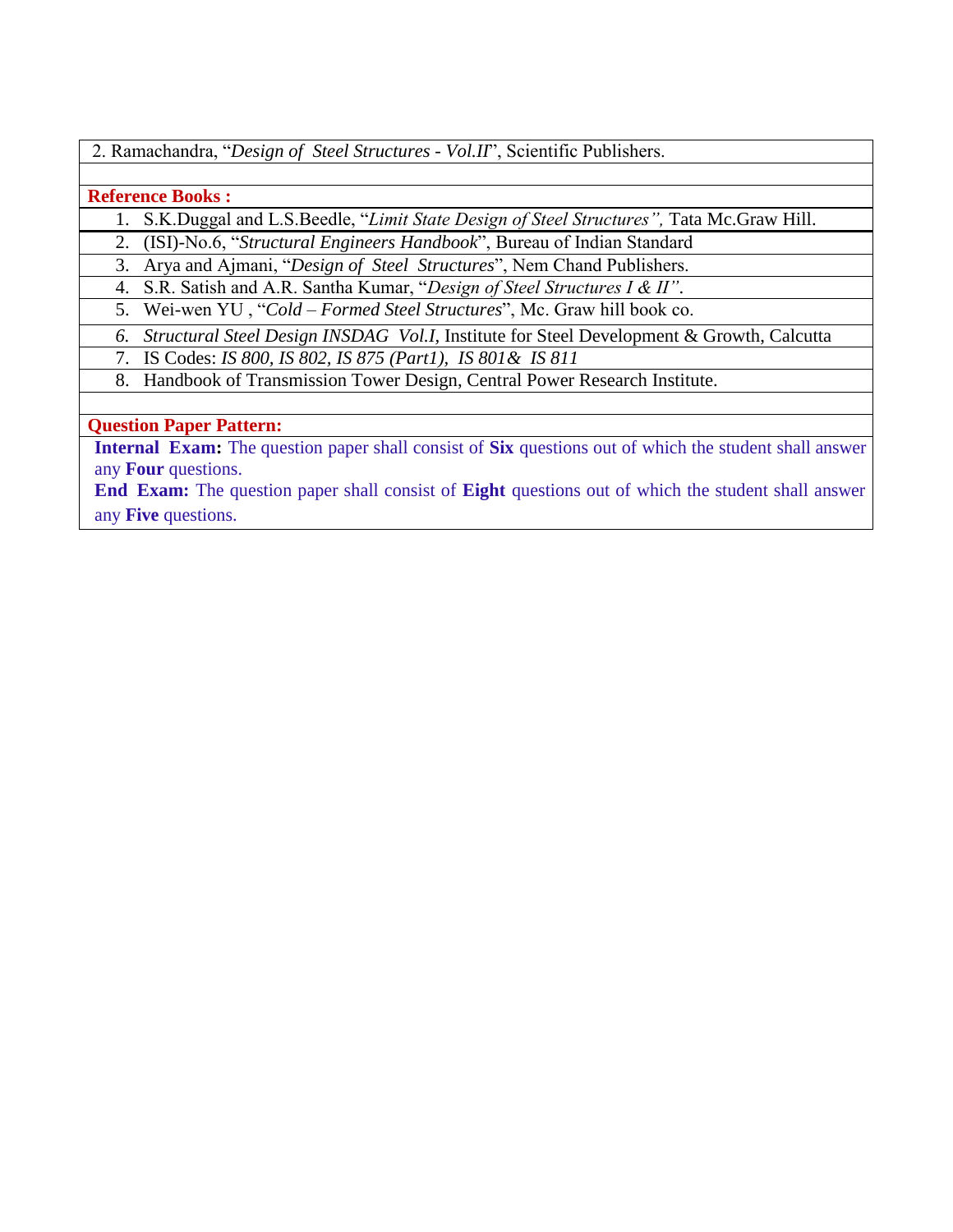## **STABILITY OF STRUCTURES (SS)**

| <b>II Semester : SE</b>                                                                                                                                                                                                                                                                                                                                                           |                                 |   |                   |                                        |                                                                 | <b>Scheme: 2017</b>             |                     |  |  |  |
|-----------------------------------------------------------------------------------------------------------------------------------------------------------------------------------------------------------------------------------------------------------------------------------------------------------------------------------------------------------------------------------|---------------------------------|---|-------------------|----------------------------------------|-----------------------------------------------------------------|---------------------------------|---------------------|--|--|--|
| <b>Course Code</b>                                                                                                                                                                                                                                                                                                                                                                | <b>Hours/Week</b>               |   |                   | <b>Credits</b><br><b>Maximum Marks</b> |                                                                 |                                 |                     |  |  |  |
| <b>CE 806</b>                                                                                                                                                                                                                                                                                                                                                                     | L<br>3                          | T | $\mathbf P$<br>Ξ. | $\mathbf C$<br>3                       | <b>Continuous</b><br><b>Internal</b><br><b>Assessment</b><br>40 | <b>End Exam</b><br>60           | <b>TOTAL</b><br>100 |  |  |  |
| <b>Sessional Exam Duration : 2 Hrs</b>                                                                                                                                                                                                                                                                                                                                            |                                 |   |                   |                                        |                                                                 | <b>End Exam Duration: 3 Hrs</b> |                     |  |  |  |
|                                                                                                                                                                                                                                                                                                                                                                                   |                                 |   |                   |                                        |                                                                 |                                 |                     |  |  |  |
| <b>Course Outcomes :</b> At the end of the course the student will be able to<br><b>CO1:</b> Analyse Beam-Column subjected to Axial and Later loads                                                                                                                                                                                                                               |                                 |   |                   |                                        |                                                                 |                                 |                     |  |  |  |
| <b>CO2:</b> Analyse elastic and inelastic buckling of bars                                                                                                                                                                                                                                                                                                                        |                                 |   |                   |                                        |                                                                 |                                 |                     |  |  |  |
| CO3: Understand the various numerical methods for treatment of stability problems in buckling                                                                                                                                                                                                                                                                                     |                                 |   |                   |                                        |                                                                 |                                 |                     |  |  |  |
| CO4: Analyse Thin walled Bars of open cross section subjected to Torsional Buckling                                                                                                                                                                                                                                                                                               |                                 |   |                   |                                        |                                                                 |                                 |                     |  |  |  |
| CO5: Analyse Simply supported beams of rectangular cross section subjected to Later buckling                                                                                                                                                                                                                                                                                      |                                 |   |                   |                                        |                                                                 |                                 |                     |  |  |  |
|                                                                                                                                                                                                                                                                                                                                                                                   |                                 |   |                   |                                        |                                                                 |                                 |                     |  |  |  |
| <b>Beam Columns</b><br>Differential equation for beam columns - Beam column with concentrated loads - Continuous lateral load -<br>Couples - Beam column with built in ends - Continuous beams with axial load.                                                                                                                                                                   |                                 |   |                   |                                        |                                                                 |                                 |                     |  |  |  |
|                                                                                                                                                                                                                                                                                                                                                                                   | <b>Elastic Buckling of Bars</b> |   |                   |                                        |                                                                 |                                 |                     |  |  |  |
| Elastic buckling of straight columns - Effect of shear stress on buckling - Eccentrically and laterally<br>loaded columns - Energy methods -Buckling of a bar on elastic foundation-Buckling of bar with<br>intermediate compressive forces and distributed axial loads-Buckling of bars with change in cross<br>section-Effect of shear force on critical load-Built up columns. |                                 |   |                   |                                        |                                                                 |                                 |                     |  |  |  |
|                                                                                                                                                                                                                                                                                                                                                                                   |                                 |   |                   | <b>Inelastic Buckling</b>              |                                                                 |                                 |                     |  |  |  |
| Buckling of straight bars-Double modulus theory-Tangent modulus theory.                                                                                                                                                                                                                                                                                                           |                                 |   |                   |                                        |                                                                 |                                 |                     |  |  |  |
|                                                                                                                                                                                                                                                                                                                                                                                   |                                 |   |                   |                                        | <b>Mathematical Treatment of Stability Problems</b>             |                                 |                     |  |  |  |
| Buckling problem - Orthogonality relation-Ritz method-Timoshenko method and Galerkin method.                                                                                                                                                                                                                                                                                      |                                 |   |                   |                                        |                                                                 |                                 |                     |  |  |  |
| Pure torsion of thin walled bar of open cross section-Non-uniform torsion of thin walled bars of open<br>cross section-Torsional buckling-Buckling by Torsion and Flexure.                                                                                                                                                                                                        |                                 |   |                   | <b>Torsional Buckling</b>              |                                                                 |                                 |                     |  |  |  |
|                                                                                                                                                                                                                                                                                                                                                                                   |                                 |   |                   |                                        | <b>Lateral Buckling of Simply Supported Beams</b>               |                                 |                     |  |  |  |
| Beams of rectangular cross section subjected to pure bending.                                                                                                                                                                                                                                                                                                                     |                                 |   |                   |                                        |                                                                 |                                 |                     |  |  |  |
|                                                                                                                                                                                                                                                                                                                                                                                   |                                 |   |                   |                                        | <b>Buckling of Simply Supported Rectangular Plates</b>          |                                 |                     |  |  |  |
| Derivation of equation of plate subjected to constant compression in two directions and one direction                                                                                                                                                                                                                                                                             |                                 |   |                   |                                        |                                                                 |                                 |                     |  |  |  |
| <b>Text Books:</b>                                                                                                                                                                                                                                                                                                                                                                |                                 |   |                   |                                        |                                                                 |                                 |                     |  |  |  |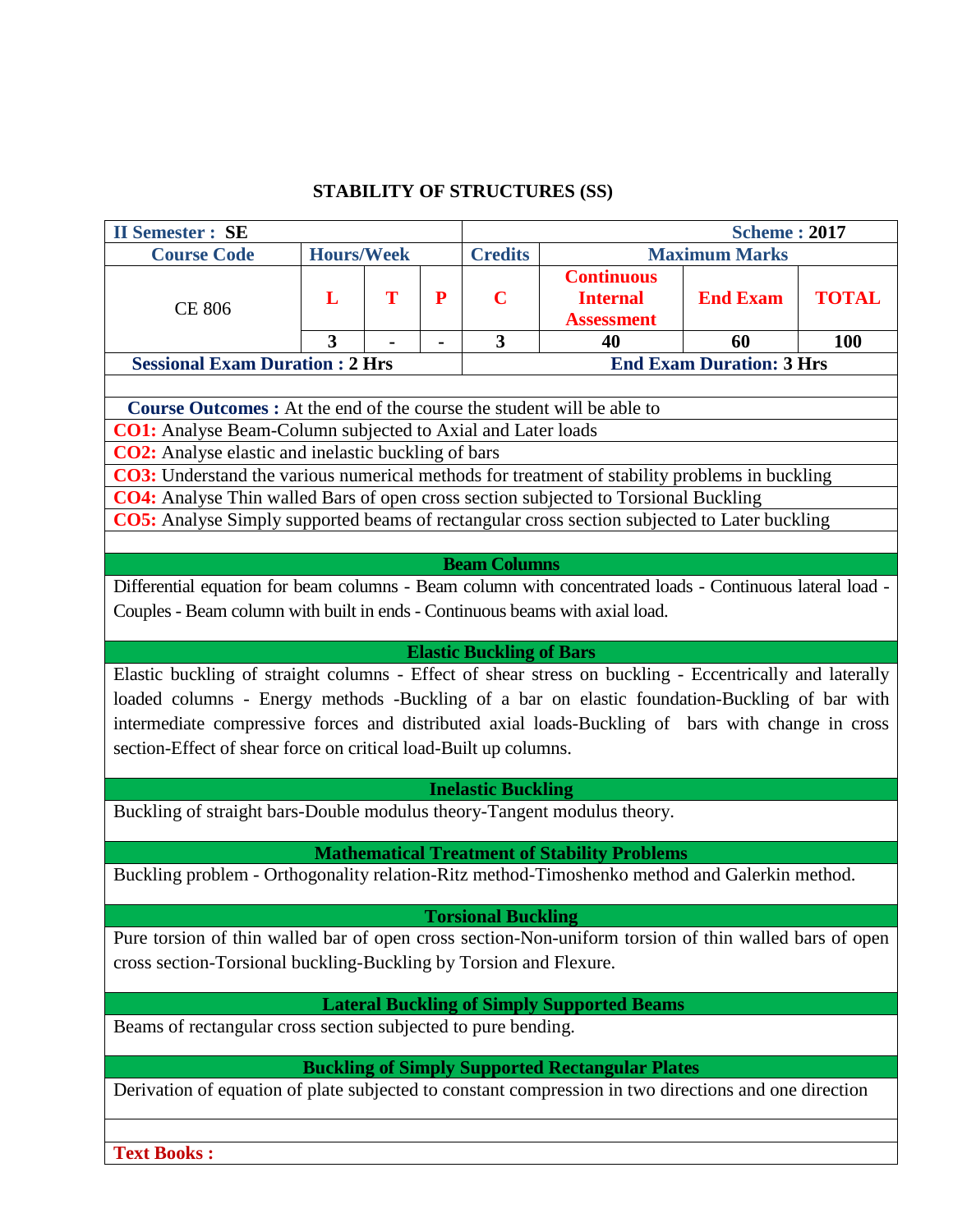1. Stephen P. Timoshenko and James M. Gere., " *Theory of Elastic Stability*",McGraw Hill Book company.

#### **Reference Books :**

- 1. Blunch- "*Stability of Metallic Structure*", Mc Graw Hill.
- 2. Chem. & Atsute "*Theory of Beam Columns*, *Vol I*" Mc Graw Hill.
- 3. Smitses, " *Elastic Stability of Structures*" ,Prentice Hall.
- 4. Brush and Almorth, "*Buckling of Bars, Plates and Shells*" , Mc Graw Hill book company.
- 5. Chajes,A., " *Principles of Structural Stability Theory*", Prentice Hall.
- 6. Ashwini Kumar, " *Stability theory of Structures"* , Tata Mc Graw Hill Publishing company Ltd, New Delhi.
- 7. Bleaigh " *Elastic Stability*", Tata Mc Graw Hill Publishing Company Ltd, New Delhi

## **Question Paper Pattern:**

**Internal Exam:** The question paper shall consist of **Six** questions out of which the student shall answer any **Four** questions.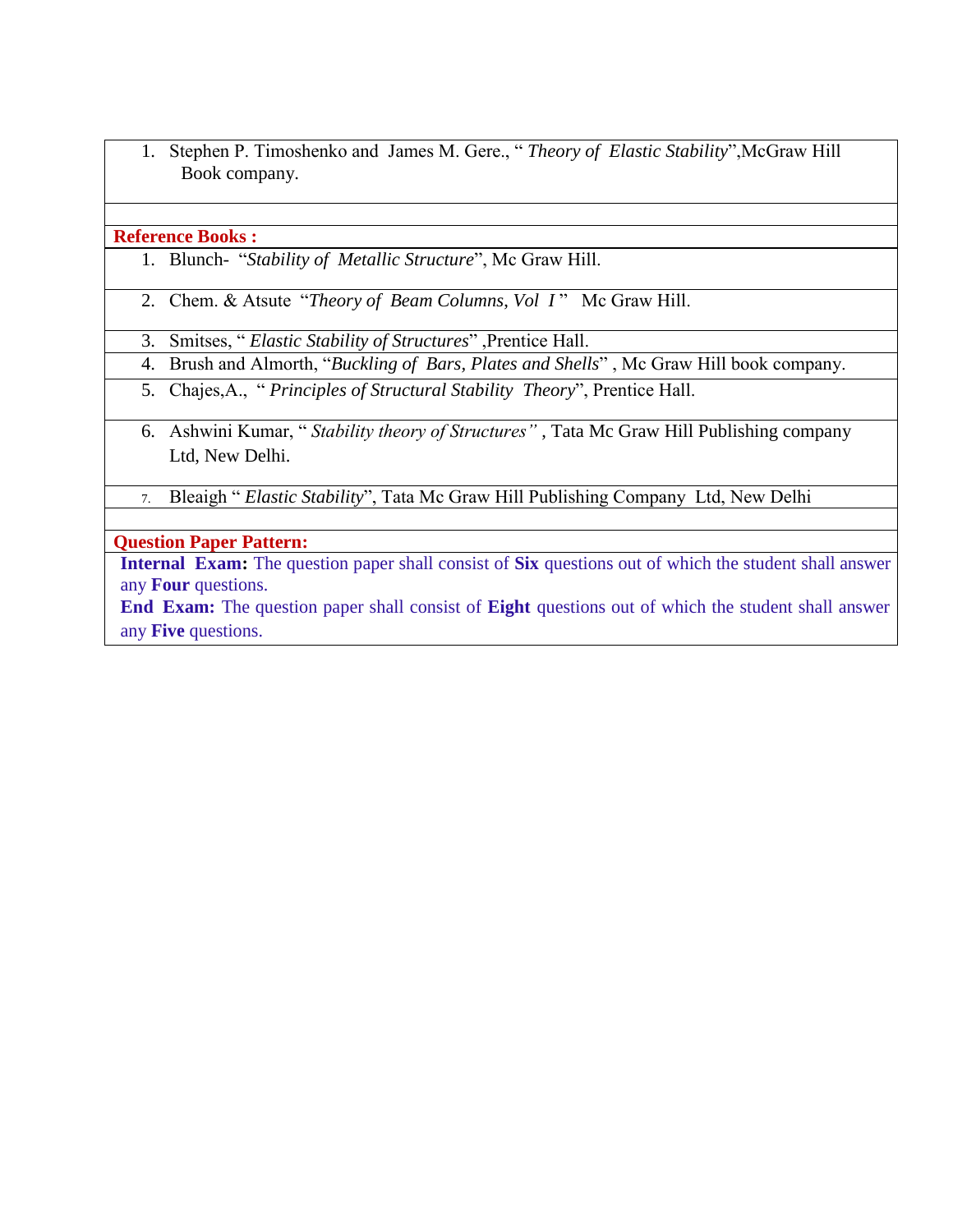## **STRUCTURAL DYNAMICS (SD)**

| <b>II Semester: SE</b>                                                                                                                                                                             |                   |   |   |                                     |                                                           | <b>Scheme: 2017</b>             |              |  |  |
|----------------------------------------------------------------------------------------------------------------------------------------------------------------------------------------------------|-------------------|---|---|-------------------------------------|-----------------------------------------------------------|---------------------------------|--------------|--|--|
| <b>Course Code</b>                                                                                                                                                                                 | <b>Hours/Week</b> |   |   | <b>Credits</b>                      |                                                           | <b>Maximum Marks</b>            |              |  |  |
| <b>CE 807</b>                                                                                                                                                                                      | L                 | T | P | $\mathbf C$                         | <b>Continuous</b><br><b>Internal</b><br><b>Assessment</b> | <b>End Exam</b>                 | <b>TOTAL</b> |  |  |
|                                                                                                                                                                                                    | 3                 |   |   | 3                                   | 40                                                        | 60                              | <b>100</b>   |  |  |
| <b>Sessional Exam Duration: 2 Hrs</b>                                                                                                                                                              |                   |   |   |                                     |                                                           | <b>End Exam Duration: 3 Hrs</b> |              |  |  |
|                                                                                                                                                                                                    |                   |   |   |                                     |                                                           |                                 |              |  |  |
| Course Outcomes : At the end of the course the student will be able to                                                                                                                             |                   |   |   |                                     |                                                           |                                 |              |  |  |
| <b>CO1:</b> Analyse the effects of free vibrations on SDOF systems                                                                                                                                 |                   |   |   |                                     |                                                           |                                 |              |  |  |
| <b>CO2:</b> Analyse the effects of forced vibrations on SDOF systems                                                                                                                               |                   |   |   |                                     |                                                           |                                 |              |  |  |
| <b>CO3:</b> Analyse the effects of free vibrations on MDOF systems<br><b>CO4:</b> Analyse the effects of forced vibrations on MDOF systems                                                         |                   |   |   |                                     |                                                           |                                 |              |  |  |
|                                                                                                                                                                                                    |                   |   |   |                                     |                                                           |                                 |              |  |  |
| <b>CO5:</b> Understand the concepts of practical vibration analysis                                                                                                                                |                   |   |   |                                     |                                                           |                                 |              |  |  |
|                                                                                                                                                                                                    |                   |   |   | <b>Theory of Vibrations</b>         |                                                           |                                 |              |  |  |
| Introduction - Elements of a vibratory system - Degrees of freedom - Continuous systems - Lumped                                                                                                   |                   |   |   |                                     |                                                           |                                 |              |  |  |
|                                                                                                                                                                                                    |                   |   |   |                                     |                                                           |                                 |              |  |  |
| mass idealization - Oscillatory motion - Simple harmonic motion - Free vibrations of single degree of<br>freedom (SDOF) systems - Undamped and damped - Critical damping - Logarithmic decrement - |                   |   |   |                                     |                                                           |                                 |              |  |  |
| Forced vibrations of SDOF systems - Harmonic excitation - Dynamic magnification factor -                                                                                                           |                   |   |   |                                     |                                                           |                                 |              |  |  |
| Bandwidth.                                                                                                                                                                                         |                   |   |   |                                     |                                                           |                                 |              |  |  |
|                                                                                                                                                                                                    |                   |   |   |                                     |                                                           |                                 |              |  |  |
|                                                                                                                                                                                                    |                   |   |   |                                     | <b>Introduction to Structural Dynamics</b>                |                                 |              |  |  |
| Fundamental objective of dynamic analysis - Types of prescribed loading - Methods of descretization -                                                                                              |                   |   |   |                                     |                                                           |                                 |              |  |  |
| Formulation of the equations of motion.                                                                                                                                                            |                   |   |   |                                     |                                                           |                                 |              |  |  |
|                                                                                                                                                                                                    |                   |   |   |                                     |                                                           |                                 |              |  |  |
|                                                                                                                                                                                                    |                   |   |   |                                     | <b>Single Degree of Freedom System</b>                    |                                 |              |  |  |
| Formulation and solutions of the equation of motion -Free vibration response - Response to harmonic,                                                                                               |                   |   |   |                                     |                                                           |                                 |              |  |  |
| periodic, impulsive and general dynamic loading - Duhamel integral.                                                                                                                                |                   |   |   |                                     |                                                           |                                 |              |  |  |
|                                                                                                                                                                                                    |                   |   |   |                                     |                                                           |                                 |              |  |  |
|                                                                                                                                                                                                    |                   |   |   |                                     | <b>Multi Degree of Freedom System</b>                     |                                 |              |  |  |
| Selection of the degree of freedom - Evaluation of structural property matrices - Formulation of MDOF                                                                                              |                   |   |   |                                     |                                                           |                                 |              |  |  |
|                                                                                                                                                                                                    |                   |   |   |                                     |                                                           |                                 |              |  |  |
| equations of motion - Undamped free vibrations - Solution of Eigen value problem for natural                                                                                                       |                   |   |   |                                     |                                                           |                                 |              |  |  |
| frequencies and mode shapes - Analysis of dynamic response - Normal coordinates - Uncoupled                                                                                                        |                   |   |   |                                     |                                                           |                                 |              |  |  |
| equations of motion - Orthogonal properties of normal modes - Mode superposition procedure.                                                                                                        |                   |   |   |                                     |                                                           |                                 |              |  |  |
|                                                                                                                                                                                                    |                   |   |   |                                     |                                                           |                                 |              |  |  |
|                                                                                                                                                                                                    |                   |   |   | <b>Practical Vibration Analysis</b> |                                                           |                                 |              |  |  |
| Stodola method - Fundamental mode analysis - Analysis of second and higher modes - Holzer method                                                                                                   |                   |   |   |                                     |                                                           |                                 |              |  |  |
| - Basic procedure - Transfer matrix procedure.                                                                                                                                                     |                   |   |   |                                     |                                                           |                                 |              |  |  |
|                                                                                                                                                                                                    |                   |   |   |                                     |                                                           |                                 |              |  |  |
|                                                                                                                                                                                                    |                   |   |   |                                     |                                                           |                                 |              |  |  |
| <b>Text Books:</b>                                                                                                                                                                                 |                   |   |   |                                     |                                                           |                                 |              |  |  |
| 1. Clough & Penzien, "Dynamics of Structures", Mc-Graw Hill Publications.<br>2. Mario Paz, "Structural Dynamics", CBS Publications.                                                                |                   |   |   |                                     |                                                           |                                 |              |  |  |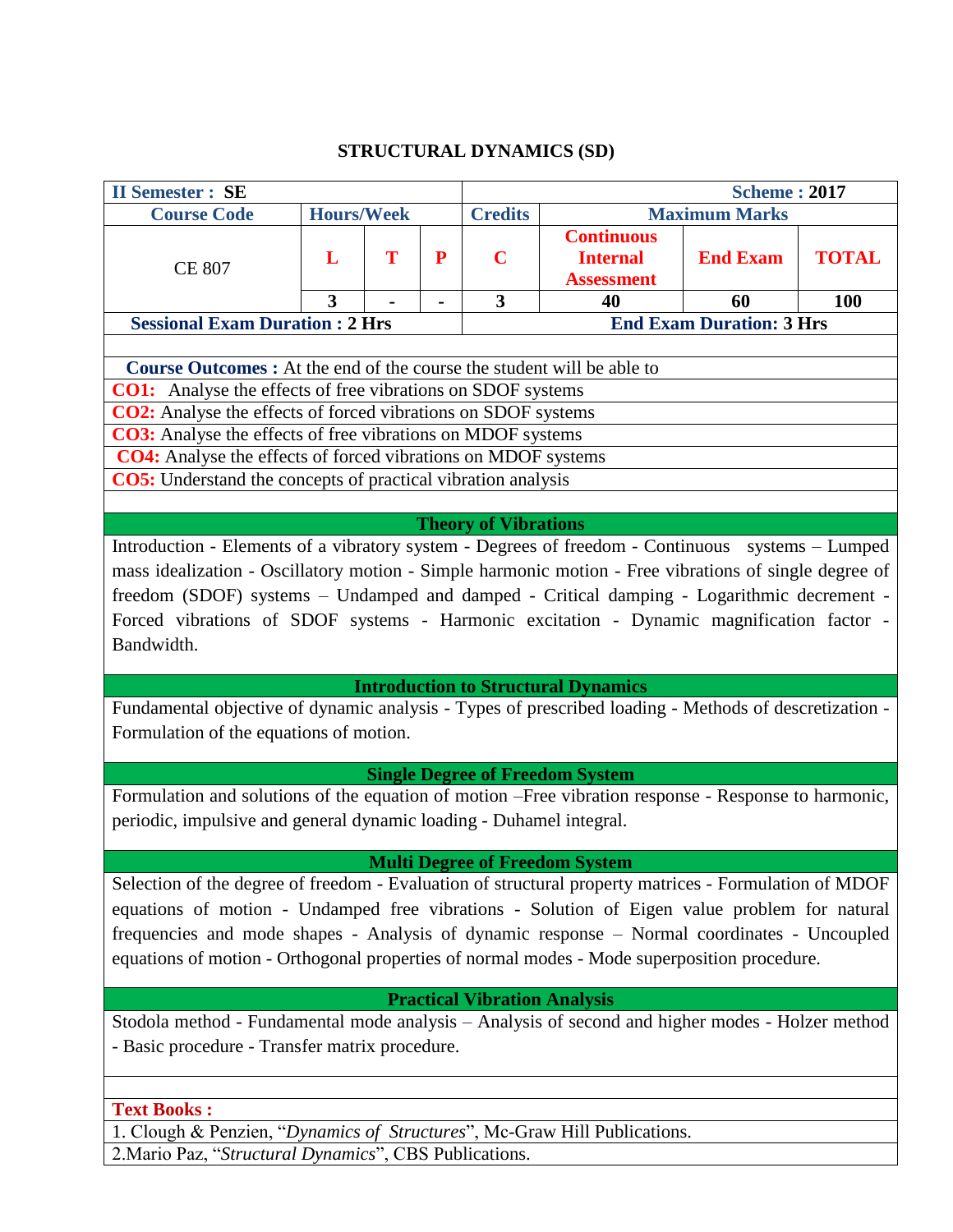## **Reference Books :**

1.A.K. Chopra, *"Dynamics of structures Theory and Applications to Earthquake Engineering",*  Pearson Education, New Delhi.

## **Web References:**

## **Question Paper Pattern:**

**Internal Exam:** The question paper shall consist of **Six** questions out of which the student shall answer any **Four** questions.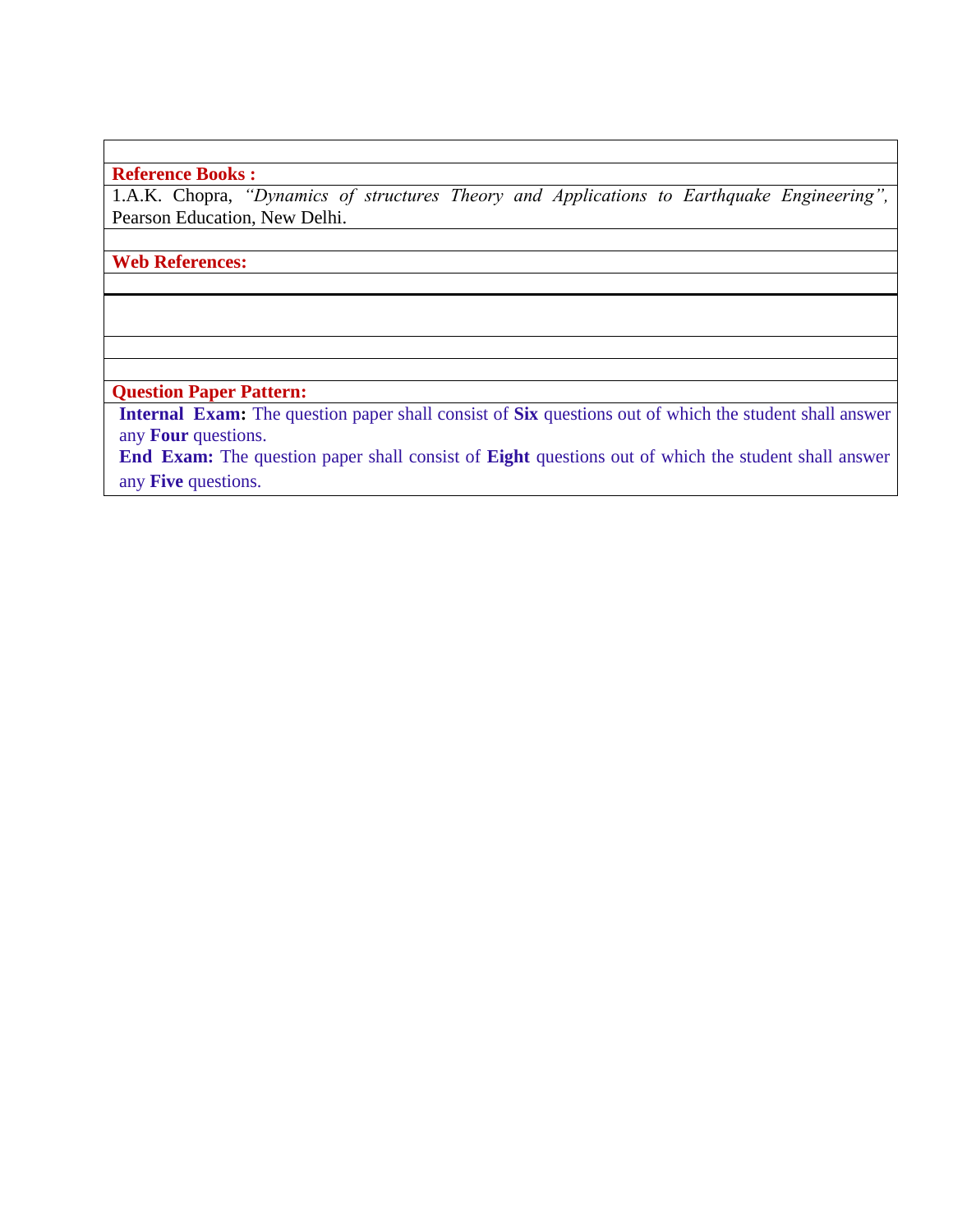# **RESEARCH METHODOLOGY** (RM)

| <b>I Semester: Common for All M.Tech</b><br><b>Programmes</b>                                                                                                                                                                                                                                                                             |                                    |                   |   |                | <b>Scheme: 2017</b>           |                                                                                |                                                                                                       |              |  |  |  |  |
|-------------------------------------------------------------------------------------------------------------------------------------------------------------------------------------------------------------------------------------------------------------------------------------------------------------------------------------------|------------------------------------|-------------------|---|----------------|-------------------------------|--------------------------------------------------------------------------------|-------------------------------------------------------------------------------------------------------|--------------|--|--|--|--|
| <b>Course</b><br><b>Code</b>                                                                                                                                                                                                                                                                                                              | <b>Category</b>                    | <b>Hours/Week</b> |   |                | <b>Credits</b>                | <b>Maximum Marks</b>                                                           |                                                                                                       |              |  |  |  |  |
|                                                                                                                                                                                                                                                                                                                                           | <b>Foundation</b>                  | L                 | T | ${\bf P}$      | $\mathbf C$                   | <b>Continuous</b><br><b>Internal</b><br><b>Assessment</b>                      | <b>End Exam</b>                                                                                       | <b>TOTAL</b> |  |  |  |  |
|                                                                                                                                                                                                                                                                                                                                           |                                    | $\overline{2}$    |   | $\blacksquare$ | $\overline{\phantom{0}}$      |                                                                                |                                                                                                       | Ξ.           |  |  |  |  |
|                                                                                                                                                                                                                                                                                                                                           | <b>Sessional Exam Duration : -</b> |                   |   |                |                               |                                                                                | <b>End Exam Duration: -</b>                                                                           |              |  |  |  |  |
|                                                                                                                                                                                                                                                                                                                                           |                                    |                   |   |                |                               |                                                                                |                                                                                                       |              |  |  |  |  |
|                                                                                                                                                                                                                                                                                                                                           |                                    |                   |   |                |                               | <b>Course Outcomes:</b> At the end of the course the student will be able to   |                                                                                                       |              |  |  |  |  |
| <b>CO1:</b> Understand overview of research process, state the research problem and conduct a literature                                                                                                                                                                                                                                  |                                    |                   |   |                |                               |                                                                                |                                                                                                       |              |  |  |  |  |
| review of the concepts comprising the research questions.                                                                                                                                                                                                                                                                                 |                                    |                   |   |                |                               |                                                                                |                                                                                                       |              |  |  |  |  |
|                                                                                                                                                                                                                                                                                                                                           |                                    |                   |   |                |                               | CO2: Study the data collection methods and process the data statistically.     |                                                                                                       |              |  |  |  |  |
| CO3: Understand the basic properties of estimators, analyse the estimated data and interpret the data in                                                                                                                                                                                                                                  |                                    |                   |   |                |                               |                                                                                |                                                                                                       |              |  |  |  |  |
| a research paper.                                                                                                                                                                                                                                                                                                                         |                                    |                   |   |                |                               |                                                                                |                                                                                                       |              |  |  |  |  |
|                                                                                                                                                                                                                                                                                                                                           |                                    |                   |   |                |                               |                                                                                |                                                                                                       |              |  |  |  |  |
| <b>Meaning, Objective and Motivation in Research</b>                                                                                                                                                                                                                                                                                      |                                    |                   |   |                |                               |                                                                                |                                                                                                       |              |  |  |  |  |
| Types of Research, Research Approaches, Research Process, Validity and Reliability in Research.<br>Features of Good Design, Types of Research Design, Basic Principles of Experimental Design, Steps in                                                                                                                                   |                                    |                   |   |                |                               |                                                                                |                                                                                                       |              |  |  |  |  |
|                                                                                                                                                                                                                                                                                                                                           |                                    |                   |   |                |                               |                                                                                |                                                                                                       |              |  |  |  |  |
|                                                                                                                                                                                                                                                                                                                                           |                                    |                   |   |                |                               |                                                                                | Sampling Design, Characteristics of a Good Sample Design, Random Samples and Random Sampling          |              |  |  |  |  |
| Design.                                                                                                                                                                                                                                                                                                                                   |                                    |                   |   |                |                               |                                                                                |                                                                                                       |              |  |  |  |  |
|                                                                                                                                                                                                                                                                                                                                           |                                    |                   |   |                |                               | <b>Measurement and Scaling Techniques</b>                                      |                                                                                                       |              |  |  |  |  |
|                                                                                                                                                                                                                                                                                                                                           |                                    |                   |   |                |                               |                                                                                | Errors in Measurement, Tests of Sound Measurement, Scaling and Scale Construction Techniques,         |              |  |  |  |  |
|                                                                                                                                                                                                                                                                                                                                           |                                    |                   |   |                |                               | Forecasting Techniques, Time Series Analysis, Interpolation and Extrapolation. |                                                                                                       |              |  |  |  |  |
|                                                                                                                                                                                                                                                                                                                                           |                                    |                   |   |                |                               | <b>Methods of Data Collection</b>                                              |                                                                                                       |              |  |  |  |  |
|                                                                                                                                                                                                                                                                                                                                           |                                    |                   |   |                |                               |                                                                                | Primary Data, Questionnaire and Interviews, Collection of Secondary Data, Cases and Schedules.        |              |  |  |  |  |
|                                                                                                                                                                                                                                                                                                                                           |                                    |                   |   |                | <b>Statistical Processing</b> |                                                                                |                                                                                                       |              |  |  |  |  |
|                                                                                                                                                                                                                                                                                                                                           |                                    |                   |   |                |                               |                                                                                | Correlation and Regression Analysis, Method of Least Squares, Regression Vs. Correlation, Correlation |              |  |  |  |  |
|                                                                                                                                                                                                                                                                                                                                           |                                    |                   |   |                |                               | Vs. Determination, Types of Correlation and Their Specific Applications.       |                                                                                                       |              |  |  |  |  |
|                                                                                                                                                                                                                                                                                                                                           |                                    |                   |   |                |                               |                                                                                |                                                                                                       |              |  |  |  |  |
| <b>Hypothesis Testing</b><br>Tests of Hypothesis, Parametric Vs. Non-Parametric Tests, Procedure for Testing Hypothesis, Use of<br>Statistical Techniques for Testing Hypothesis, Sampling Distribution, Sampling Theory Chi-Square<br>Test, Analysis of Variance and Covariance, Multivariable Analysis<br><b>Interpretation of Data</b> |                                    |                   |   |                |                               |                                                                                |                                                                                                       |              |  |  |  |  |
|                                                                                                                                                                                                                                                                                                                                           |                                    |                   |   |                |                               | Data interpretation, Layout of a Research Paper, Techniques of Interpretation. |                                                                                                       |              |  |  |  |  |
|                                                                                                                                                                                                                                                                                                                                           |                                    |                   |   |                |                               |                                                                                |                                                                                                       |              |  |  |  |  |
|                                                                                                                                                                                                                                                                                                                                           | <b>Reference Books:</b>            |                   |   |                |                               |                                                                                |                                                                                                       |              |  |  |  |  |
| 1.                                                                                                                                                                                                                                                                                                                                        |                                    |                   |   |                |                               |                                                                                | C.R. Kothari, Research Methodology (Methods & Techniques), New Age International Publishers.          |              |  |  |  |  |
| 2.                                                                                                                                                                                                                                                                                                                                        |                                    |                   |   |                |                               |                                                                                | R.Cauvery, V.K.Sudha Nayak, M.Girija, Research Methodology, S.Chand Publishers.                       |              |  |  |  |  |
|                                                                                                                                                                                                                                                                                                                                           |                                    |                   |   |                |                               |                                                                                |                                                                                                       |              |  |  |  |  |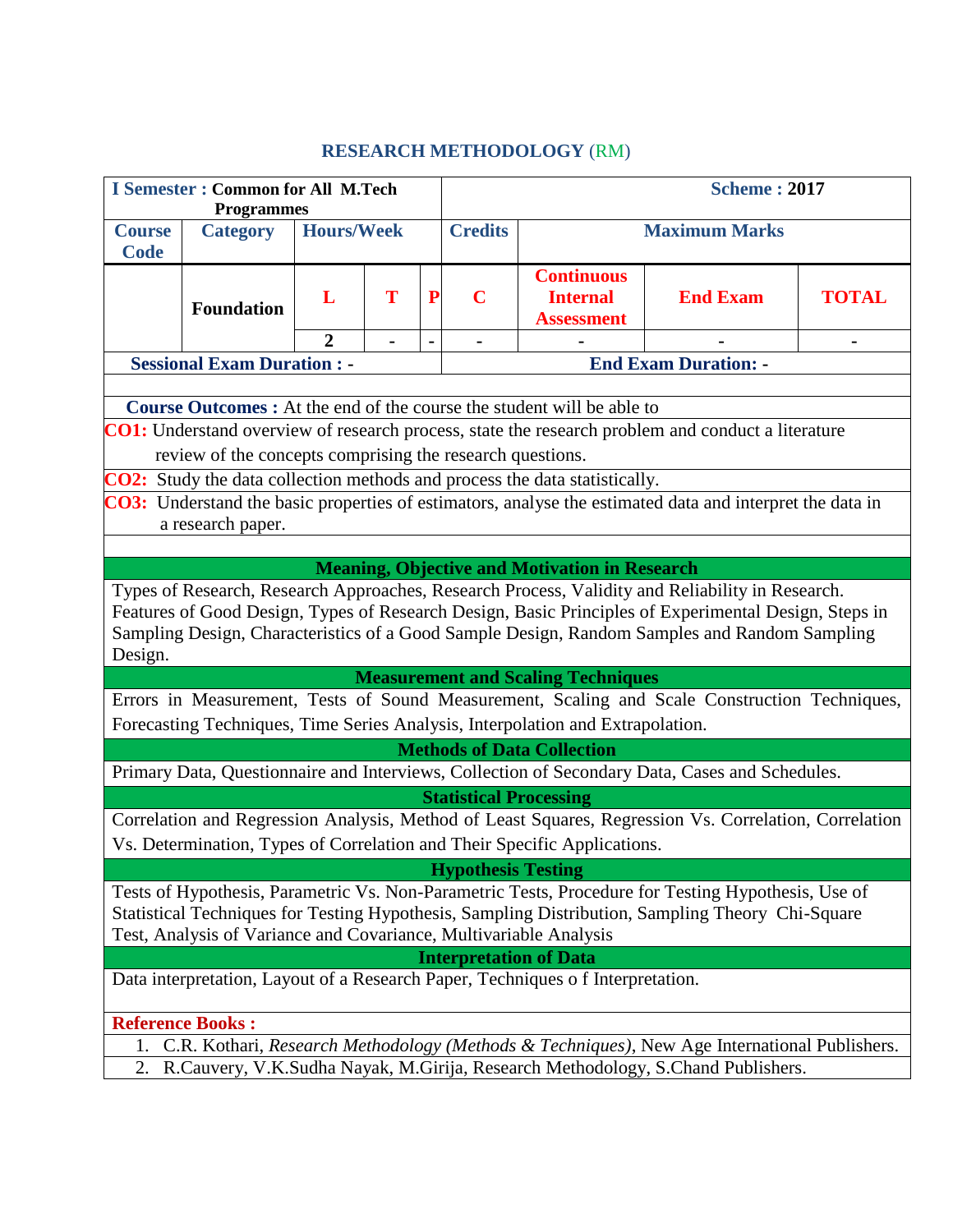| <b>II Semester : SE</b> |                   |   | <b>Scheme: 2017</b> |                                                           |                                 |              |  |
|-------------------------|-------------------|---|---------------------|-----------------------------------------------------------|---------------------------------|--------------|--|
| <b>Course Code</b>      | <b>Hours/Week</b> |   | <b>Credits</b>      | <b>Maximum Marks</b>                                      |                                 |              |  |
| <b>CE 809</b>           |                   | P |                     | <b>Continuous</b><br><b>Internal</b><br><b>Assessment</b> | <b>End Exam</b>                 | <b>TOTAL</b> |  |
|                         |                   |   |                     | 50                                                        | 50                              | <b>100</b>   |  |
|                         |                   |   |                     |                                                           | <b>End Exam Duration: 3 Hrs</b> |              |  |

## **COMPUTER AIDED ANALYSIS AND DESIGN LAB (CAADP)**

- 1. Introduction to STAAD Pro package.
- 2. Analysis and Design of R.C.C. Beams, Slabs and Columns subjected to axial forces Uniaxial bending and Biaxial bending.
- 3. Analysis and Design of Steel Plane Truss subjected to gravity forces and joint forces.
- 4. Analysis and Design of Steel and Concrete space building frame subjected to gravity and wind forces.
- 5. Analysis and Design of Steel and Concrete building frame subjected to gravity forces and earthquake forces.
- 6. Analysis and Design of R.C.C. retaining Walls.
- 7. Analysis and Design of Industrial space truss for gravity and wind forces.
- 8. Analysis and Design of Gantry Girder for moving loads.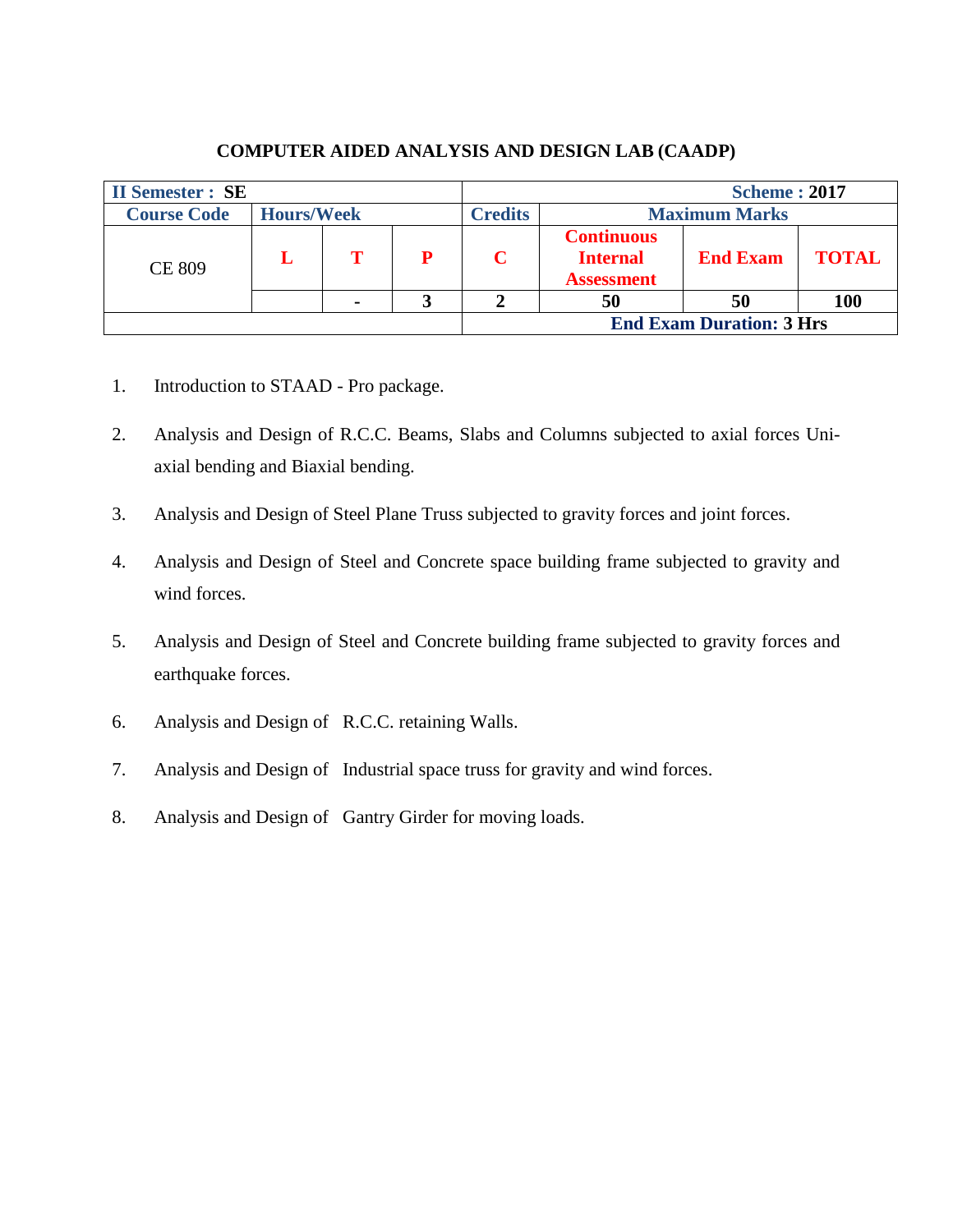## **STRUCTURAL OPTIMIZATION (SO)**

## **(Elective I for M. Tech-I Semester)**

| <b>I</b> Semester : SE                                                                                                                                                                                                   |                         |   |                |                                   |                                                                   | <b>Scheme: 2017</b>                                                                    |  |  |  |  |  |
|--------------------------------------------------------------------------------------------------------------------------------------------------------------------------------------------------------------------------|-------------------------|---|----------------|-----------------------------------|-------------------------------------------------------------------|----------------------------------------------------------------------------------------|--|--|--|--|--|
| <b>Course Code</b>                                                                                                                                                                                                       | <b>Hours/Week</b>       |   |                | <b>Credits</b>                    |                                                                   | <b>Maximum Marks</b>                                                                   |  |  |  |  |  |
| <b>CE 810</b>                                                                                                                                                                                                            | L                       | T | P              | $\mathbf C$                       | <b>Continuous</b><br><b>Internal</b><br><b>Assessment</b>         | <b>End Exam</b><br><b>TOTAL</b><br>60<br><b>100</b><br><b>End Exam Duration: 3 Hrs</b> |  |  |  |  |  |
|                                                                                                                                                                                                                          | $\overline{\mathbf{3}}$ |   | $\blacksquare$ | $\overline{\mathbf{3}}$           | 40                                                                |                                                                                        |  |  |  |  |  |
| <b>Sessional Exam Duration : 2 Hrs</b>                                                                                                                                                                                   |                         |   |                |                                   |                                                                   |                                                                                        |  |  |  |  |  |
|                                                                                                                                                                                                                          |                         |   |                |                                   |                                                                   |                                                                                        |  |  |  |  |  |
| Course Outcomes : At the end of the course the student will be able to                                                                                                                                                   |                         |   |                |                                   |                                                                   |                                                                                        |  |  |  |  |  |
| <b>CO1:</b> Apply Optimization techniques, linear optimization and simple algorithm                                                                                                                                      |                         |   |                |                                   |                                                                   |                                                                                        |  |  |  |  |  |
| CO2: Apply one dimensional minimization methods                                                                                                                                                                          |                         |   |                |                                   |                                                                   |                                                                                        |  |  |  |  |  |
| CO3: Apply Non-linear optimization methods, Fletchers Reeaves' method Davidon-Fletchers-Powell<br>method<br>CO4: Apply Non-linear constrained optimization methods, Dynamic programming, Integer                         |                         |   |                |                                   |                                                                   |                                                                                        |  |  |  |  |  |
| programming methods                                                                                                                                                                                                      |                         |   |                |                                   |                                                                   |                                                                                        |  |  |  |  |  |
| CO5: Apply Optimization Techniques for simple structures- minimum weight design using plastic                                                                                                                            |                         |   |                |                                   |                                                                   |                                                                                        |  |  |  |  |  |
| theory                                                                                                                                                                                                                   |                         |   |                |                                   |                                                                   |                                                                                        |  |  |  |  |  |
|                                                                                                                                                                                                                          |                         |   |                |                                   |                                                                   |                                                                                        |  |  |  |  |  |
|                                                                                                                                                                                                                          |                         |   |                | <b>Introduction</b>               |                                                                   |                                                                                        |  |  |  |  |  |
| Introduction to optimization techniques - Problem formation and objective function - Linear<br>optimization - Geometry of linear programming - Simple algorithm - Duality in Linear Programming.                         |                         |   |                |                                   |                                                                   |                                                                                        |  |  |  |  |  |
|                                                                                                                                                                                                                          |                         |   |                | <b>Non-Linear Optimization-I</b>  |                                                                   |                                                                                        |  |  |  |  |  |
| One dimensional minimization methods - Exhaustic search, Dichotomous search and direct root<br>methods.                                                                                                                  |                         |   |                |                                   |                                                                   |                                                                                        |  |  |  |  |  |
|                                                                                                                                                                                                                          |                         |   |                | <b>Non-Linear Optimization-II</b> |                                                                   |                                                                                        |  |  |  |  |  |
| Direct search method - Random search methods - Descent method - Steepest descent methods -<br>Fletcher- Reeaves' method, Davidon - Fletcher - Powell method.                                                             |                         |   |                |                                   |                                                                   |                                                                                        |  |  |  |  |  |
|                                                                                                                                                                                                                          |                         |   |                |                                   | <b>Non- Linear Constrained Optimization</b>                       |                                                                                        |  |  |  |  |  |
| Cutting plane method and penalty function methods -Geometric plane programming - Dynamic                                                                                                                                 |                         |   |                |                                   |                                                                   |                                                                                        |  |  |  |  |  |
| Programming and integer programming.                                                                                                                                                                                     |                         |   |                |                                   |                                                                   |                                                                                        |  |  |  |  |  |
| Application of Optimization techniques for simple structures of homogeneous materials -Problem<br>formulation for structures of non-homogeneous materials - Minimum weight design of structures using<br>plastic theory. |                         |   |                |                                   |                                                                   |                                                                                        |  |  |  |  |  |
|                                                                                                                                                                                                                          |                         |   |                |                                   |                                                                   |                                                                                        |  |  |  |  |  |
| <b>Text Books:</b>                                                                                                                                                                                                       |                         |   |                |                                   |                                                                   |                                                                                        |  |  |  |  |  |
| 1.                                                                                                                                                                                                                       |                         |   |                |                                   | S.S.Rao, "Optimization Theory & Applications", Wiley Eastern Ltd. |                                                                                        |  |  |  |  |  |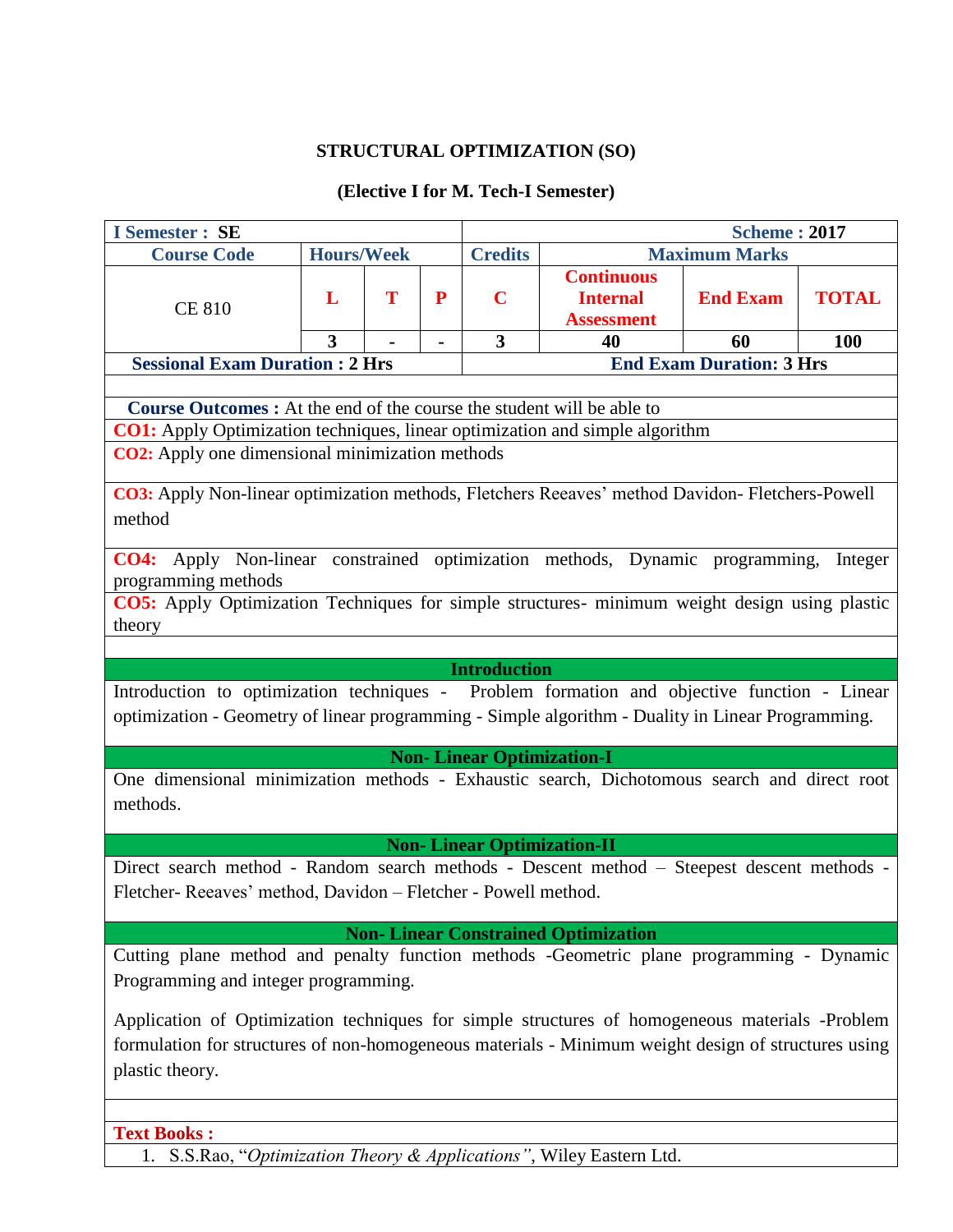## **Reference Books :**

- 1. Urikirsch, "*Optimum Structural Design*", McGraw Hill.
- 2. Spunt, "*Optimum Structural Design*, *Civil Engineering and Engineering Mechanics*", Prentice Hall.
- 3. Richard Brownson, "*Operations Research*", Schaum's outlines, Mc Graw Hill Ltd.

## **Question Paper Pattern:**

**Internal Exam:** The question paper shall consist of **Six** questions out of which the student shall answer any **Four** questions.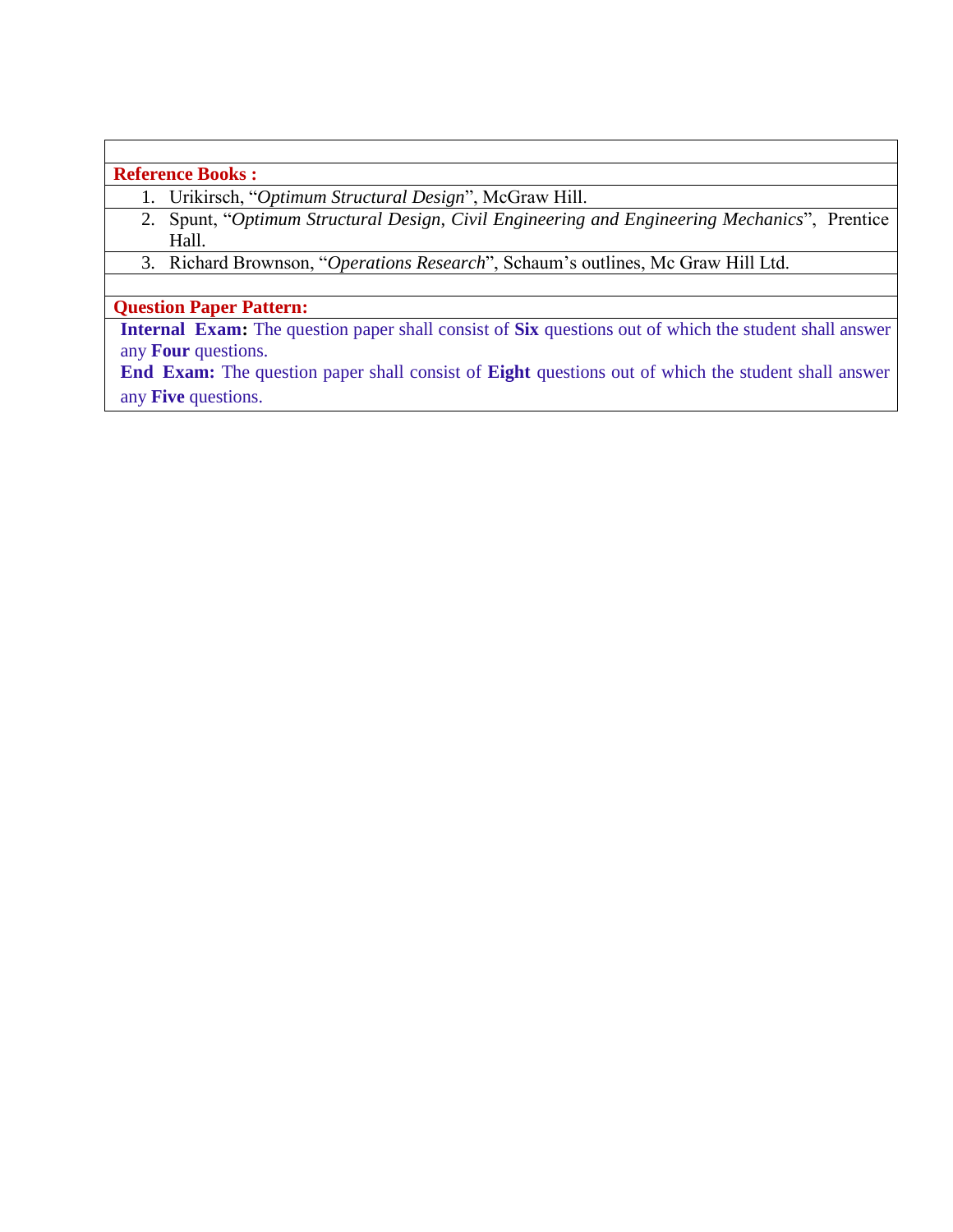## **BRIDGE ENGINEERING (BE)**

## **(Elective I for M. Tech- I Semester)**

| <b>I</b> Semester : SE                                                                                                                                                                                                                          |                                                                                                                                                                                                                                                                            |   |           |                                    |                                                           | <b>Scheme: 2017</b>  |              |  |  |  |  |
|-------------------------------------------------------------------------------------------------------------------------------------------------------------------------------------------------------------------------------------------------|----------------------------------------------------------------------------------------------------------------------------------------------------------------------------------------------------------------------------------------------------------------------------|---|-----------|------------------------------------|-----------------------------------------------------------|----------------------|--------------|--|--|--|--|
| <b>Course Code</b>                                                                                                                                                                                                                              | <b>Hours/Week</b>                                                                                                                                                                                                                                                          |   |           | <b>Credits</b>                     |                                                           | <b>Maximum Marks</b> |              |  |  |  |  |
| <b>CE 811</b>                                                                                                                                                                                                                                   | L                                                                                                                                                                                                                                                                          | T | ${\bf P}$ | $\overline{\mathbf{C}}$            | <b>Continuous</b><br><b>Internal</b><br><b>Assessment</b> | <b>End Exam</b>      | <b>TOTAL</b> |  |  |  |  |
|                                                                                                                                                                                                                                                 | $\overline{\mathbf{3}}$                                                                                                                                                                                                                                                    |   |           | $\overline{\mathbf{3}}$            | 40                                                        | 60                   | 100          |  |  |  |  |
|                                                                                                                                                                                                                                                 | <b>Sessional Exam Duration : 2 Hrs</b><br><b>End Exam Duration: 3 Hrs</b>                                                                                                                                                                                                  |   |           |                                    |                                                           |                      |              |  |  |  |  |
|                                                                                                                                                                                                                                                 |                                                                                                                                                                                                                                                                            |   |           |                                    |                                                           |                      |              |  |  |  |  |
| <b>Course Outcomes :</b> At the end of the course the student will be able to                                                                                                                                                                   |                                                                                                                                                                                                                                                                            |   |           |                                    |                                                           |                      |              |  |  |  |  |
| <b>CO1:</b> Design Box Culvert and Deck slab Bridge by using working stress method                                                                                                                                                              |                                                                                                                                                                                                                                                                            |   |           |                                    |                                                           |                      |              |  |  |  |  |
| <b>CO2:</b> Design T-Beam Bridges for IRC loading using working stress method                                                                                                                                                                   |                                                                                                                                                                                                                                                                            |   |           |                                    |                                                           |                      |              |  |  |  |  |
| CO3: Design Prestressed concrete bridges for IRC loading<br><b>CO4:</b> Understand the concepts of Ball bearings and Pad bearings                                                                                                               |                                                                                                                                                                                                                                                                            |   |           |                                    |                                                           |                      |              |  |  |  |  |
| <b>CO5:</b> Design Pier and Abutments                                                                                                                                                                                                           |                                                                                                                                                                                                                                                                            |   |           |                                    |                                                           |                      |              |  |  |  |  |
|                                                                                                                                                                                                                                                 |                                                                                                                                                                                                                                                                            |   |           |                                    |                                                           |                      |              |  |  |  |  |
|                                                                                                                                                                                                                                                 |                                                                                                                                                                                                                                                                            |   |           |                                    |                                                           |                      |              |  |  |  |  |
| <b>Introduction</b><br>Classification - Investigations and planning - choice of type - Economic span length - IRC<br>specifications for road bridges - Standard live loads - Other forces acting on bridges - General design<br>considerations. |                                                                                                                                                                                                                                                                            |   |           |                                    |                                                           |                      |              |  |  |  |  |
|                                                                                                                                                                                                                                                 |                                                                                                                                                                                                                                                                            |   |           | <b>Design of Box Culverts</b>      |                                                           |                      |              |  |  |  |  |
| General aspects - Design loads - Design moments, shears and thrusts - Design of critical section.                                                                                                                                               |                                                                                                                                                                                                                                                                            |   |           |                                    |                                                           |                      |              |  |  |  |  |
|                                                                                                                                                                                                                                                 |                                                                                                                                                                                                                                                                            |   |           |                                    |                                                           |                      |              |  |  |  |  |
|                                                                                                                                                                                                                                                 |                                                                                                                                                                                                                                                                            |   |           | <b>Design of Deck Slab Bridges</b> |                                                           |                      |              |  |  |  |  |
| Effective width analysis - Working stress design and detailing of deck slab bridges for IRC loading.                                                                                                                                            |                                                                                                                                                                                                                                                                            |   |           |                                    |                                                           |                      |              |  |  |  |  |
|                                                                                                                                                                                                                                                 |                                                                                                                                                                                                                                                                            |   |           | <b>Design of T-Beam Bridges</b>    |                                                           |                      |              |  |  |  |  |
| Introduction - Wheel load analysis - Bending moments in slab - Pigaud's theory - Analysis of                                                                                                                                                    |                                                                                                                                                                                                                                                                            |   |           |                                    |                                                           |                      |              |  |  |  |  |
| longitudinal girders by courbon's theory - Working stress design and detailing of reinforced concrete<br>T- beam bridges for IRC loading.                                                                                                       |                                                                                                                                                                                                                                                                            |   |           |                                    |                                                           |                      |              |  |  |  |  |
|                                                                                                                                                                                                                                                 |                                                                                                                                                                                                                                                                            |   |           |                                    |                                                           |                      |              |  |  |  |  |
|                                                                                                                                                                                                                                                 | <b>Prestressed Concrete Bridges</b><br>General features - Advantages of prestressd concrete bridges - Pretensioned prestressed concrete<br>bridges - Post tensioned prestressed concrete bridge decks - Design of post tensioned prestressed<br>concrete slab bridge deck. |   |           |                                    |                                                           |                      |              |  |  |  |  |
|                                                                                                                                                                                                                                                 |                                                                                                                                                                                                                                                                            |   |           | <b>Bridge Bearings</b>             |                                                           |                      |              |  |  |  |  |
| General features - Types of bearings - Forces on bearings - Basis for selection of bearings-Design<br>principles of steel rocker and roller bearings and its design – Design and detailing of elastomeric pad<br>bearing.                       |                                                                                                                                                                                                                                                                            |   |           |                                    |                                                           |                      |              |  |  |  |  |
|                                                                                                                                                                                                                                                 |                                                                                                                                                                                                                                                                            |   |           | <b>Piers and Abutments</b>         |                                                           |                      |              |  |  |  |  |
| General features - Bed block - Materials for piers and abutments - Types of piers - Forces acting on                                                                                                                                            |                                                                                                                                                                                                                                                                            |   |           |                                    |                                                           |                      |              |  |  |  |  |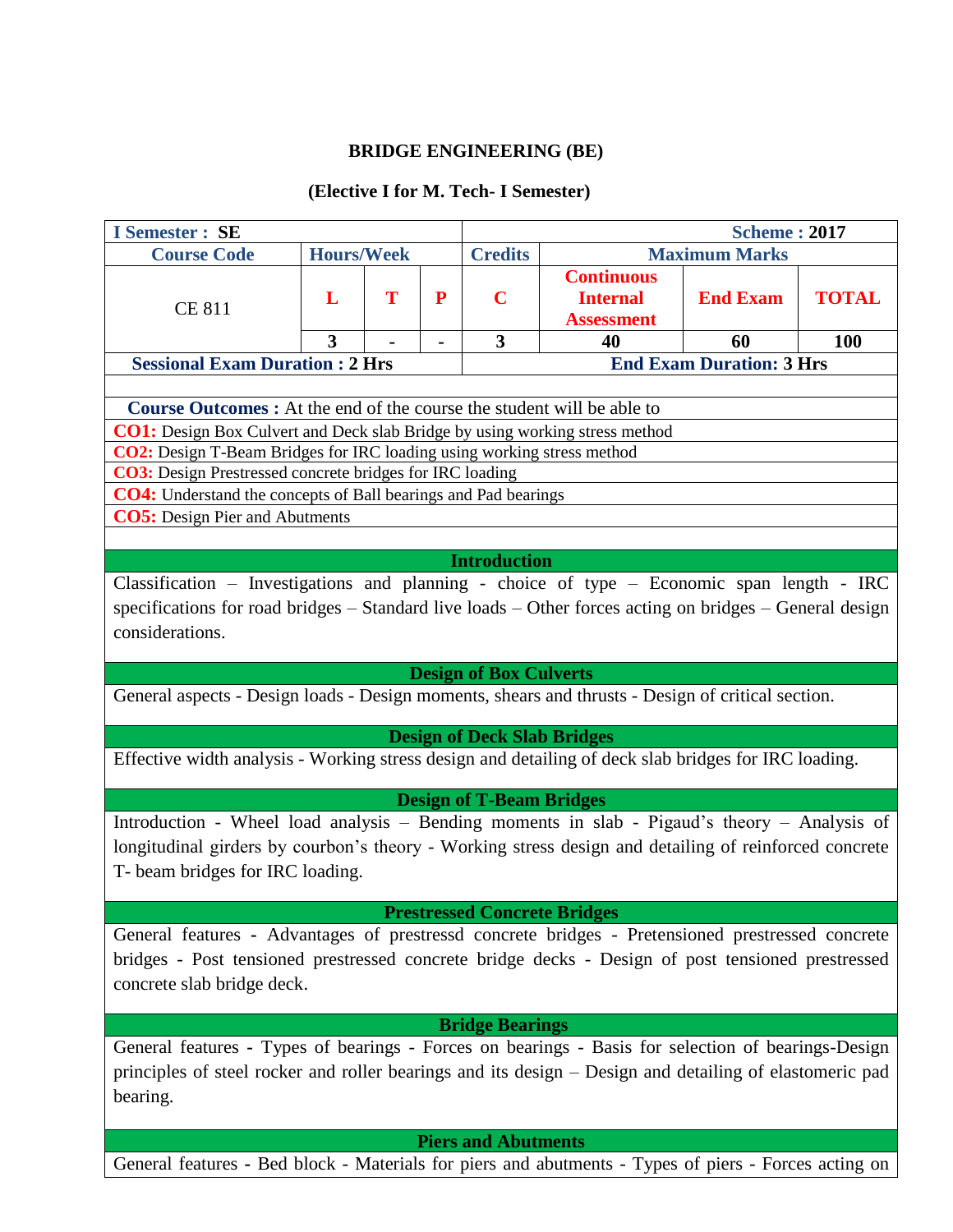piers - Design of pier - Stability analysis of piers - General features of abutments -Forces acting on abutments - Stability analysis of abutments.

**Text Books :**

- **1.** D.Johnson Victor, "*Essentials of Bridge Engineering*", Oxford & IBH Publishers Co. Pvt. Ltd.
- 2. N.Krishna Raju, "*Design of Bridges*", Oxford & IBH

#### **Reference Books :**

- 1. Mc Aswanin, VN Vazarani and MM Ratwani, "*Design of Concrete Bridges*", Khanna Publishers.
- 2. S. Ponnuswamy, "*Bridge Engineering*", Tata Mc Graw Hill Publishing Co.
- 3. Rowe R.E., "*Concrete Bridge Design*", C.R. Books Ltd. London.
- 4. Taylor F.W., Thomson,S.E., and Smulski E, "*Reinforced Concrete Bridges*", John Wiley and Sons, New York.
- 5. Derrick Beckett, "*An Introduction to Structural Design of Concrete Bridges*", Surrey University press, Henlely-thomes, Oxford shire.
- 6. Bakht. B and Jaegar, L.G. "*Bridge Analysis Simplified*", Mc Graw Hill.
- 7. FR Jagadeesh, M.A. Jay Ram, "*Design of Bridge Structures*", Eastern economy edition.
- 8. MORTH Specifications for Road & Bridge Works, 5<sup>th</sup> Revision 1

## **Question Paper Pattern:**

**Internal Exam:** The question paper shall consist of **Six** questions out of which the student shall answer any **Four** questions.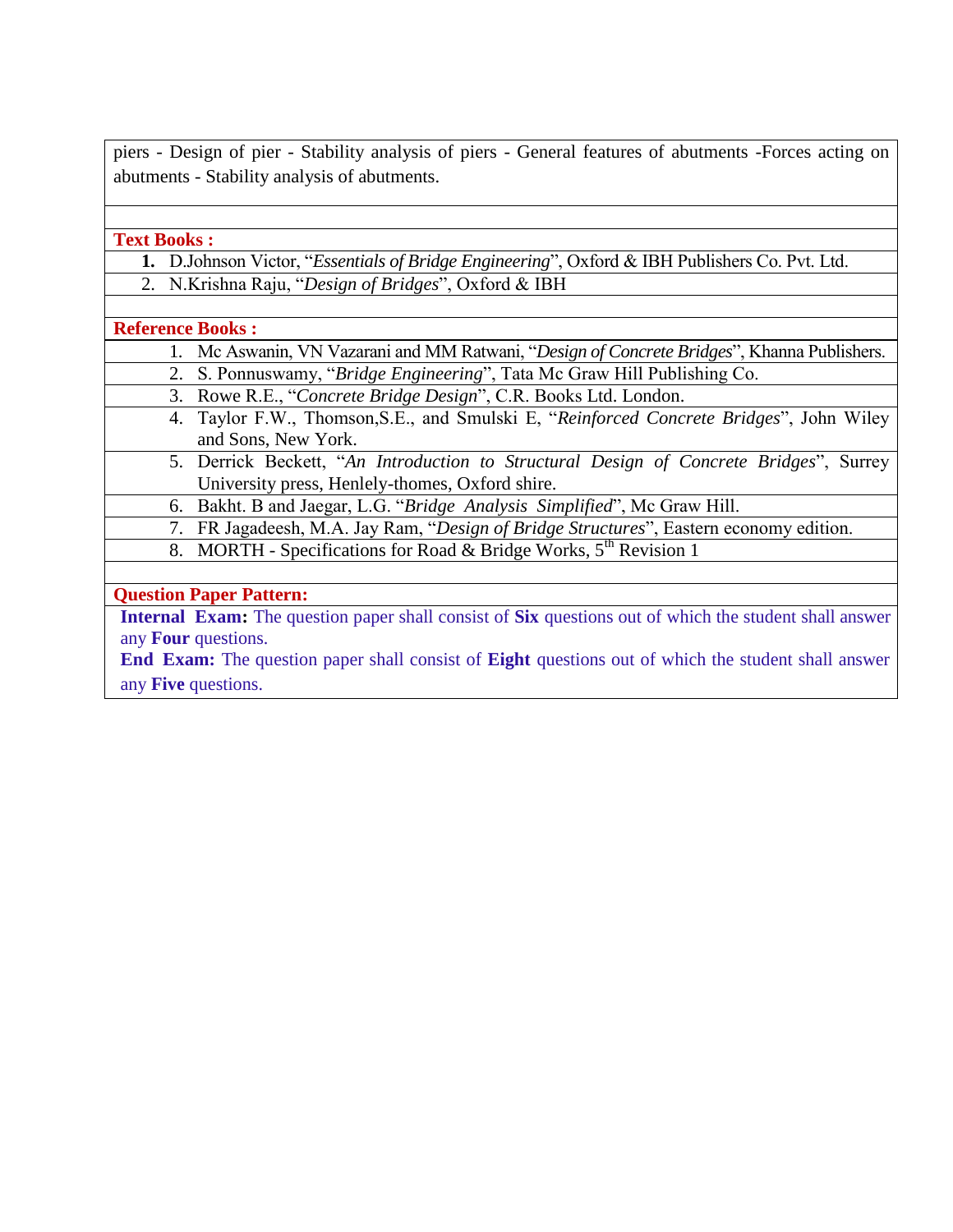## **LOW COST HOUSING TECHNIQUES (LCHT) (Elective I for M. Tech- I Semester)**

| <b>I</b> Semester : SE                                                                                                                                                                                                                                                                                                                                                                                                                                                                                                                                                                                                               |                                                                                                                                                                                                                                                                                                                                                                                   |   |   |                               |                                                            | <b>Scheme: 2017</b>             |              |  |  |
|--------------------------------------------------------------------------------------------------------------------------------------------------------------------------------------------------------------------------------------------------------------------------------------------------------------------------------------------------------------------------------------------------------------------------------------------------------------------------------------------------------------------------------------------------------------------------------------------------------------------------------------|-----------------------------------------------------------------------------------------------------------------------------------------------------------------------------------------------------------------------------------------------------------------------------------------------------------------------------------------------------------------------------------|---|---|-------------------------------|------------------------------------------------------------|---------------------------------|--------------|--|--|
| <b>Course Code</b>                                                                                                                                                                                                                                                                                                                                                                                                                                                                                                                                                                                                                   | <b>Hours/Week</b>                                                                                                                                                                                                                                                                                                                                                                 |   |   | <b>Credits</b>                |                                                            | <b>Maximum Marks</b>            |              |  |  |
| <b>CE 812</b>                                                                                                                                                                                                                                                                                                                                                                                                                                                                                                                                                                                                                        | L                                                                                                                                                                                                                                                                                                                                                                                 | T | P | $\mathbf C$                   | <b>Continuous</b><br><b>Internal</b><br><b>Assessment</b>  | <b>End Exam</b>                 | <b>TOTAL</b> |  |  |
|                                                                                                                                                                                                                                                                                                                                                                                                                                                                                                                                                                                                                                      | 3                                                                                                                                                                                                                                                                                                                                                                                 |   |   | $\overline{\mathbf{3}}$       | 40                                                         | 60                              | <b>100</b>   |  |  |
| <b>Sessional Exam Duration : 2 Hrs</b>                                                                                                                                                                                                                                                                                                                                                                                                                                                                                                                                                                                               |                                                                                                                                                                                                                                                                                                                                                                                   |   |   |                               |                                                            | <b>End Exam Duration: 3 Hrs</b> |              |  |  |
| <b>Course Outcomes :</b> At the end of the course the student will be able to<br><b>CO1:</b> Understand Housing Scenario and Housing Finance<br>CO2: Apply Building by-laws for urban planning and Housing for Poor<br><b>CO3:</b> Apply Low Cost Housing Techniques<br><b>CO4:</b> Use Building Materials for low cost Housing<br><b>CO5:</b> Apply concepts of Traditional practices of Rural Housing Technology<br><b>Housing Scenario</b><br>Introduction - Status of urban housing - Status of rural housing.<br><b>Housing Finance</b>                                                                                         |                                                                                                                                                                                                                                                                                                                                                                                   |   |   |                               |                                                            |                                 |              |  |  |
|                                                                                                                                                                                                                                                                                                                                                                                                                                                                                                                                                                                                                                      | Introduction - Existing finance system in India - Government role as facilitator - Status at rural<br>housing finance – Impediments in housing finance and related issues.<br><b>Land Use and Physical Planning for Housing</b><br>Introduction - Planning of urban land - Urban land ceiling and regulation act - Effectiveness of<br>building bye laws - Residential densities. |   |   |                               |                                                            |                                 |              |  |  |
|                                                                                                                                                                                                                                                                                                                                                                                                                                                                                                                                                                                                                                      |                                                                                                                                                                                                                                                                                                                                                                                   |   |   | <b>Housing the Urban Poor</b> |                                                            |                                 |              |  |  |
| Introduction - Living condition in slums - Approaches and strategies for housing urban poor.                                                                                                                                                                                                                                                                                                                                                                                                                                                                                                                                         |                                                                                                                                                                                                                                                                                                                                                                                   |   |   |                               |                                                            |                                 |              |  |  |
| <b>Development and Adoption of Low Cost Housing Technology</b><br>Introduction - Adoption of innovative cost effective construction techniques - Adoption of precast<br>elements in partial prefabrication - Adoption of total prefabrication of mass housing in India - General<br>remarks on pre cast roofing/ flooring systems – Economical wall system – Single brick thick load<br>bearing wall - 19 cm thick load bearing masonry walls - Half brick thick load bearing wall - Fly ash -<br>gypsum brick for masonry - Stone block masonry - Adoption of precast R.C. plank and join system for<br>roof/floor in the building. |                                                                                                                                                                                                                                                                                                                                                                                   |   |   |                               |                                                            |                                 |              |  |  |
|                                                                                                                                                                                                                                                                                                                                                                                                                                                                                                                                                                                                                                      |                                                                                                                                                                                                                                                                                                                                                                                   |   |   |                               | <b>Alternative Building Materials for Low Cost Housing</b> |                                 |              |  |  |
| Introduction – Substitute for scarce materials – Ferrocement – Gypsum boards – Timber substitutions -<br>Industrial wastes - Agricultural wastes.                                                                                                                                                                                                                                                                                                                                                                                                                                                                                    |                                                                                                                                                                                                                                                                                                                                                                                   |   |   |                               |                                                            |                                 |              |  |  |
|                                                                                                                                                                                                                                                                                                                                                                                                                                                                                                                                                                                                                                      |                                                                                                                                                                                                                                                                                                                                                                                   |   |   |                               | <b>Low Cost Infrastructure Services:</b>                   |                                 |              |  |  |
| Introducing - Present status - Technological options - Low cost sanitations - Domestic wall                                                                                                                                                                                                                                                                                                                                                                                                                                                                                                                                          |                                                                                                                                                                                                                                                                                                                                                                                   |   |   |                               |                                                            |                                 | - Water      |  |  |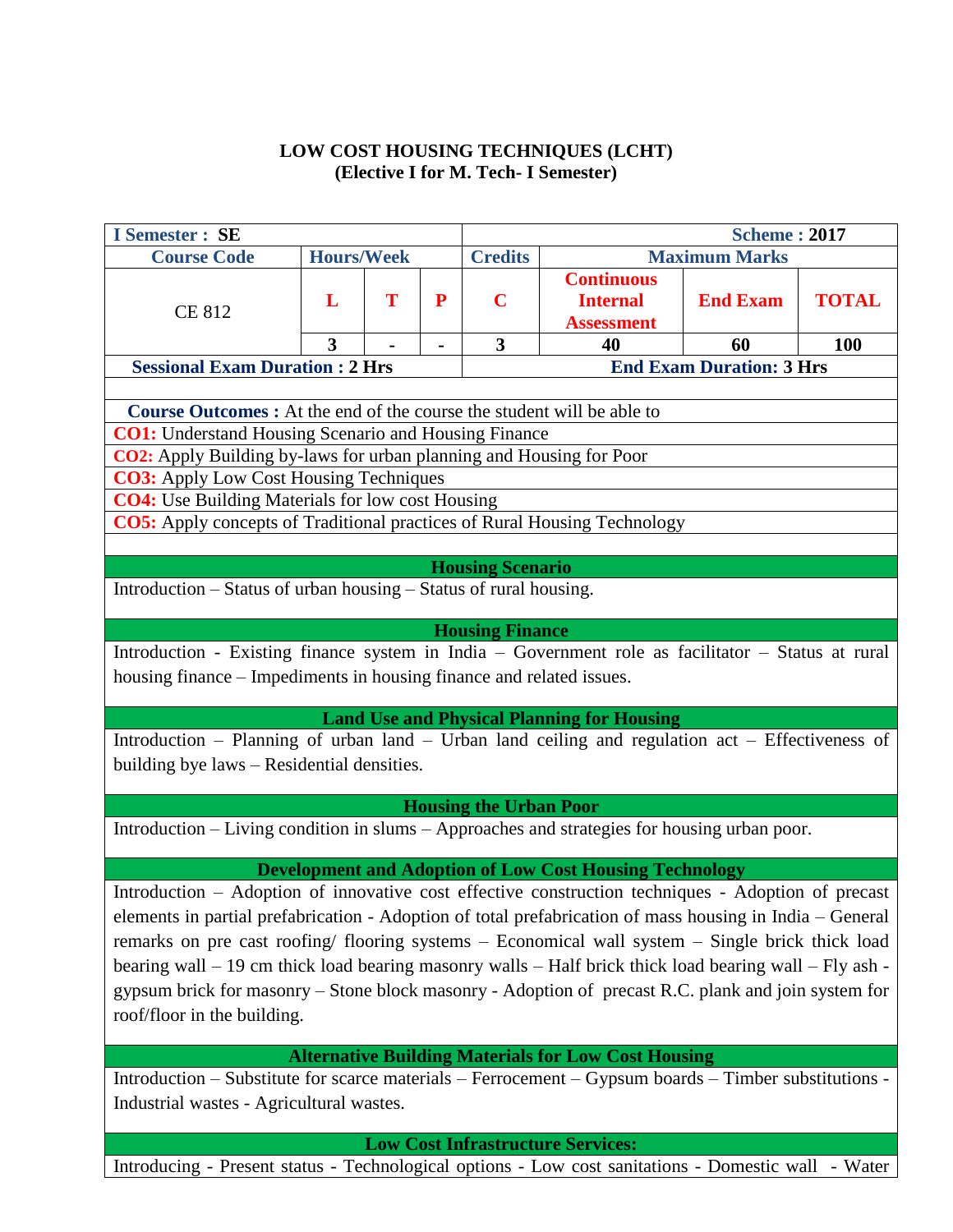supply, energy.

#### **Rural Housing**

Introduction - Traditional practice of rural housing - Mud housing technology -Mud roofs - Characteristics of mud - Fire resistant treatment for thatched roof - Soil stabilization - Rural housing programmes.

**Housing in Disaster Prone Areas**

Introduction – Earthquake - Damages to houses - Traditional houses in disaster prone areas -Type of damages in non-engineered buildings - Repair and restore action of earthquake damaged nonengineered buildings-Recommendations for future constructions-Requirements of structural safety of thin pre- cast roofing units against earthquake forces -Status of R&D in earthquake strengthening measures - Floods, cyclones and future safety.

**Text Books :**

- 1. A.K.Lal , "*Hand Book of Low Cost Housing*", Newage International publishers.
- 2. G.C.Mathur, "*Low Cost Housing*", South Asia Books.

**Reference Books :**

- 1. *"Building Materials for Low-income Houses"* International council for building research studies and documentations.
- 2. . Neville A.M., "*Properties of Concrete*" Pitman publishing Limited, London.
- 3. Kiado, Rudhai.G, "*Light weight Concrete Academic*", Publishing home of Hungarian Academy of sciences.
	- 4. A.G.Madhava Rao, D.S.Ramachandra Murthy and G.Annamalai "*Modern Trends in Housing in Developing Countries*".

**Question Paper Pattern:**

**Internal Exam:** The question paper shall consist of **Six** questions out of which the student shall answer any **Four** questions.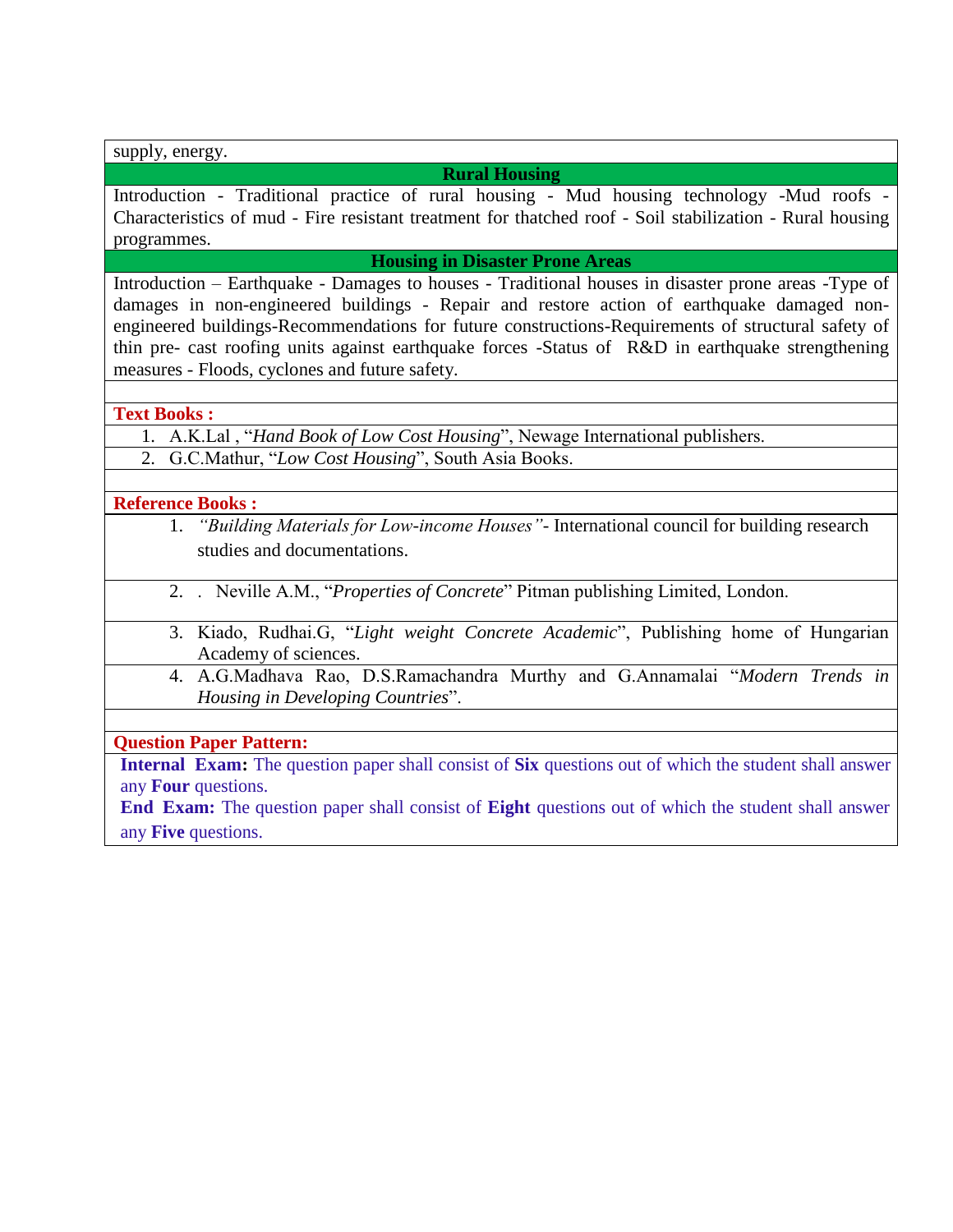## **ADVANCED CONCRETE TECHNOLOGY (ACT) (Elective II for M. Tech-I Semester)**

| <b>I</b> Semester : SE                                                                                                                      |                   |   |   | LICCUTC 11 TOT THE TUCH I DUMESTED |                                                           | <b>Scheme: 2017</b>             |              |  |  |  |
|---------------------------------------------------------------------------------------------------------------------------------------------|-------------------|---|---|------------------------------------|-----------------------------------------------------------|---------------------------------|--------------|--|--|--|
| <b>Course Code</b>                                                                                                                          | <b>Hours/Week</b> |   |   | <b>Credits</b>                     |                                                           | <b>Maximum Marks</b>            |              |  |  |  |
| CE 813                                                                                                                                      | L                 | T | P | $\mathbf C$                        | <b>Continuous</b><br><b>Internal</b><br><b>Assessment</b> | <b>End Exam</b>                 | <b>TOTAL</b> |  |  |  |
|                                                                                                                                             | 3                 |   |   | $\overline{\mathbf{3}}$            | 40                                                        | 60                              | 100          |  |  |  |
| <b>Sessional Exam Duration: 2 Hrs</b>                                                                                                       |                   |   |   |                                    |                                                           | <b>End Exam Duration: 3 Hrs</b> |              |  |  |  |
|                                                                                                                                             |                   |   |   |                                    |                                                           |                                 |              |  |  |  |
| Course Outcomes : At the end of the course the student will be able to                                                                      |                   |   |   |                                    |                                                           |                                 |              |  |  |  |
| <b>CO1:</b> Determine the properties of concrete ingredients<br>CO2: Understand the properties of concrete both in Fresh and hardened state |                   |   |   |                                    |                                                           |                                 |              |  |  |  |
| <b>CO3:</b> Understand the long term durability characteristics of concrete                                                                 |                   |   |   |                                    |                                                           |                                 |              |  |  |  |
| <b>CO4:</b> Compute the Mix design of concrete using IS method and ACI method.                                                              |                   |   |   |                                    |                                                           |                                 |              |  |  |  |
| CO5: Understand the usage of special concretes-Fiber reinforced concrete Polymer concrete and Self                                          |                   |   |   |                                    |                                                           |                                 |              |  |  |  |
| compacting concrete                                                                                                                         |                   |   |   |                                    |                                                           |                                 |              |  |  |  |
|                                                                                                                                             |                   |   |   |                                    |                                                           |                                 |              |  |  |  |
|                                                                                                                                             |                   |   |   | <b>Cement</b>                      |                                                           |                                 |              |  |  |  |
| Portland Cement - Chemical Composition - Hydration, Setting and Fineness of cement - Structure of                                           |                   |   |   |                                    |                                                           |                                 |              |  |  |  |
| Hydrated Cement – Mechanism of cement gel - Water held in hydrated cement paste – Heat of                                                   |                   |   |   |                                    |                                                           |                                 |              |  |  |  |
| Hydration of cement - Influence of the compound composition on properties of cement -Tests on                                               |                   |   |   |                                    |                                                           |                                 |              |  |  |  |
| physical properties of cement - I.S. Specifications-Different Types of cements.                                                             |                   |   |   |                                    |                                                           |                                 |              |  |  |  |
|                                                                                                                                             |                   |   |   |                                    |                                                           |                                 |              |  |  |  |
|                                                                                                                                             |                   |   |   | <b>Aggregates</b>                  |                                                           |                                 |              |  |  |  |
| Classification of aggregates - Particle shape and texture - Bond, strength and other mechanical                                             |                   |   |   |                                    |                                                           |                                 |              |  |  |  |
| properties of aggregates- Soundness of aggregate - Alkali aggregate reaction-Thermal properties -                                           |                   |   |   |                                    |                                                           |                                 |              |  |  |  |
| Grading of fine and coarse aggregates - Gap graded aggregates.                                                                              |                   |   |   |                                    |                                                           |                                 |              |  |  |  |
|                                                                                                                                             |                   |   |   |                                    |                                                           |                                 |              |  |  |  |
|                                                                                                                                             |                   |   |   | <b>Admixtures</b>                  |                                                           |                                 |              |  |  |  |
| Benefits-Types of admixtures-Accelerating, retarding and water reducing admixtures -Super                                                   |                   |   |   |                                    |                                                           |                                 |              |  |  |  |
| plasticizers-Special admixtures.                                                                                                            |                   |   |   |                                    |                                                           |                                 |              |  |  |  |
|                                                                                                                                             |                   |   |   |                                    |                                                           |                                 |              |  |  |  |
|                                                                                                                                             |                   |   |   | <b>Fresh Concrete</b>              |                                                           |                                 |              |  |  |  |
| Workability - Factors affecting workability - Measurement of workability by different tests - Effect of                                     |                   |   |   |                                    |                                                           |                                 |              |  |  |  |
| time and temperature on workability - Segregation and Bleeding - Mixing and vibration of concrete -                                         |                   |   |   |                                    |                                                           |                                 |              |  |  |  |
| Quality of mixing water.                                                                                                                    |                   |   |   |                                    |                                                           |                                 |              |  |  |  |
|                                                                                                                                             |                   |   |   |                                    |                                                           |                                 |              |  |  |  |
|                                                                                                                                             |                   |   |   | <b>Hardened Concrete</b>           |                                                           |                                 |              |  |  |  |
| Water/Cement ratio - Effective water in the mix $-$ Gel space ratio $-$ Porosity-Influence of properties of                                 |                   |   |   |                                    |                                                           |                                 |              |  |  |  |
| coarse aggregate on strength-Influence of aggregate/cement ratio on strength-Nature of Strength of                                          |                   |   |   |                                    |                                                           |                                 |              |  |  |  |
| concrete-Micro cracking-Aggregate-cement paste interface- Effect of age on strength of concrete-                                            |                   |   |   |                                    |                                                           |                                 |              |  |  |  |
| Maturity of concrete-Relation between compressive and tensile strengths- Curing of concrete- Factors                                        |                   |   |   |                                    |                                                           |                                 |              |  |  |  |
| affecting strength– Non destructive tests.                                                                                                  |                   |   |   |                                    |                                                           |                                 |              |  |  |  |
|                                                                                                                                             |                   |   |   |                                    |                                                           |                                 |              |  |  |  |
|                                                                                                                                             |                   |   |   |                                    | <b>Elasticity, Shrinkage and Creep</b>                    |                                 |              |  |  |  |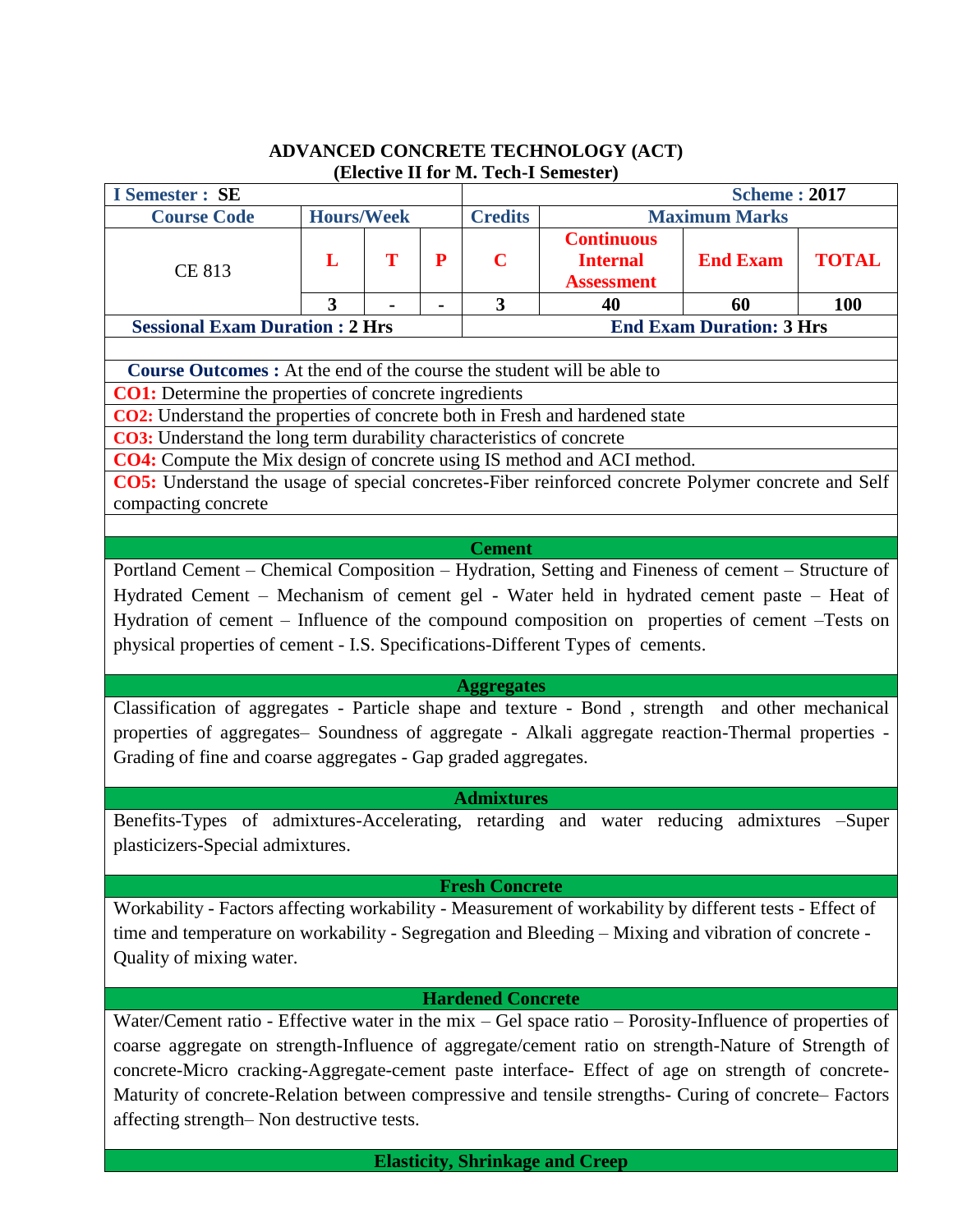Modulus of Elasticity - Dynamic modulus of elasticity - Poisson's ratio-Early volume changes – Swelling - Drying Shrinkage - Mechanism of Shrinkage - Factors affecting Shrinkage - Differential Shrinkage - Moisture movement - Carbonation shrinkage - Creep of concrete - Factors influencing creep - Relation between creep and time - Nature of creep - Effect of creep.

#### **Durability of Concrete**

Causes of inadequate durability-Diffusion – Absorption -Water permeability - Air and vapour permeability – Carbonation - Acid attack on concrete - Sulphate attack on concrete – Efflorescence - Effect of sea water on concrete – Disruption by alkali-silica reaction – Abrasion of concrete – Types of cracking.

#### **Mix Design**

Proportioning of concrete mixes by various methods – ACI and IS code methods – Factors in the choice of mix proportions – Durability of concrete – Quality control of concrete – High strength concrete mix design by IS method.

#### **Special Concretes**

Light weight concretes – Light weight aggregate concrete – No-Fines concrete – High density concrete - Fibre reinforced concrete – Different types of fibres – Factors affecting properties of FRC-Applications-Polymer concrete – Types of polymer concrete-Properties of polymer concrete – Applications – Self compacting concrete - SIFCON.

#### **Text Books :**

- 1. A.M.Neville, "*Properties of Concrete*" Pearson Education.
- 2. ML Gambhir, "*Concrete Technology*", Tata Mc Graw Hill Publishing Company.
- 3. M.S.Shetty , "*Concrete Technology*", S. Chand and Company Limited.

#### **Reference Books :**

- 1. P.D. Kulkarni, R.K.Ghosh and Y.R.Phaul, "*Text Book of Concrete Technology*".
- 2. P.K.Mehata, "*Concrete Technology*", Mc Graw Hill Publications
- 3. N. Krishna Raju, "*Concrete Technology*", Sehgal Publishers.

#### **Question Paper Pattern:**

**Internal Exam:** The question paper shall consist of **Six** questions out of which the student shall answer any **Four** questions.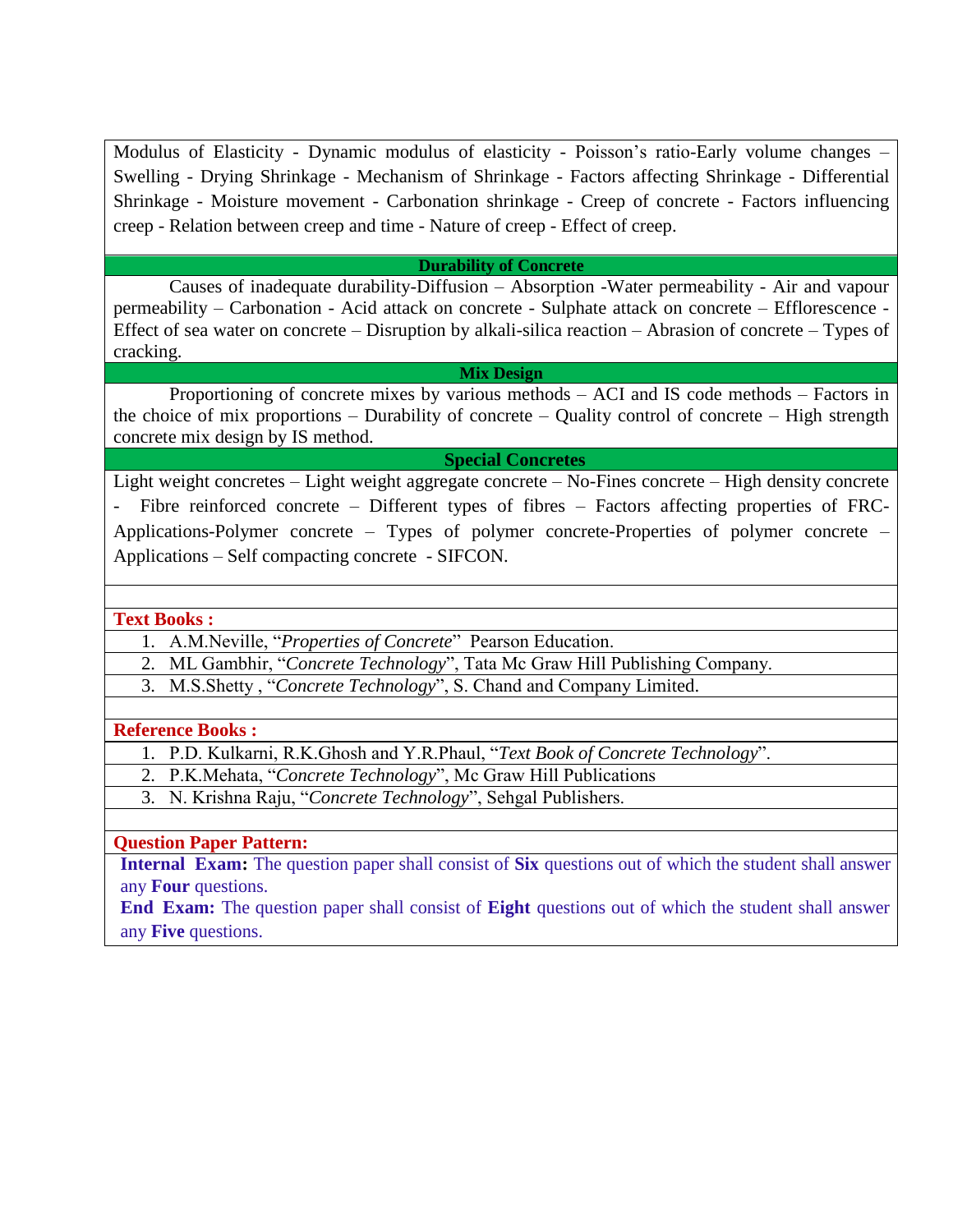## **PRESTRESSED CONCRETE (PSC)**

## **(Elective II for M. Tech-I Semester)**

| <b>I</b> Semester : SE                                                                                                                                                                                                                                                                                                                                                                                               |                         |   |   |                            |                                                           | <b>Scheme: 2017</b>             |              |  |  |  |
|----------------------------------------------------------------------------------------------------------------------------------------------------------------------------------------------------------------------------------------------------------------------------------------------------------------------------------------------------------------------------------------------------------------------|-------------------------|---|---|----------------------------|-----------------------------------------------------------|---------------------------------|--------------|--|--|--|
| <b>Course Code</b>                                                                                                                                                                                                                                                                                                                                                                                                   | <b>Hours/Week</b>       |   |   | <b>Credits</b>             |                                                           | <b>Maximum Marks</b>            |              |  |  |  |
| <b>CE 814</b>                                                                                                                                                                                                                                                                                                                                                                                                        | L                       | T | P | $\mathbf C$                | <b>Continuous</b><br><b>Internal</b><br><b>Assessment</b> | <b>End Exam</b>                 | <b>TOTAL</b> |  |  |  |
|                                                                                                                                                                                                                                                                                                                                                                                                                      | $\overline{\mathbf{3}}$ |   |   | $\overline{\mathbf{3}}$    | 40                                                        | 60                              | 100          |  |  |  |
| <b>Sessional Exam Duration : 2 Hrs</b>                                                                                                                                                                                                                                                                                                                                                                               |                         |   |   |                            |                                                           | <b>End Exam Duration: 3 Hrs</b> |              |  |  |  |
| Course Outcomes : At the end of the course the student will be able to                                                                                                                                                                                                                                                                                                                                               |                         |   |   |                            |                                                           |                                 |              |  |  |  |
|                                                                                                                                                                                                                                                                                                                                                                                                                      |                         |   |   |                            |                                                           |                                 |              |  |  |  |
| <b>CO1:</b> Understand the principles of Prestressing                                                                                                                                                                                                                                                                                                                                                                |                         |   |   |                            |                                                           |                                 |              |  |  |  |
| <b>CO2:</b> Analyze the Prestress concrete beams with straight concentric and eccentric tendons                                                                                                                                                                                                                                                                                                                      |                         |   |   |                            |                                                           |                                 |              |  |  |  |
| CO3: Design the prestessed concrete members for Flexure, shear, Bond and Anchorage-                                                                                                                                                                                                                                                                                                                                  |                         |   |   |                            |                                                           |                                 |              |  |  |  |
| CO4: Determine the Short term and Long term deflections of prestressed concrete elements                                                                                                                                                                                                                                                                                                                             |                         |   |   |                            |                                                           |                                 |              |  |  |  |
| <b>CO5:</b> Understand the concepts of Circular prestressing and Dome prestressing                                                                                                                                                                                                                                                                                                                                   |                         |   |   |                            |                                                           |                                 |              |  |  |  |
| <b>Introduction</b>                                                                                                                                                                                                                                                                                                                                                                                                  |                         |   |   |                            |                                                           |                                 |              |  |  |  |
| Development of prestressed concrete - Advantages and disadvantages of PSC over RCC - General<br>principles of prestressing - Pretensioning and post tensioning - Materials used in PSC - High strength<br>concrete - High tension steel - Different types/methods/systems of prestressing.                                                                                                                           |                         |   |   | <b>Losses of Prestress</b> |                                                           |                                 |              |  |  |  |
| Estimation of the loss of prestress due to various causes like elastic shortening of concrete - Creep of<br>concrete - Shrinkage of concrete - Relaxation of stress in steel - Slip in anchorage, friction etc.                                                                                                                                                                                                      |                         |   |   |                            |                                                           |                                 |              |  |  |  |
|                                                                                                                                                                                                                                                                                                                                                                                                                      |                         |   |   | <b>Flexure</b>             |                                                           |                                 |              |  |  |  |
| Elastic analysis of concrete beams prestressed with straight, eccentric, bent and parabolic tedons – Kern<br>lines - Cable profile - Design criteria as per I.S. code of practice - Elastic design of Beams (rectangular,<br>I, and T-sections) for flexure – Introduction to partial prestressing.                                                                                                                  |                         |   |   |                            |                                                           |                                 |              |  |  |  |
|                                                                                                                                                                                                                                                                                                                                                                                                                      |                         |   |   |                            |                                                           |                                 |              |  |  |  |
| <b>Shear, Bond, Bearing and Anchorage</b><br>Shear in PSC beams - Principal stresses - Conventional elastic design for shear - Transfer of prestress in<br>pretensioned members - Transmission length - Bond stresses - Bearing at anchorage - Anchorage zone<br>stresses in post tensioned members - Analysis and design of end blocks by Guyon, Magnel and<br>approximate methods - Anchorage zone reinforcements. |                         |   |   |                            |                                                           |                                 |              |  |  |  |
|                                                                                                                                                                                                                                                                                                                                                                                                                      |                         |   |   | <b>Deflections</b>         |                                                           |                                 |              |  |  |  |
| Introduction – Factors influencing deflections – Short term and long term/ time deflections of un-<br>cracked and cracked members.                                                                                                                                                                                                                                                                                   |                         |   |   |                            |                                                           |                                 |              |  |  |  |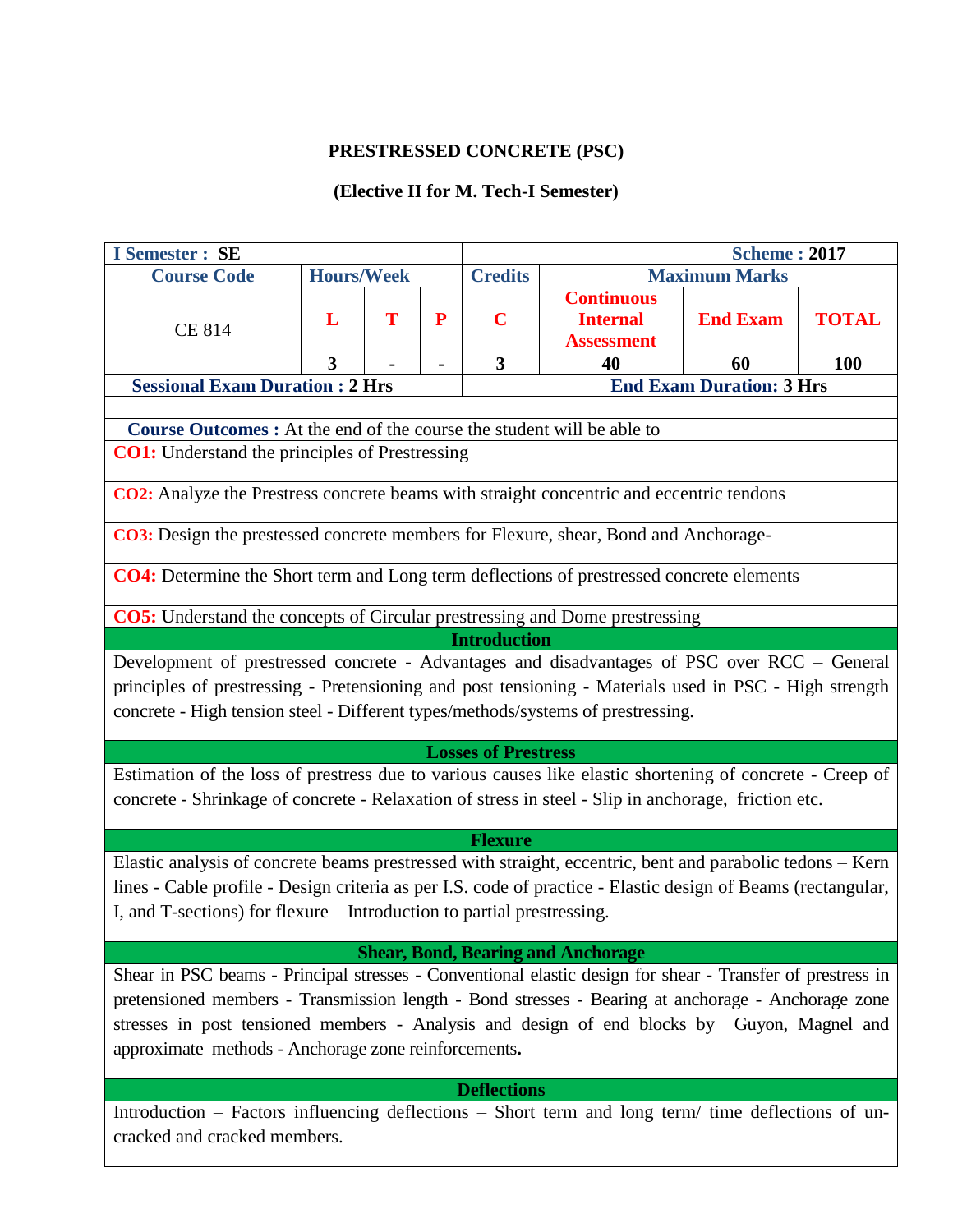**Circular Prestressing**

Introduction – Circumferential prestressing - Design of prestressed concrete tanks - Dome prestressing. **Statically Indeterminate Structures**

Introduction - Advantages and disadvantages of continuity - Layouts for continuous beams -Primary and secondary moments - Elastic analysis of continuous beams - Concordant cable profile - Design of continuous beams.

**Text Books :**

1. N.Krishna Raju, "*Prestressed Concrete*", Tata Mc Graw Hill Publications.

**Reference Books :**

1. T.Y.Lin, "*Design of Prestressed Concrete Structures*", Asian publishing house,Bombay.

2. Y.Guyon, "*Prestressed Concrete, Vol.I&II*", Wiley and Sons.

3. F.Leohhardt, "*Prestressed Concrete Design and Construction*", Wilhelm Ernst and Shon, Berlin.

4. C.E.Reynold and J.C. Steedman, "*Reinforced Concrete Designers Hand Book*", A view point publication.

**Question Paper Pattern:**

**Internal Exam:** The question paper shall consist of **Six** questions out of which the student shall answer any **Four** questions.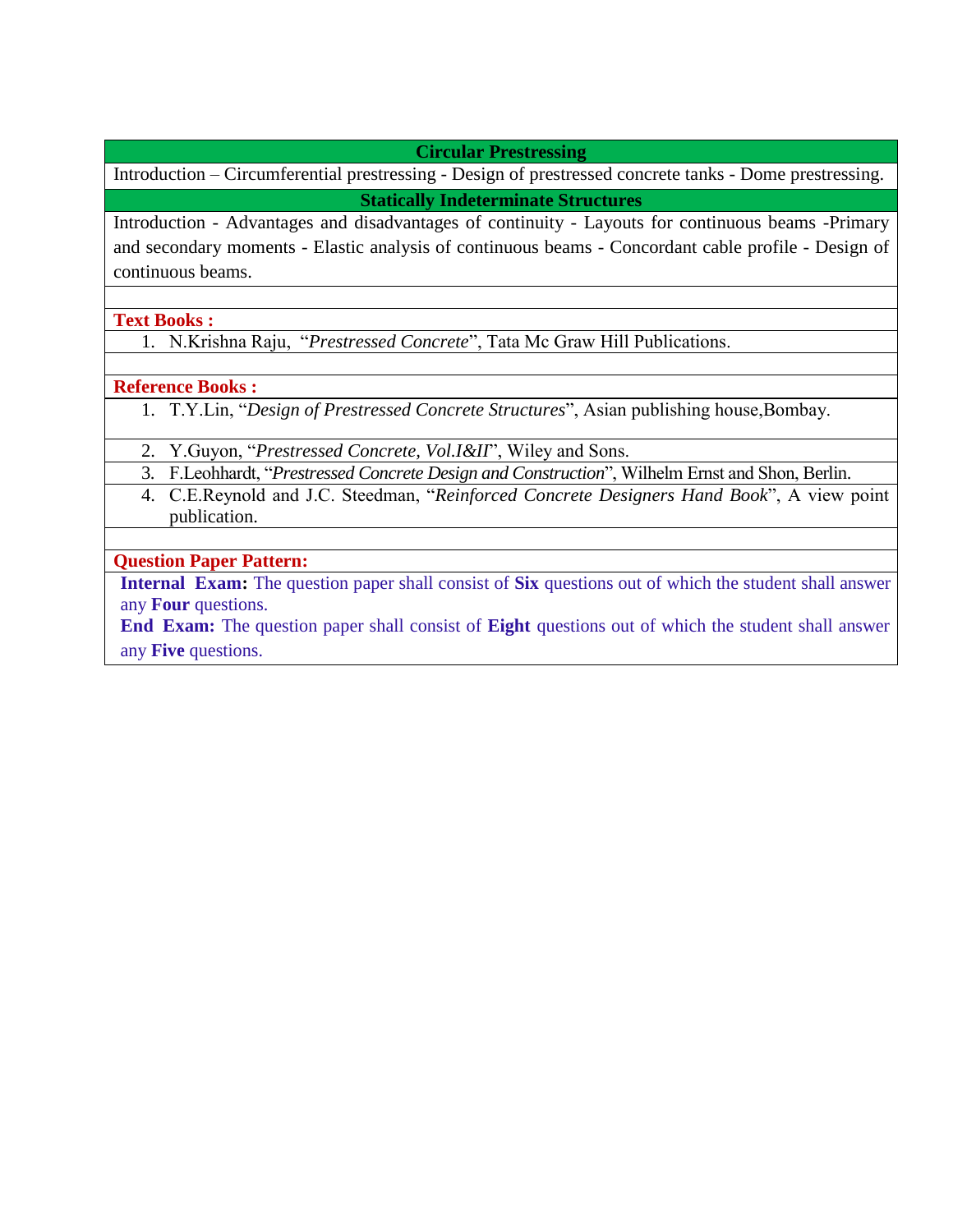# **PRE-FABRICATED CONCRETE STRUCTURES (PFCS)**

# **(Elective II for M. Tech-I Semester)**

| <b>I</b> Semester : SE                                                                                                                                                                                                                                                                                                                                                                                                                                                                                                                                                                                                                                                                                                                                                                                                                                                                                                                                                              |                   |   |   |                                                                                |                                                           | <b>Scheme: 2017</b>                          |  |  |  |  |  |
|-------------------------------------------------------------------------------------------------------------------------------------------------------------------------------------------------------------------------------------------------------------------------------------------------------------------------------------------------------------------------------------------------------------------------------------------------------------------------------------------------------------------------------------------------------------------------------------------------------------------------------------------------------------------------------------------------------------------------------------------------------------------------------------------------------------------------------------------------------------------------------------------------------------------------------------------------------------------------------------|-------------------|---|---|--------------------------------------------------------------------------------|-----------------------------------------------------------|----------------------------------------------|--|--|--|--|--|
| <b>Course Code</b>                                                                                                                                                                                                                                                                                                                                                                                                                                                                                                                                                                                                                                                                                                                                                                                                                                                                                                                                                                  | <b>Hours/Week</b> |   |   | <b>Credits</b>                                                                 |                                                           | <b>Maximum Marks</b>                         |  |  |  |  |  |
| <b>CE 815</b>                                                                                                                                                                                                                                                                                                                                                                                                                                                                                                                                                                                                                                                                                                                                                                                                                                                                                                                                                                       | L                 | T | P | $\mathbf C$                                                                    | <b>Continuous</b><br><b>Internal</b><br><b>Assessment</b> | <b>TOTAL</b><br><b>End Exam</b><br>100<br>60 |  |  |  |  |  |
|                                                                                                                                                                                                                                                                                                                                                                                                                                                                                                                                                                                                                                                                                                                                                                                                                                                                                                                                                                                     | $\overline{3}$    |   |   | 3                                                                              | 40                                                        |                                              |  |  |  |  |  |
| <b>Sessional Exam Duration: 2 Hrs</b>                                                                                                                                                                                                                                                                                                                                                                                                                                                                                                                                                                                                                                                                                                                                                                                                                                                                                                                                               |                   |   |   |                                                                                |                                                           | <b>End Exam Duration: 3 Hrs</b>              |  |  |  |  |  |
| <b>Course Outcomes :</b> At the end of the course the student will be able to<br><b>CO1:</b> Apply Functional Design Principles for Pre-Fabricated Structures<br>CO2: Design of Floors, Stairs and Roofs<br>CO3: Understand the concepts of behavior of wall joints and Sandwich wall panels<br><b>CO4:</b> Design Industrial Buildings<br><b>CO5:</b> Apply the concepts of Cylindrical Folded plate and Hyper Prefabricated Shells<br>Long wall and cross wall large panel buildings- One way and two way prefabricated slabs - Framed<br>buildings with partial and curtain walls, single storey industrial buildings with trusses and shells -<br>Crane – Gantry systems.<br>Modular coordination - Standardization - Disuniting, Diversity of prefabricates - Production -<br>Transportation - Erection - Stages of loading and codal provisions - Safety factors - Material properties<br>- Deflection control - Lateral load resistance - Location and types of shear walls. |                   |   |   | <b>Functional Design Principles</b>                                            | <b>Types of RC Prefabricated Structures</b>               |                                              |  |  |  |  |  |
| Types of floor slabs - Analysis and design example of cored and panel types and two-way systems -<br>Staircase slab design - Types of roof slabs and insulation requirements - Description of joints, their<br>behavior and requirements - Deflection control for short term and long term loads - Ultimate strength<br>calculations in shear and flexure.<br>Types of wall panels - Blocks of large panels - Curtain partition and load bearing walls -Load transfer<br>from floor to wall panels - Vertical loads - Eccentricity and stability of wall panels - Design curves -<br>Types of wall joints, their behavior and design - Leak prevention, Joint sealents, sandwich wall panels.<br>Components of single storey industrial sheds with crane gantry systems - Design of R.C. Roof Trusses<br>- Roof panels - Design of R.C. Crane - Gantry Girders - Corbels and columns - Wind bracing design.                                                                         |                   |   |   | <b>Floors, Stairs and Roofs</b><br><b>Walls</b><br><b>Industrial Buildings</b> |                                                           |                                              |  |  |  |  |  |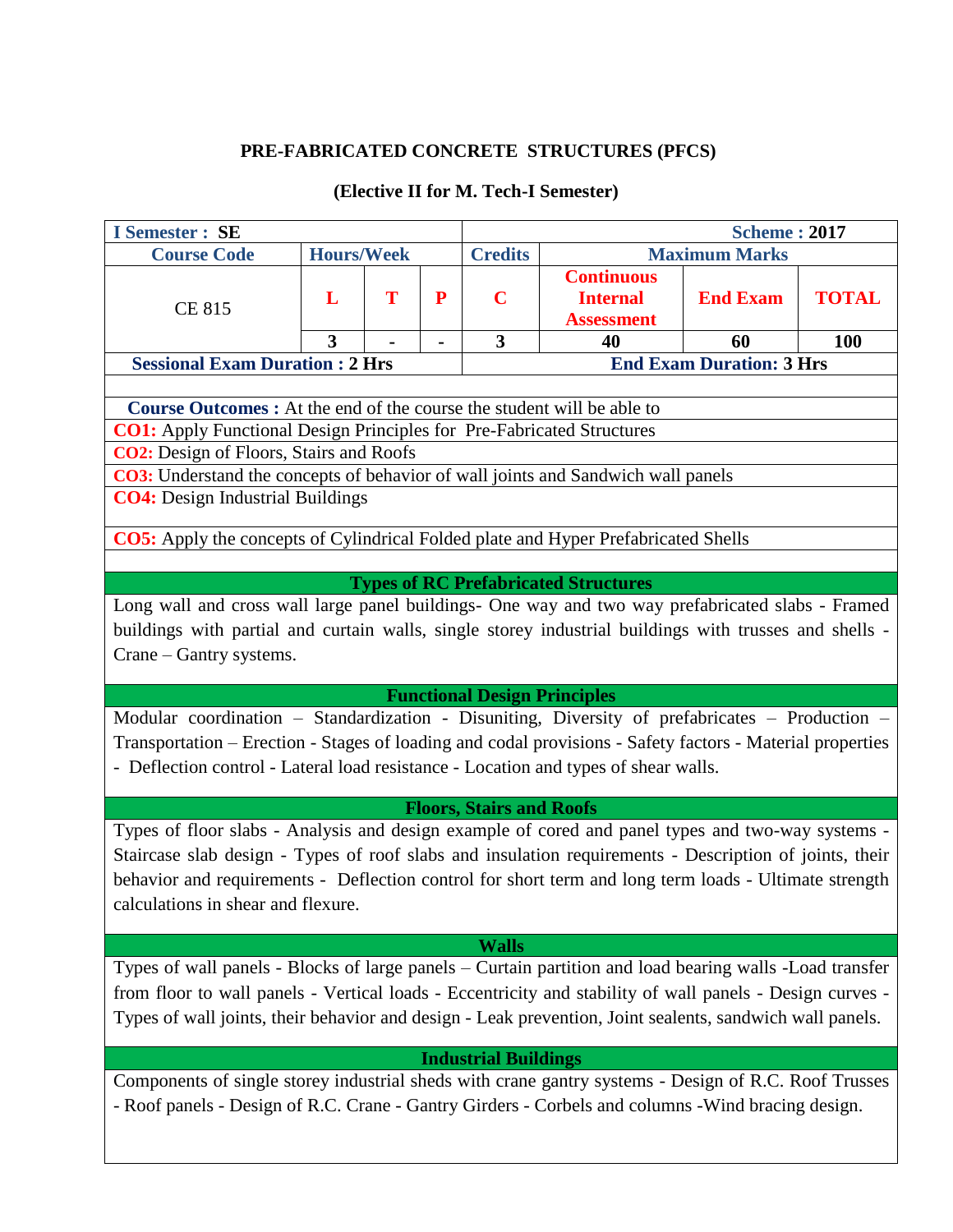## **Cylindrical, Folded Plate and Hyper Prefabricated Shells**

Erection and joining - Joint design - Hand book based design.

#### **Text Books :**

1. Marashev, V.I.Sigalov, E.Y.Baikov, U.N., "*Design of RC Structures*", Mir Publishers, Moscow.

## **Reference Books :**

- 1. B.Leweicki, "*Building with Large Prefabrication*", Elsevier Publishing Co.
- 2. "*SERC, Design & Construction of Prefabricated Residential & Industrial Buildings*", Organized by SERC, Chennai.

## **Question Paper Pattern:**

**Internal Exam:** The question paper shall consist of **Six** questions out of which the student shall answer any **Four** questions.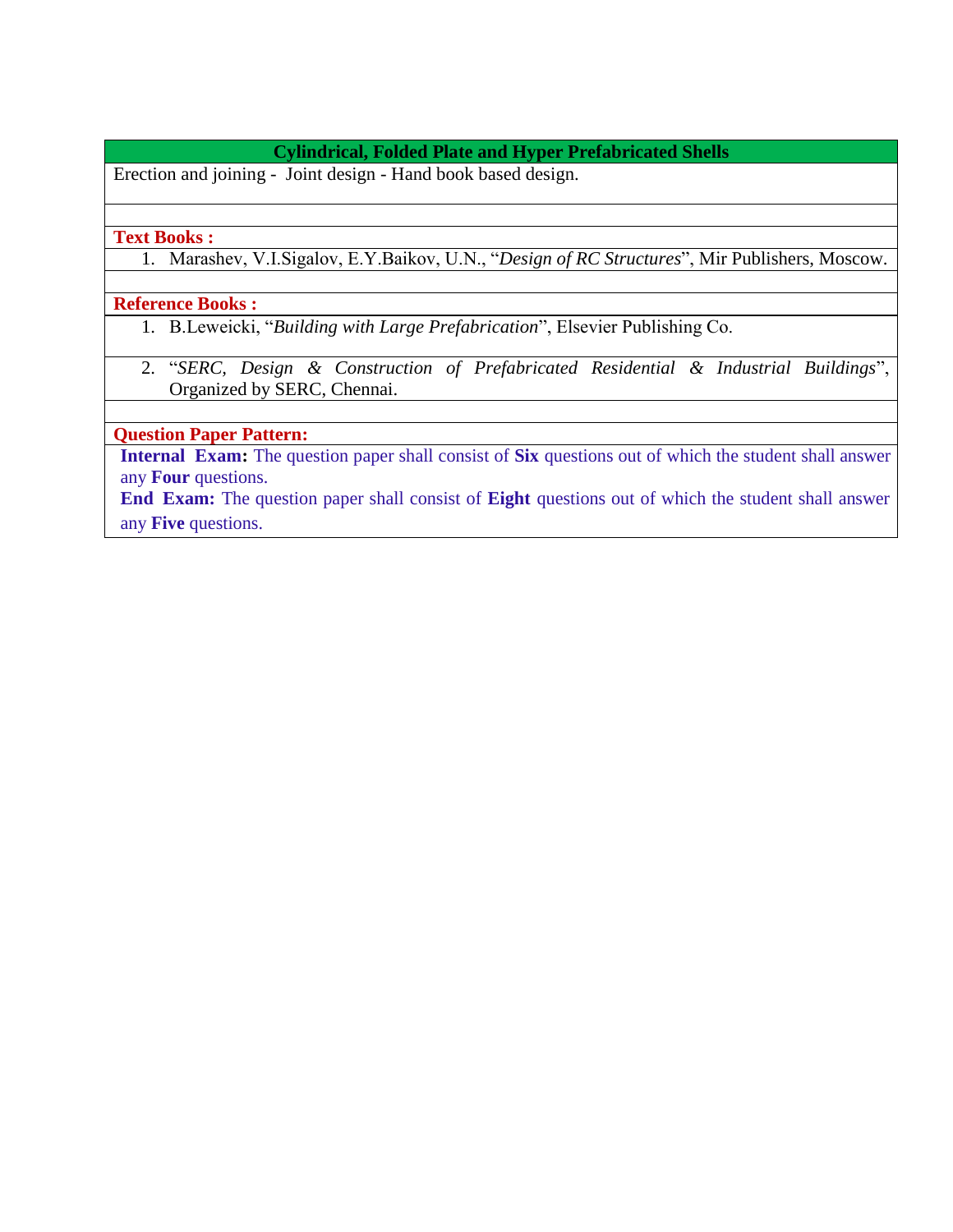# **FINITE ELEMENT METHODS (FEM)**

## **(Elective III for M. Tech-II Semester)**

| <b>II Semester : SE</b>                                                                                                                        |                   |   |           |                                        |                                                               | <b>Scheme: 2017</b>             |              |  |  |
|------------------------------------------------------------------------------------------------------------------------------------------------|-------------------|---|-----------|----------------------------------------|---------------------------------------------------------------|---------------------------------|--------------|--|--|
| <b>Course Code</b>                                                                                                                             | <b>Hours/Week</b> |   |           | <b>Credits</b><br><b>Maximum Marks</b> |                                                               |                                 |              |  |  |
|                                                                                                                                                | L                 | T | ${\bf P}$ | $\mathbf C$                            | <b>Continuous</b><br><b>Internal</b>                          | <b>End Exam</b>                 | <b>TOTAL</b> |  |  |
| <b>CE 816</b>                                                                                                                                  |                   |   |           |                                        | <b>Assessment</b>                                             |                                 |              |  |  |
|                                                                                                                                                | 3                 |   | -         | 3                                      | 40                                                            | 60                              | <b>100</b>   |  |  |
| <b>Sessional Exam Duration : 2 Hrs</b>                                                                                                         |                   |   |           |                                        |                                                               | <b>End Exam Duration: 3 Hrs</b> |              |  |  |
|                                                                                                                                                |                   |   |           |                                        |                                                               |                                 |              |  |  |
| <b>Course Outcomes:</b> At the end of the course the student will be able to                                                                   |                   |   |           |                                        |                                                               |                                 |              |  |  |
| <b>CO1:</b> Understand the concepts of FEM and Energy principles                                                                               |                   |   |           |                                        |                                                               |                                 |              |  |  |
| <b>CO2:</b> Analyse stiffness matrix and Shape Functions for Beam & Bar elements                                                               |                   |   |           |                                        |                                                               |                                 |              |  |  |
| <b>CO3:</b> Analyse Two Dimensional Isoparametric elements with Four and Eight nodes<br><b>CO4:</b> Analyse Axi-Symmetric bodies of revolution |                   |   |           |                                        |                                                               |                                 |              |  |  |
| <b>CO5:</b> Apply Finite Element Analysis to Plates                                                                                            |                   |   |           |                                        |                                                               |                                 |              |  |  |
|                                                                                                                                                |                   |   |           |                                        |                                                               |                                 |              |  |  |
|                                                                                                                                                |                   |   |           | <b>Introduction</b>                    |                                                               |                                 |              |  |  |
| Concepts of FEM-Steps involved - Merits and demerits - Energy principles - Descretization - Rayleigh                                           |                   |   |           |                                        |                                                               |                                 |              |  |  |
| - Ritz method of functional approximation.                                                                                                     |                   |   |           |                                        |                                                               |                                 |              |  |  |
|                                                                                                                                                |                   |   |           |                                        |                                                               |                                 |              |  |  |
|                                                                                                                                                |                   |   |           | <b>Principles of Elasticity</b>        |                                                               |                                 |              |  |  |
| Stress equations - Strain displacement relationships in matrix form - Plane stress, plane strain and axi-                                      |                   |   |           |                                        |                                                               |                                 |              |  |  |
| symmetric bodies of revolution with axi-symmetric loading.                                                                                     |                   |   |           |                                        |                                                               |                                 |              |  |  |
|                                                                                                                                                |                   |   |           |                                        |                                                               |                                 |              |  |  |
| Stiffness matrix for beam and bar elements-Shape functions for 1-D elements - Static condensation of                                           |                   |   |           | <b>One Dimensional FEM</b>             |                                                               |                                 |              |  |  |
|                                                                                                                                                |                   |   |           |                                        |                                                               |                                 |              |  |  |
| global stiffness matrix - Solution - Initial strain and temperature effects.                                                                   |                   |   |           |                                        |                                                               |                                 |              |  |  |
|                                                                                                                                                |                   |   |           | <b>Two Dimensional FEM</b>             |                                                               |                                 |              |  |  |
| Different types of elements for plane stress and plane strain analysis - Displacement models –                                                 |                   |   |           |                                        |                                                               |                                 |              |  |  |
| Generalized coordinates – Shape functions - Convergent and compatibility requirements -Geometric                                               |                   |   |           |                                        |                                                               |                                 |              |  |  |
| invariance - Natural coordinate system - Area and volume coordinates-Generation of element stiffness                                           |                   |   |           |                                        |                                                               |                                 |              |  |  |
| and nodal load matrices-Static condensation.                                                                                                   |                   |   |           |                                        |                                                               |                                 |              |  |  |
|                                                                                                                                                |                   |   |           |                                        |                                                               |                                 |              |  |  |
|                                                                                                                                                |                   |   |           | <b>Isoparametric Formulation</b>       |                                                               |                                 |              |  |  |
| Concept - Different isoparametric elements for 2-D analysis - Formulation of 4-noded and 8-noded                                               |                   |   |           |                                        |                                                               |                                 |              |  |  |
| isoparametric quadrilateral elements - Lagrangian elements - Serendipity elements.                                                             |                   |   |           |                                        |                                                               |                                 |              |  |  |
|                                                                                                                                                |                   |   |           |                                        |                                                               |                                 |              |  |  |
|                                                                                                                                                |                   |   |           | <b>Axi-Symmetric Analysis</b>          |                                                               |                                 |              |  |  |
| Bodies of revolution - Axi-symmetric modeling - Strain displacement relationship - Formulation of                                              |                   |   |           |                                        |                                                               |                                 |              |  |  |
| axi-symmetric elements.                                                                                                                        |                   |   |           |                                        |                                                               |                                 |              |  |  |
|                                                                                                                                                |                   |   |           | <b>Three Dimensional FEM</b>           |                                                               |                                 |              |  |  |
| Different 3-D                                                                                                                                  | elements, 3-D     |   |           |                                        | strain, displacement relationship-Formation of hexahedral and |                                 |              |  |  |
|                                                                                                                                                |                   |   |           |                                        |                                                               |                                 |              |  |  |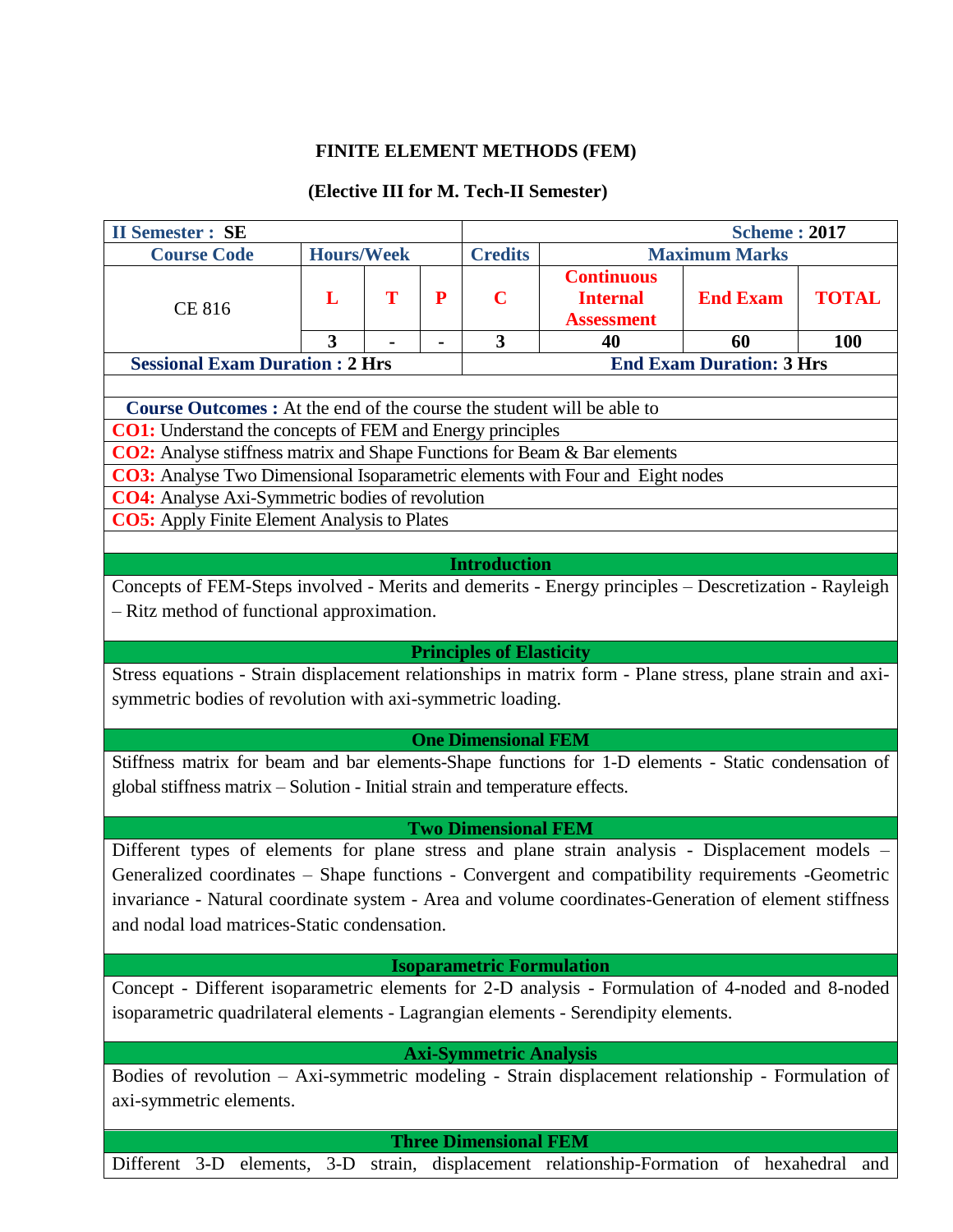isoparametric solid element.

## **Finite Element Analysis of Plates**

Basic theory of plate bending - Thin plate theory - Stress resultants - Mindlin's approximations - Formulation of 4-noded isoparametric quadrilateral plate element.

## **Text Books :**

1. C.S.Krishna Murthy, "*Finite Element Analysis –Theory & Programming*", Tata Mc Graw Hill

2.Tirupathi Chandru Patla A & Belugunudu, " *Introduction to Finite Element Method*", Khanna Publishers

## **Reference Books :**

1. Cook, R.D., "*Concepts and Applications of Finite Element Analysis*", John Wiley and sons Inc., New York.

2. J.N.Reddy, " *Introduction to Finite Element Method*", Mc.Graw Hill Book Co.

3. Bathe K.J., "*Finite Element Procedures in Engineering Analysis*", Prentice Hall.

4. Gallagher R.H., & Wilson, "*Finite Element Analysis Fundamentals*", Prentice Hall Inc..

5. Hinton and Owen, "*Finite Element Programming*" Academic press, London.

6. O.C.Zienkiewicz, "*Finite Element Method*", Butterworth-Heinemann

7. V.K.Manicka Selvam, *"Concepts of Finite Element Methods"*, Scitech Publications

8. Abel & Desai, *"Introduction to Finite Element Method"*, CBS Publications

9. S. Rajasekharan, *"Finite Element Analysis in Engineering"*, S.Chand Publications

## **Question Paper Pattern:**

**Internal Exam:** The question paper shall consist of **Six** questions out of which the student shall answer any **Four** questions.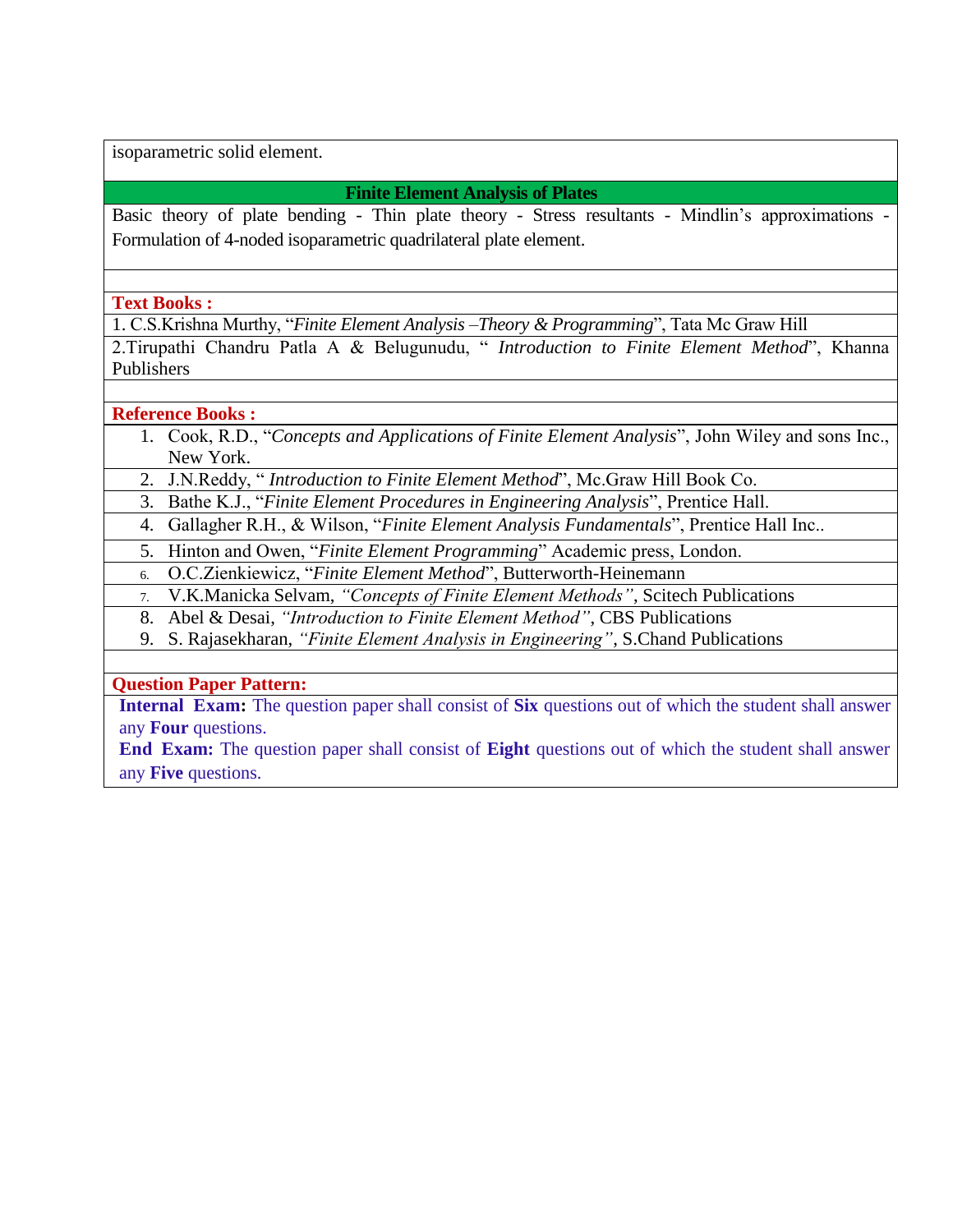## **EXPERIMENTAL STRESS ANALYSIS (ESA) (Elective III for M. Tech-II Semester)**

| <b>II Semester : SE</b>                                                                                                                                                                                                                                                                                                                                                                                                                                                                                                                                                                                                                                                                                                                                                                                                                                                                                                         |                   |   |           |                                   |                                                           | <b>Scheme: 2017</b>             |              |  |  |
|---------------------------------------------------------------------------------------------------------------------------------------------------------------------------------------------------------------------------------------------------------------------------------------------------------------------------------------------------------------------------------------------------------------------------------------------------------------------------------------------------------------------------------------------------------------------------------------------------------------------------------------------------------------------------------------------------------------------------------------------------------------------------------------------------------------------------------------------------------------------------------------------------------------------------------|-------------------|---|-----------|-----------------------------------|-----------------------------------------------------------|---------------------------------|--------------|--|--|
| <b>Course Code</b>                                                                                                                                                                                                                                                                                                                                                                                                                                                                                                                                                                                                                                                                                                                                                                                                                                                                                                              | <b>Hours/Week</b> |   |           | <b>Credits</b>                    |                                                           | <b>Maximum Marks</b>            |              |  |  |
| <b>CE 817</b>                                                                                                                                                                                                                                                                                                                                                                                                                                                                                                                                                                                                                                                                                                                                                                                                                                                                                                                   | L                 | T | ${\bf P}$ | $\mathbf C$                       | <b>Continuous</b><br><b>Internal</b><br><b>Assessment</b> | <b>End Exam</b>                 | <b>TOTAL</b> |  |  |
|                                                                                                                                                                                                                                                                                                                                                                                                                                                                                                                                                                                                                                                                                                                                                                                                                                                                                                                                 | 3                 |   |           | 3                                 | 40                                                        | 60                              | 100          |  |  |
| <b>Sessional Exam Duration: 2 Hrs</b>                                                                                                                                                                                                                                                                                                                                                                                                                                                                                                                                                                                                                                                                                                                                                                                                                                                                                           |                   |   |           |                                   |                                                           | <b>End Exam Duration: 3 Hrs</b> |              |  |  |
| <b>Course Outcomes :</b> At the end of the course the student will be able to<br><b>CO1:</b> Understand the principles of Experimental stress analysis<br><b>CO2:</b> Apply the concepts of mechanical and electrical strain gauges<br><b>CO3:</b> Apply Techniques for Non-Destructive Testing<br>CO4: Understand the brittle coating methods and Techniques<br>CO5: Understand the concepts of Photo elasticity and photo elastic materials<br><b>Principles of Experimental Approach</b><br>Merits of experimental analysis - Introduction - Uses of experimental stress analysis - Advantages of<br>experimental stress analysis - Different methods - Simplification of problems.<br><b>Strain Measurement using Strain Gauges</b><br>Definition of strain and its relation of experimental determinations-Properties of strain gauge systems -<br>Types of strain gauges – Mechanical Acoustic and Optical strain gauges. |                   |   |           |                                   |                                                           |                                 |              |  |  |
|                                                                                                                                                                                                                                                                                                                                                                                                                                                                                                                                                                                                                                                                                                                                                                                                                                                                                                                                 |                   |   |           | <b>Electrical Strain Gauges</b>   |                                                           |                                 |              |  |  |
| Inductance strain gauges - LVDT - Resistance strain gauges - Various types - Gauge factor -<br>Material of adhesion base etc – Reduction of strain gauge data for computation of stresses.                                                                                                                                                                                                                                                                                                                                                                                                                                                                                                                                                                                                                                                                                                                                      |                   |   |           |                                   |                                                           |                                 |              |  |  |
| Introduction - The three elemental rectangular Rosette - The delta Rosette - Corrections for transverse<br>strain gauge.                                                                                                                                                                                                                                                                                                                                                                                                                                                                                                                                                                                                                                                                                                                                                                                                        |                   |   |           | <b>Strain Rosettes</b>            |                                                           |                                 |              |  |  |
|                                                                                                                                                                                                                                                                                                                                                                                                                                                                                                                                                                                                                                                                                                                                                                                                                                                                                                                                 |                   |   |           | <b>Non Destructive Testing</b>    |                                                           |                                 |              |  |  |
| Ultrasonic techniques for non destructive testing - Rebound hammer test.                                                                                                                                                                                                                                                                                                                                                                                                                                                                                                                                                                                                                                                                                                                                                                                                                                                        |                   |   |           |                                   |                                                           |                                 |              |  |  |
| <b>Brittle Coating Methods</b><br>Introduction – Coating Stress – Failure theories – Brittle coating crack patterns – Crack Detection –<br>Types of Brittle Coating - Test procedures for Brittle Coating Analysis - Calibration procedures -<br>Analysis of Brittle coating data.                                                                                                                                                                                                                                                                                                                                                                                                                                                                                                                                                                                                                                              |                   |   |           |                                   |                                                           |                                 |              |  |  |
|                                                                                                                                                                                                                                                                                                                                                                                                                                                                                                                                                                                                                                                                                                                                                                                                                                                                                                                                 |                   |   |           | <b>Theory of Photo elasticity</b> |                                                           |                                 |              |  |  |
| Introduction - Temporary Double Refraction - The stress optic law - effects of stressed model in a<br>poloriscope for various arrangements - Fringe Sharpening - Brewster's stress optic law.                                                                                                                                                                                                                                                                                                                                                                                                                                                                                                                                                                                                                                                                                                                                   |                   |   |           |                                   |                                                           |                                 |              |  |  |
|                                                                                                                                                                                                                                                                                                                                                                                                                                                                                                                                                                                                                                                                                                                                                                                                                                                                                                                                 |                   |   |           |                                   | <b>Two Dimensional Photo elasticity</b>                   |                                 |              |  |  |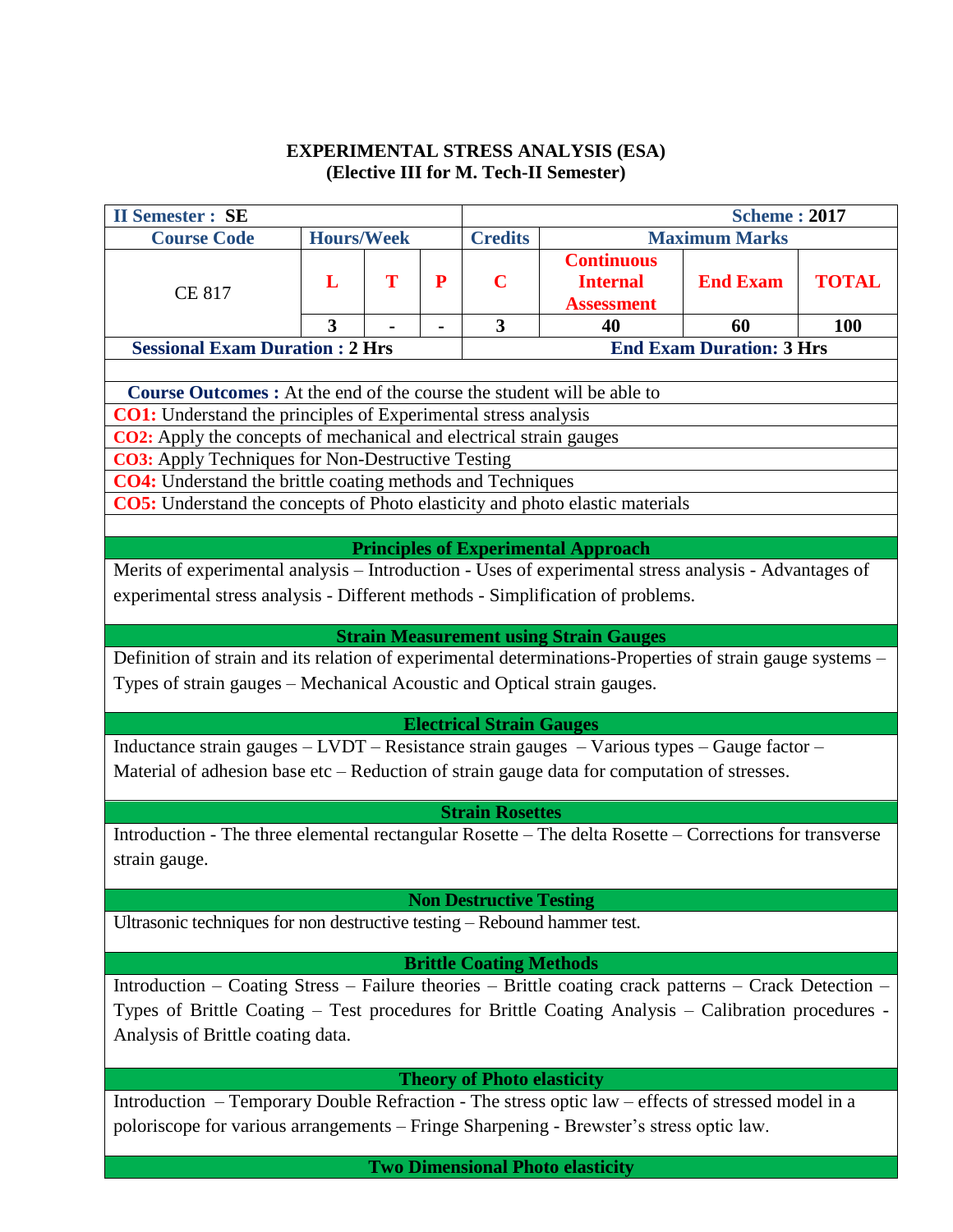Introduction – Isochromic Fringe patterns – Isoclinic Fringe patterns- Passage of light through plane polariscope and circular polariscope- Isoclinic fringe patterns –Compensation techniques – Calibration methods – Separation methods – Scaling model to prototype stresses – Materials for photo – elasticity properties of photoelastic materials.

#### **Text Books :**

- 1. J. W. Dally and W.F. Riley, "*Experimental Stress Analysis*", Mc Graw Hill Publications
- 2. Dr. Sadhu Singh, "*Experimental Stress Analysis*", Khanna Publishers.

## **Reference Books :**

1. L. S. Srinath, "*Experimental Stress Analysis"* Mc. Graw Hill company publishers.

## **Question Paper Pattern:**

**Internal Exam:** The question paper shall consist of **Six** questions out of which the student shall answer any **Four** questions.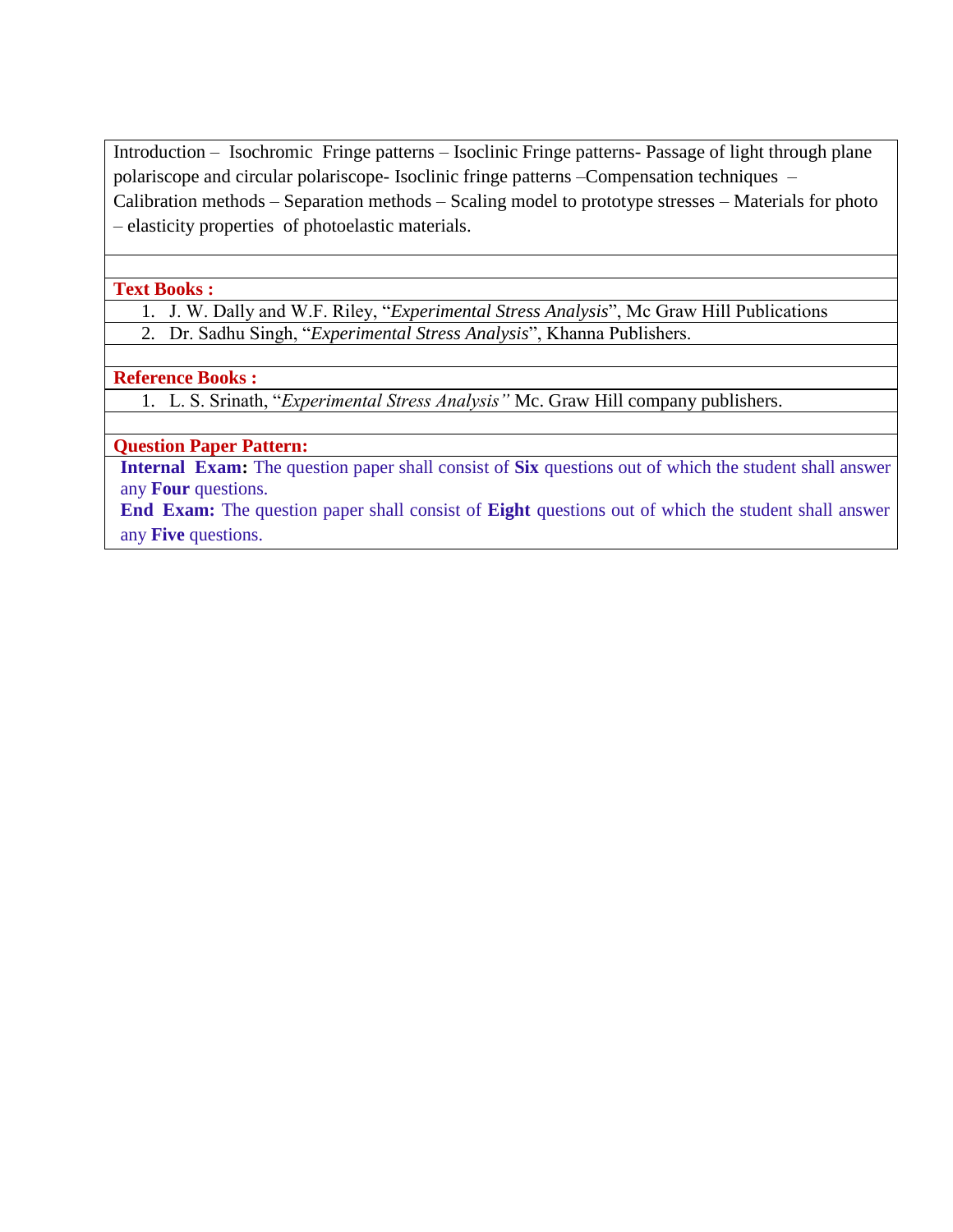## **ADVANCED FOUNDATION ENGINEERING (AFE)**

# **(Elective III for M. Tech-II Semester)**

| <b>Scheme: 2017</b><br><b>II Semester : SE</b>                                                                                                                                                                                                                                                                                                                                                                                                                                                                                                                                                                                                                                                                                                                        |                   |   |   |                         |                                                           |                      |              |  |  |
|-----------------------------------------------------------------------------------------------------------------------------------------------------------------------------------------------------------------------------------------------------------------------------------------------------------------------------------------------------------------------------------------------------------------------------------------------------------------------------------------------------------------------------------------------------------------------------------------------------------------------------------------------------------------------------------------------------------------------------------------------------------------------|-------------------|---|---|-------------------------|-----------------------------------------------------------|----------------------|--------------|--|--|
| <b>Course Code</b>                                                                                                                                                                                                                                                                                                                                                                                                                                                                                                                                                                                                                                                                                                                                                    | <b>Hours/Week</b> |   |   | <b>Credits</b>          |                                                           | <b>Maximum Marks</b> |              |  |  |
| <b>CE 818</b>                                                                                                                                                                                                                                                                                                                                                                                                                                                                                                                                                                                                                                                                                                                                                         | L                 | T | P | $\mathbf C$             | <b>Continuous</b><br><b>Internal</b><br><b>Assessment</b> | <b>End Exam</b>      | <b>TOTAL</b> |  |  |
|                                                                                                                                                                                                                                                                                                                                                                                                                                                                                                                                                                                                                                                                                                                                                                       | 3                 |   |   | $\overline{\mathbf{3}}$ | 40                                                        | 60                   | 100          |  |  |
| <b>Sessional Exam Duration : 2 Hrs</b>                                                                                                                                                                                                                                                                                                                                                                                                                                                                                                                                                                                                                                                                                                                                |                   |   |   |                         | <b>End Exam Duration: 3 Hrs</b>                           |                      |              |  |  |
| Course Outcomes : At the end of the course the student will be able to<br><b>CO1:</b> Estimate soil bearing capacity required for preliminary design of foundation<br>CO2: Understand the Selection of foundation type and estimation of settlement of foundation<br>CO3: Apply Techniques to modify the adverse properties of soil<br><b>CO4:</b> Analyse and design of Caisson and Well foundations and Sheet pile walls<br><b>Shallow Foundations-I</b><br>General requirements of foundations - Types of shallow foundations and the factors governing the<br>selection of a type of shallow foundation - Bearing capacity of shallow foundations by Terzaghi's<br>theory and Meyerhof's theory(derivation of expressions and solution to problems based on these |                   |   |   |                         |                                                           |                      |              |  |  |
| theories) - Local shear and general shear failure and their identification.<br><b>Shallow Foundations-II</b><br>Bearing capacity of isolated footing subjected to eccentric and inclined loads - Bearing capacity of<br>isolated footing resting on stratified soils - Button's theory and Siva Reddy analysis - Analysis and<br>structural design of R.C.C. isolated, combined and strap footings.                                                                                                                                                                                                                                                                                                                                                                   |                   |   |   |                         |                                                           |                      |              |  |  |
| <b>Deep Foundations-I</b>                                                                                                                                                                                                                                                                                                                                                                                                                                                                                                                                                                                                                                                                                                                                             |                   |   |   |                         |                                                           |                      |              |  |  |
| Pile foundations - Types of pile foundations- Estimation of bearing capacity of pile foundation by<br>dynamic and static formulae - Bearing capacity and settlement analysis of pile groups - Negative skin<br>Friction-Pile load tests.                                                                                                                                                                                                                                                                                                                                                                                                                                                                                                                              |                   |   |   |                         |                                                           |                      |              |  |  |
| <b>Deep Foundations-II</b><br>Well foundations – Elements of well foundation - Forces acting on a well foundation - Depth and bearing<br>capacity of well foundation - Design of individual components of well foundation (only forces acting and<br>principles of design) - Problems associated with well sinking.                                                                                                                                                                                                                                                                                                                                                                                                                                                   |                   |   |   |                         |                                                           |                      |              |  |  |

## **Sheet Pile Walls**

Cantilever sheet piles and anchored bulkheads - Earth Pressure diagram - Determination of depth of embedment in sands and clays – Timbering of trenches – Earth Pressure diagrams – Forces in struts.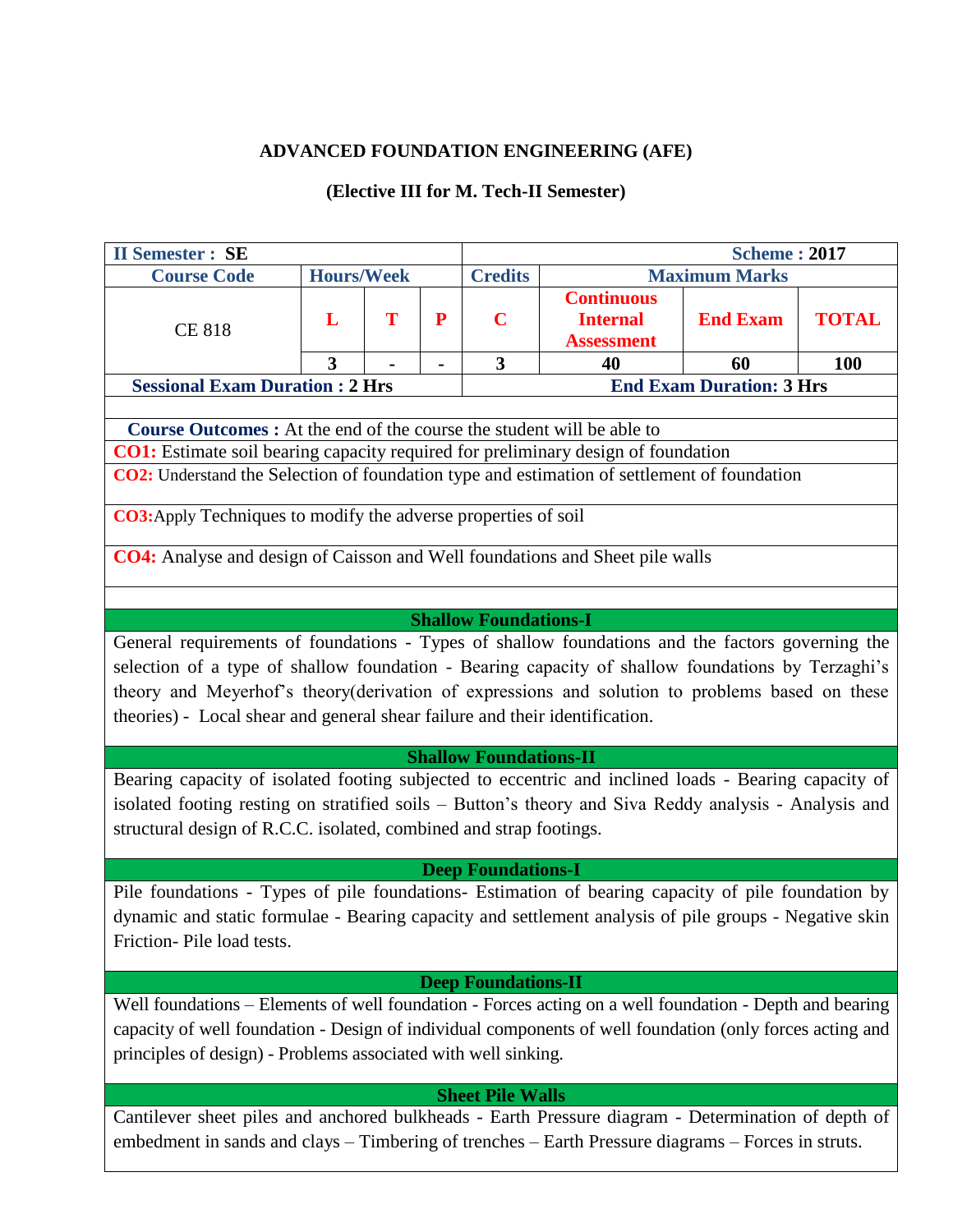## **Foundations in Problematic Soils**

Foundations in black cotton soils - Basic foundation problems associated with black cotton soils - Lime column techniques – Principles and execution - Under reamed piles – Principle of functioning of under reamed pile - Analysis and structural design of under reamed pile - Use of Cohesive Non Swelling (CNS) layer below shallow foundations.

#### **Text Books :**

- 1. Shamsher Prakash, Gopal Rajan and Swami Saran, "*Analysis and Design of Foundations and Retaining Structures",* Satya Prakashan.
- 2. Venkatramaiah , *"Geotechnical Engineering".* New Age International publishers
- 3. K.R.Arora, *"Soil Mechancis and Foundation Engineering"*, Standard Publishers

## **Reference Books :**

- 1. E.W.Bowles, *"Analysis and Design of Foundations",* Tata Mc. Graw Hill.
- 2. Tomlinson, "*Foundation Design and Construction",* Prentice hall publishers.
- 3. Teng , *"Foundation Design",* Prentice hall publishers.
- 4. A.R Gaba, B. Simpson, W. Powrle, D.R. Beadmin, "*Embedded Retaining Walls – Guidance for Economic Design*"(C-580), CIRIA Publications

## **Question Paper Pattern:**

**Internal Exam:** The question paper shall consist of **Six** questions out of which the student shall answer any **Four** questions.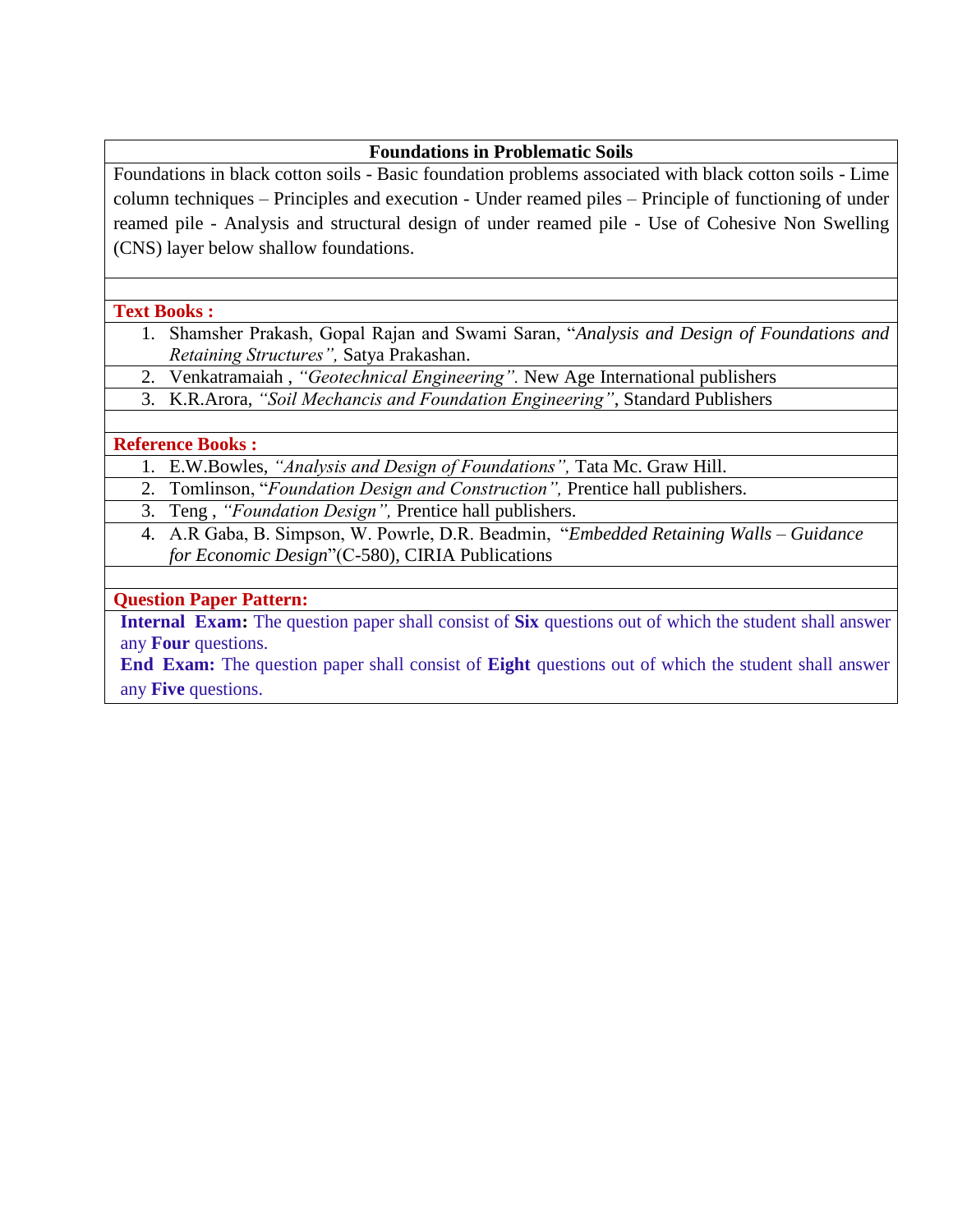# **EARTHQUAKE RESISTANT DESIGN OF STRUCTURES (ERDS) (Elective IV for M.Tech. – II Semester )**

| <b>I</b> Semester : SE                                                                                                             |                         |   |                | <b>Scheme: 2017</b>     |                                                           |                                 |              |  |  |
|------------------------------------------------------------------------------------------------------------------------------------|-------------------------|---|----------------|-------------------------|-----------------------------------------------------------|---------------------------------|--------------|--|--|
| <b>Course Code</b>                                                                                                                 | <b>Hours/Week</b>       |   |                | <b>Credits</b>          | <b>Maximum Marks</b>                                      |                                 |              |  |  |
| <b>CE 819</b>                                                                                                                      | L                       | T | P              | $\mathbf C$             | <b>Continuous</b><br><b>Internal</b><br><b>Assessment</b> | <b>End Exam</b>                 | <b>TOTAL</b> |  |  |
|                                                                                                                                    | $\overline{\mathbf{3}}$ |   | $\blacksquare$ | $\overline{\mathbf{3}}$ | 40                                                        | 60                              | <b>100</b>   |  |  |
| <b>Sessional Exam Duration: 2 Hrs</b>                                                                                              |                         |   |                |                         |                                                           | <b>End Exam Duration: 3 Hrs</b> |              |  |  |
|                                                                                                                                    |                         |   |                |                         |                                                           |                                 |              |  |  |
| <b>Course Outcomes :</b> At the end of the course the student will be able to                                                      |                         |   |                |                         |                                                           |                                 |              |  |  |
| <b>CO1:</b> Understand the causes of earthquake and methods of measurement of earthquake forces.                                   |                         |   |                |                         |                                                           |                                 |              |  |  |
| <b>CO2:</b> Analyze the Structures to resist earthquake forces by static and dynamic methods.                                      |                         |   |                |                         |                                                           |                                 |              |  |  |
| CO3: Design R.C.C. structural elements beams, columns & shear walls, resisting earthquake forces, as<br>per IS Codes.              |                         |   |                |                         |                                                           |                                 |              |  |  |
| CO4: Analyze the failure mechanism and effects of non-structural elements on structural system, subjected to<br>earthquake forces. |                         |   |                |                         |                                                           |                                 |              |  |  |
| CO5: Prepare Ductile Detailing of Reinforced Concrete and Masonry wall building as per IS codal                                    |                         |   |                |                         |                                                           |                                 |              |  |  |
| provisions.                                                                                                                        |                         |   |                |                         |                                                           |                                 |              |  |  |
|                                                                                                                                    |                         |   |                |                         |                                                           |                                 |              |  |  |
| <b>Earthquake and Ground Motion:</b>                                                                                               |                         |   |                |                         |                                                           |                                 |              |  |  |
| Earthquake-causes of earthquake - Earthquakes and seismic waves - Scale and intensity of earthquake -                              |                         |   |                |                         |                                                           |                                 |              |  |  |
| Seismic activity - Measurement of earthquakes - Seismometer - Strong motion accelerograph - Field                                  |                         |   |                |                         |                                                           |                                 |              |  |  |
| observation of ground motion - Analysis of earthquake waves - Earthquake motion - Amplification                                    |                         |   |                |                         |                                                           |                                 |              |  |  |
| characteristics of surface layers - Earthquake motion on the ground surface - Relation between the nature                          |                         |   |                |                         |                                                           |                                 |              |  |  |
|                                                                                                                                    |                         |   |                |                         |                                                           |                                 |              |  |  |
| of the ground and structural damage<br><b>Design Approaches:</b>                                                                   |                         |   |                |                         |                                                           |                                 |              |  |  |
|                                                                                                                                    |                         |   |                |                         |                                                           |                                 |              |  |  |
| Methods of analysis - Selection of analysis - Equivalent lateral force procedure - Seismic base shear -                            |                         |   |                |                         |                                                           |                                 |              |  |  |
| Seismic design coefficient - Vertical distribution of seismic forces and horizontal shear - P-A characteristics                    |                         |   |                |                         |                                                           |                                 |              |  |  |
| effect - Earthquake records for design - Factors affecting accelerogram characteristics.                                           |                         |   |                |                         |                                                           |                                 |              |  |  |
| <b>Dynamic Analysis Procedure:</b>                                                                                                 |                         |   |                |                         |                                                           |                                 |              |  |  |
| Model analysis - Inelastic time history analysis, evaluation of results                                                            |                         |   |                |                         |                                                           |                                 |              |  |  |
| <b>Earthquake Resistant Design of Structural Components and Systems:</b>                                                           |                         |   |                |                         |                                                           |                                 |              |  |  |
| Introduction - Monolithic reinforced concrete structures - Masonry wall structures.                                                |                         |   |                |                         |                                                           |                                 |              |  |  |
| <b>Shear Walls And Non-Structural Elements:</b>                                                                                    |                         |   |                |                         |                                                           |                                 |              |  |  |
| Strategies in the location of Shear walls - sectional shape - behaviour of shear walls – design of shear                           |                         |   |                |                         |                                                           |                                 |              |  |  |
| walls - failure mechanism of non-structures - effects of non-structural elements on structural system-                             |                         |   |                |                         |                                                           |                                 |              |  |  |
| analysis of non-structural elements- prevention of non-structural damage- Isolation of non-structures                              |                         |   |                |                         |                                                           |                                 |              |  |  |
| <b>Ductile Detailing:</b>                                                                                                          |                         |   |                |                         |                                                           |                                 |              |  |  |
| Review of latest Indian seismic codes-IS: 4326 and IS:13920 - Provision for ductile detailing of R C                               |                         |   |                |                         |                                                           |                                 |              |  |  |
| buildings-beams, columns and joints-Masonry wall buildings.<br><b>Earthquake Protective Systems:</b>                               |                         |   |                |                         |                                                           |                                 |              |  |  |
|                                                                                                                                    |                         |   |                |                         |                                                           |                                 |              |  |  |
| Base Isolation – types and materials used for base isolators.                                                                      |                         |   |                |                         |                                                           |                                 |              |  |  |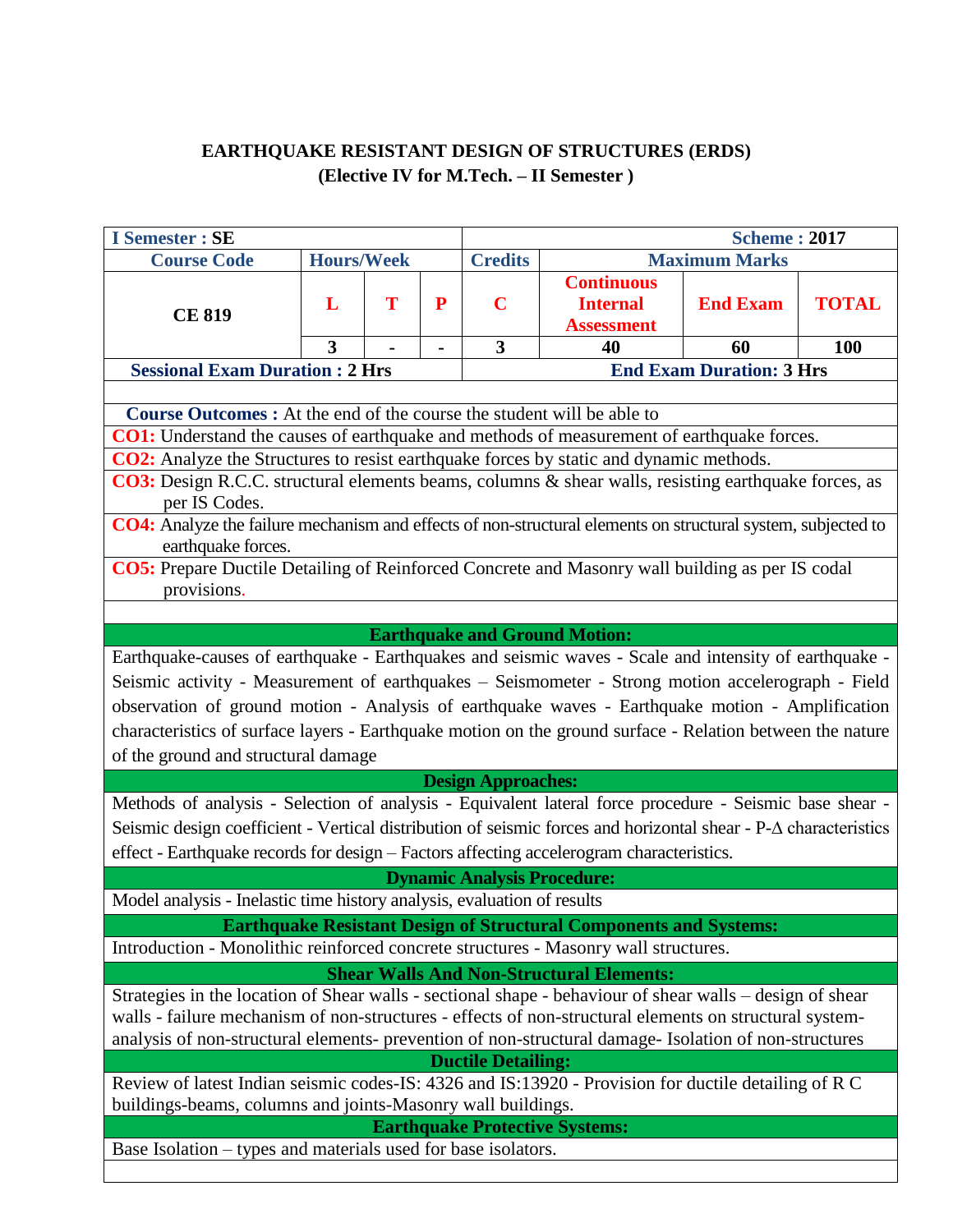#### **Text Books :**

1. S.K.Duggal, *" Earthquake Resistant Design of Structures",*Oxford Publishers

2. Pankaj Agarwal and Manish Shrikhanda,*" Earthquake Resistant Design of Structures,"* PHI

#### **Reference Books :**

- 1. A.K Chopra, "*Dynamics of Structures: Theory and Applications to Earthquake Engineering"*, Prentice Hall.
- 2. Mario Paz, "*Structural Dynamics- Theory & Computations*", CBS Publishers & Distributors
- 3. R. W. Clough and J. Penzien, "*Dynamics of Structures",* Mc Graw-Hill.
- 4. Neelam Sharma, " Earthquake Resistant Building Construction", S.K. Kataria & Sons.
- 5. IS Codes: IS 456, IS :1893, IS: 4326, IS: 13920 and SP-16.

## **Web References:**

1. 2.

3.

## **Question Paper Pattern:**

**Internal Exam:** The question paper shall consist of **Six** questions out of which the student shall answer any **Four** questions.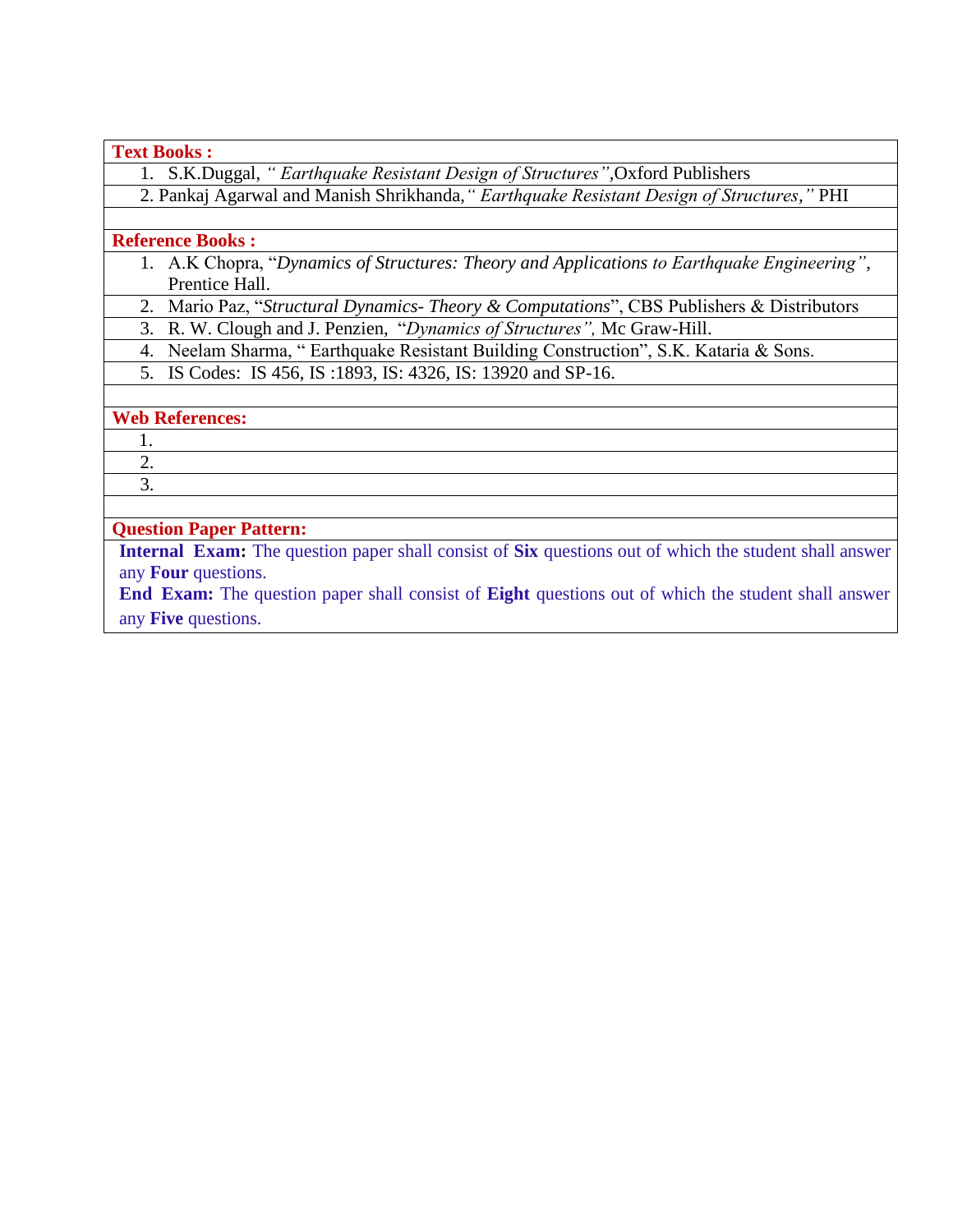## **ANALYSIS AND DESIGN OF SHELLS AND FOLDED PLATES (ADSFP) (Elective IV for M. Tech-II Semester)**

| <b>II Semester : SE</b>                                                                                                                                                                           |                   |   | <b>Scheme: 2017</b> |                  |                                                                             |                                 |                            |  |
|---------------------------------------------------------------------------------------------------------------------------------------------------------------------------------------------------|-------------------|---|---------------------|------------------|-----------------------------------------------------------------------------|---------------------------------|----------------------------|--|
| <b>Course Code</b>                                                                                                                                                                                | <b>Hours/Week</b> |   |                     | <b>Credits</b>   |                                                                             | <b>Maximum Marks</b>            |                            |  |
| <b>CE 820</b>                                                                                                                                                                                     | L<br>3            | T | P                   | $\mathbf C$<br>3 | <b>Continuous</b><br><b>Internal</b><br><b>Assessment</b><br>40             | <b>End Exam</b><br>60           | <b>TOTAL</b><br><b>100</b> |  |
| <b>Sessional Exam Duration : 2 Hrs</b>                                                                                                                                                            |                   |   |                     |                  |                                                                             | <b>End Exam Duration: 3 Hrs</b> |                            |  |
|                                                                                                                                                                                                   |                   |   |                     |                  |                                                                             |                                 |                            |  |
| <b>Course Outcomes :</b> At the end of the course the student will be able to                                                                                                                     |                   |   |                     |                  |                                                                             |                                 |                            |  |
| <b>CO1:</b> Analyse cylindrical shell and design short and long shells                                                                                                                            |                   |   |                     |                  |                                                                             |                                 |                            |  |
| <b>CO2:</b> Analyse and design different shells of double curvature                                                                                                                               |                   |   |                     |                  |                                                                             |                                 |                            |  |
| <b>CO3:</b> Analyse axi-symmetrical shells                                                                                                                                                        |                   |   |                     |                  |                                                                             |                                 |                            |  |
|                                                                                                                                                                                                   |                   |   |                     |                  |                                                                             |                                 |                            |  |
| <b>CO4:</b> Analyse structural behavior of Folded plates                                                                                                                                          |                   |   |                     |                  |                                                                             |                                 |                            |  |
| <b>CO5:</b> Analyse the prestressed continuous Folded plates                                                                                                                                      |                   |   |                     |                  |                                                                             |                                 |                            |  |
|                                                                                                                                                                                                   |                   |   |                     |                  |                                                                             |                                 |                            |  |
|                                                                                                                                                                                                   |                   |   |                     | <b>Shells</b>    |                                                                             |                                 |                            |  |
| Shells - Functional behavior - Examples - Structural behavior of shells - Classification of shells -                                                                                              |                   |   |                     |                  |                                                                             |                                 |                            |  |
| Definitions – Various methods of analysis of shells – Merits and demerits of each method – 2D                                                                                                     |                   |   |                     |                  |                                                                             |                                 |                            |  |
| membrane equation.                                                                                                                                                                                |                   |   |                     |                  |                                                                             |                                 |                            |  |
| <b>Equations of equilibrium</b>                                                                                                                                                                   |                   |   |                     |                  |                                                                             |                                 |                            |  |
| Derivation of stress resultants $-$ Cylindrical shells $-$ Flugge's simulations equations.<br>Derivation of the governing DKJ equation for bending theory - Schorer's theory - Application to the |                   |   |                     |                  |                                                                             |                                 |                            |  |
| analysis and design of short and long shells.                                                                                                                                                     |                   |   |                     |                  |                                                                             |                                 |                            |  |
| <b>Beam theory of cylindrical shells</b>                                                                                                                                                          |                   |   |                     |                  |                                                                             |                                 |                            |  |
| Beam and arch action - Analysis using beam theory.                                                                                                                                                |                   |   |                     |                  |                                                                             |                                 |                            |  |
| Introduction to the shells of double curvatures                                                                                                                                                   |                   |   |                     |                  |                                                                             |                                 |                            |  |
| Geometry, analysis and design of elliptic paraboloid, conoid and hyperbolic paraboloid shapes,                                                                                                    |                   |   |                     |                  |                                                                             |                                 |                            |  |
| inverted umbrella type.                                                                                                                                                                           |                   |   |                     |                  |                                                                             |                                 |                            |  |
| <b>Axi-symmetrical shells</b>                                                                                                                                                                     |                   |   |                     |                  |                                                                             |                                 |                            |  |
| General equation – Analysis and axi-symmetrical by membrane theory – Application to spherical shell                                                                                               |                   |   |                     |                  |                                                                             |                                 |                            |  |
| and hyperboloid of revolution cooling towers.                                                                                                                                                     |                   |   |                     |                  |                                                                             |                                 |                            |  |
| <b>Folded Plates</b>                                                                                                                                                                              |                   |   |                     |                  |                                                                             |                                 |                            |  |
| Introduction - Types of folded plates - Structural behavior of folded plates - Advantages -                                                                                                       |                   |   |                     |                  |                                                                             |                                 |                            |  |
| Assumptions in Whitney method of analysis – Edge shear equation – Analysis of folded plates by                                                                                                    |                   |   |                     |                  |                                                                             |                                 |                            |  |
| Whitney's method.                                                                                                                                                                                 |                   |   |                     |                  |                                                                             |                                 |                            |  |
|                                                                                                                                                                                                   |                   |   |                     |                  |                                                                             |                                 |                            |  |
| Simpson's method of analysis of folded plates $-$ Moment and stress distribution $-$ No notation and                                                                                              |                   |   |                     |                  |                                                                             |                                 |                            |  |
| rotation solutions – Continuous folded plates – Prestressed continuous folded plates.                                                                                                             |                   |   |                     |                  |                                                                             |                                 |                            |  |
| <b>Text Books:</b>                                                                                                                                                                                |                   |   |                     |                  |                                                                             |                                 |                            |  |
| 1.                                                                                                                                                                                                |                   |   |                     |                  | S. Timoshenko & W. Krieger, "Theory of Plates and Shells", Mc Graw Hill Co. |                                 |                            |  |
| 2. G.S. Ramaswami, "Analysis and Design of Concrete Shell Roofs", CBS Publications.                                                                                                               |                   |   |                     |                  |                                                                             |                                 |                            |  |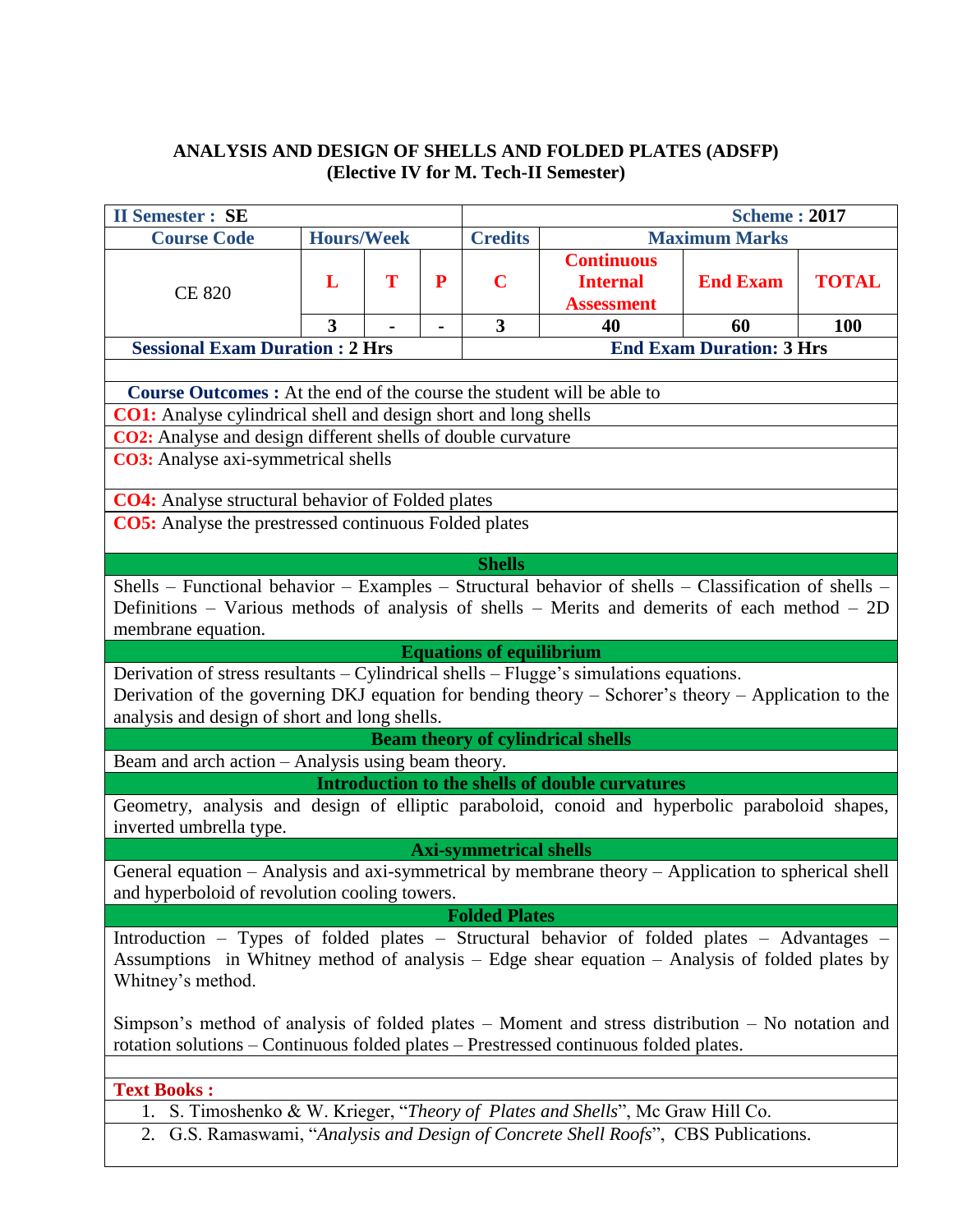**Reference Books :**

1. Chatterjee , "*Theory and Design of Concrete Shells*", Oxford&IBH Publishing Co.

2. Billington D.P., "*Design of Concrete Shell Roofs",* Mc Graw Hill Co

3. N.K. Bairagi, "*Shell Analysis*", Khanna Publishers.

4. Dr. N.Krishna Raju, "*Advanced R.C. Design*", Oxford&IBH Publishing Co.

5. J. Ramachandran, "*Thin Shells Theory and Problems*", Universities Press.

6. Wilheln Flugge, *" Stresses in Shells, Springs*" Verlog, Berlin

**Question Paper Pattern:**

**Internal Exam:** The question paper shall consist of **Six** questions out of which the student shall answer any **Four** questions.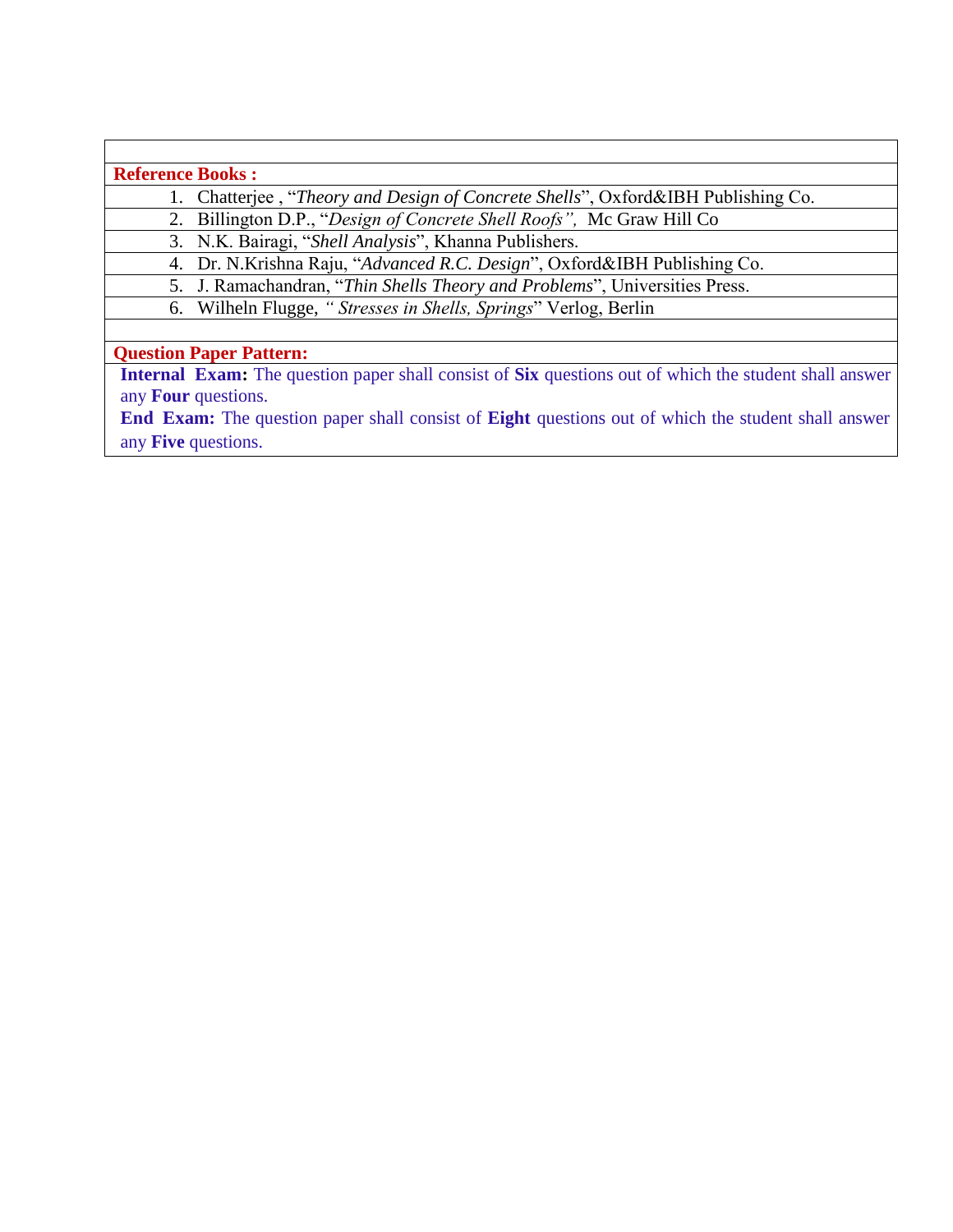## **THEORY AND APPLICATIONS OF CEMENT COMPOSITES (TACC) (Elective IV for M. Tech-II Semester)**

| <b>II Semester : SE</b>                                                                                                                                                                                                                                                                                      |                                                                                                        |   |   | <b>Scheme: 2017</b>                    |                                                           |                                 |              |  |
|--------------------------------------------------------------------------------------------------------------------------------------------------------------------------------------------------------------------------------------------------------------------------------------------------------------|--------------------------------------------------------------------------------------------------------|---|---|----------------------------------------|-----------------------------------------------------------|---------------------------------|--------------|--|
| <b>Course Code</b>                                                                                                                                                                                                                                                                                           | <b>Hours/Week</b>                                                                                      |   |   | <b>Credits</b><br><b>Maximum Marks</b> |                                                           |                                 |              |  |
| <b>CE 821</b>                                                                                                                                                                                                                                                                                                | L                                                                                                      | T | P | $\mathbf C$                            | <b>Continuous</b><br><b>Internal</b><br><b>Assessment</b> | <b>End Exam</b>                 | <b>TOTAL</b> |  |
|                                                                                                                                                                                                                                                                                                              | 3                                                                                                      |   |   | $\overline{\mathbf{3}}$                | 40                                                        | 60                              | <b>100</b>   |  |
| <b>Sessional Exam Duration : 2 Hrs</b>                                                                                                                                                                                                                                                                       |                                                                                                        |   |   |                                        |                                                           | <b>End Exam Duration: 3 Hrs</b> |              |  |
|                                                                                                                                                                                                                                                                                                              |                                                                                                        |   |   |                                        |                                                           |                                 |              |  |
| <b>Course Outcomes :</b> At the end of the course the student will be able to<br><b>CO1:</b> Understand the characteristics of composite materials and advantages                                                                                                                                            |                                                                                                        |   |   |                                        |                                                           |                                 |              |  |
|                                                                                                                                                                                                                                                                                                              |                                                                                                        |   |   |                                        |                                                           |                                 |              |  |
| <b>CO2:</b> Understand the stress strain relations for Orthotropic and Anisotropic materials<br><b>CO3:</b> Apply the concepts for determining the relations between Elastic constants                                                                                                                       |                                                                                                        |   |   |                                        |                                                           |                                 |              |  |
|                                                                                                                                                                                                                                                                                                              |                                                                                                        |   |   |                                        |                                                           |                                 |              |  |
| <b>CO4:</b> Determine the properties of cement composites                                                                                                                                                                                                                                                    |                                                                                                        |   |   |                                        |                                                           |                                 |              |  |
| CO5: Understand the applications of cement composites for Housing-Water storage, Boats and                                                                                                                                                                                                                   |                                                                                                        |   |   |                                        |                                                           |                                 |              |  |
| miscellaneous structures                                                                                                                                                                                                                                                                                     |                                                                                                        |   |   |                                        |                                                           |                                 |              |  |
|                                                                                                                                                                                                                                                                                                              |                                                                                                        |   |   | <b>Introduction</b>                    |                                                           |                                 |              |  |
| Classification and characteristics of composite materials - Basic terminology - Advantages.                                                                                                                                                                                                                  |                                                                                                        |   |   |                                        |                                                           |                                 |              |  |
|                                                                                                                                                                                                                                                                                                              |                                                                                                        |   |   | <b>Stress-Strain Relations</b>         |                                                           |                                 |              |  |
|                                                                                                                                                                                                                                                                                                              | Orthotropic and anisotropic materials - Engineering constants for Orthotropic materials - Restrictions |   |   |                                        |                                                           |                                 |              |  |
| on elastic constants - Plane stress problem - Biaxial strength - Theories for an orthotropic lamina.                                                                                                                                                                                                         |                                                                                                        |   |   |                                        |                                                           |                                 |              |  |
|                                                                                                                                                                                                                                                                                                              |                                                                                                        |   |   |                                        |                                                           |                                 |              |  |
|                                                                                                                                                                                                                                                                                                              |                                                                                                        |   |   | <b>Mechanical Behaviour</b>            |                                                           |                                 |              |  |
| Mechanics of materials approach to stiffness - Determination of relations between elastic constants -<br>Elasticity approach to stiffness - Bounding techniques of elasticity - Exact solutions - Elasticity<br>solutions with continuity - Halpin - Tsai equations - comparison of approaches to stiffness. |                                                                                                        |   |   |                                        |                                                           |                                 |              |  |
| <b>Cement Composites</b>                                                                                                                                                                                                                                                                                     |                                                                                                        |   |   |                                        |                                                           |                                 |              |  |
| Types of cement composites - Terminology - Constituent materials and their properties<br>Construction techniques for fibre reinforced concrete - Ferrocement, SIFCON, Polymer concretes -<br>Preparation of reinforcement – Casting and curing.                                                              |                                                                                                        |   |   |                                        |                                                           |                                 |              |  |
| <b>Mechanical Properties of Cement Composites</b>                                                                                                                                                                                                                                                            |                                                                                                        |   |   |                                        |                                                           |                                 |              |  |
| Behaviour of ferrocement – Fibre reinforced concrete in tension, compression, flexure, shear, fatigue<br>and impact-Durability and corrosion.                                                                                                                                                                |                                                                                                        |   |   |                                        |                                                           |                                 |              |  |
| <b>Application of Cement Composites</b>                                                                                                                                                                                                                                                                      |                                                                                                        |   |   |                                        |                                                           |                                 |              |  |
| FRC and Ferrocement - Housing - Water storage, Boats and miscellaneous structures                                                                                                                                                                                                                            |                                                                                                        |   |   |                                        |                                                           |                                 |              |  |
|                                                                                                                                                                                                                                                                                                              |                                                                                                        |   |   |                                        |                                                           |                                 |              |  |
| <b>Text Books:</b>                                                                                                                                                                                                                                                                                           |                                                                                                        |   |   |                                        |                                                           |                                 |              |  |
| 1. Robert M Jones, "Mechanics of Composite Materials", Mc Graw Hill Co.                                                                                                                                                                                                                                      |                                                                                                        |   |   |                                        |                                                           |                                 |              |  |
|                                                                                                                                                                                                                                                                                                              |                                                                                                        |   |   |                                        |                                                           |                                 |              |  |
| <b>Reference Books:</b>                                                                                                                                                                                                                                                                                      |                                                                                                        |   |   |                                        |                                                           |                                 |              |  |

1. R.P.Pama "*Ferrocement – Theory and Application*s", IFIC.